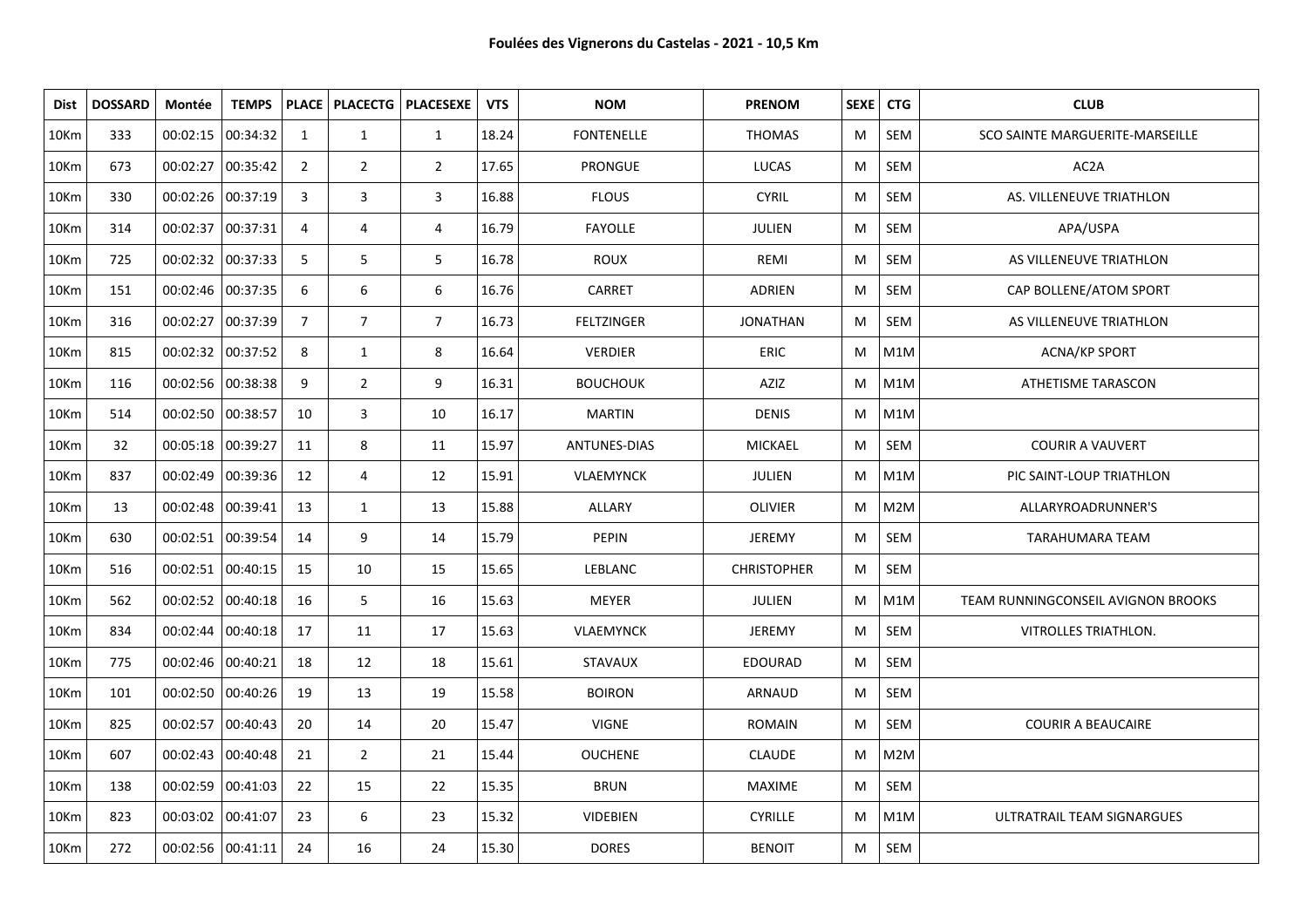| Dist             | <b>DOSSARD</b> | Montée              | <b>TEMPS</b>        |    |                | PLACE   PLACECTG   PLACESEXE | <b>VTS</b> | <b>NOM</b>        | <b>PRENOM</b>     | SEXE   CTG |            | <b>CLUB</b>                   |
|------------------|----------------|---------------------|---------------------|----|----------------|------------------------------|------------|-------------------|-------------------|------------|------------|-------------------------------|
| 10 <sub>Km</sub> | 186            | 00:02:54 00:41:26   |                     | 25 | $\overline{7}$ | 25                           | 15.21      | <b>FARANO</b>     | <b>SEBASTIEN</b>  | M          | M1M        |                               |
| 10Km             | 575            | 00:03:02 00:41:45   |                     | 26 | 8              | 26                           | 15.09      | <b>MOLY</b>       | <b>DAVID</b>      | M          | M1M        | AS VILLENEUVE TRIATHLON       |
| 10Km             | 308            |                     | $00:03:10$ 00:41:48 | 27 | 3              | 27                           | 15.07      | <b>FALICON</b>    | JEAN-LUC          | M          | M2M        |                               |
| 10Km             | 708            | 00:02:51 00:41:53   |                     | 28 | 17             | 28                           | 15.04      | <b>RIVIERE</b>    | <b>ANTOINE</b>    | M          | SEM        | <b>SC ARLES</b>               |
| 10Km             | $\mathbf{1}$   | 00:02:59 00:41:54   |                     | 29 | 9              | 29                           | 15.04      | ABARCA            | <b>CEDRIC</b>     | M          | M1M        | SANOFI                        |
| 10Km             | 654            | 00:03:05 00:42:17   |                     | 30 | $\mathbf{1}$   | $\mathbf{1}$                 | 14.90      | <b>PIEDBOIS</b>   | <b>PAULINE</b>    | F          | <b>SEF</b> | <b>KMS</b>                    |
| 10Km             | 782            |                     | 00:02:53 00:42:26   | 31 | 10             | 30                           | 14.85      | <b>TAVARES</b>    | <b>STEVE</b>      | M          | M1M        |                               |
| 10Km             | 258            | 00:02:49 00:42:26   |                     | 32 | 18             | 31                           | 14.85      | DEPARDIEU         | ALEXANDRE         | M          | SEM        |                               |
| 10Km             | 285            | 00:03:10 00:42:28   |                     | 33 | 11             | 32                           | 14.84      | <b>DUMAS</b>      | <b>DAMIEN</b>     | М          | M1M        | TEAM SPORT ALES AGGLOMERATION |
| 10Km             | 305            | 00:02:59 00:42:41   |                     | 34 | 12             | 33                           | 14.76      | <b>FAILLE</b>     | <b>AURELIEN</b>   | М          | M1M        | ULTRA TRAIL TEAM SIGNARGUES   |
| 10Km             | 214            | 00:02:58 00:42:44   |                     | 35 | 13             | 34                           | 14.74      | <b>CUVILLIEZ</b>  | ARNAUD            | M          | M1M        | <b>TARAHUMARA TEAM</b>        |
| 10Km             | 84             |                     | 00:03:04   00:42:50 | 36 | 14             | 35                           | 14.71      | <b>BEUZELIN</b>   | ARNAUD            | M          | M1M        | AS VILLENEUVE TRIATHLON       |
| 10Km             | 571            | 00:02:35   00:42:53 |                     | 37 | 19             | 36                           | 14.69      | <b>MOINE</b>      | GASPARD           | M          | SEM        |                               |
| 10Km             | 692            | 00:02:59 00:42:57   |                     | 38 | $\overline{4}$ | 37                           | 14.67      | <b>REGNIER</b>    | <b>PHILIPPE</b>   | M          | M2M        | ROCHEFORT SPORT ATHLETISME    |
| 10Km             | 256            | 00:03:04   00:42:58 |                     | 39 | 15             | 38                           | 14.66      | <b>DEMUS</b>      | ARNAUD            | M          | M1M        | <b>MARC MONTPELLIER</b>       |
| 10Km             | 346            | 00:03:14   00:43:13 |                     | 40 | $\mathbf{1}$   | $\overline{2}$               | 14.58      | <b>GAMBAROTTO</b> | ANNE              | F.         | M1F        | <b>COURIR A BEAUCAIRE</b>     |
| 10Km             | 194            | 00:02:59 00:43:18   |                     | 41 | 20             | 39                           | 14.55      | COLARD            | <b>HUGO</b>       | M          | SEM        | ASA MAISONS ALFORT            |
| 10Km             | 702            | 00:02:51 00:43:27   |                     | 42 | 16             | 40                           | 14.50      | <b>RIBOULET</b>   | <b>CEDRIC</b>     | M          | M1M        | CAP MELGUEIL                  |
| 10Km             | 750            | 00:03:09 00:43:37   |                     | 43 | 21             | 41                           | 14.44      | SAVELLI           | <b>KEVIN</b>      | M          | SEM        |                               |
| 10Km             | 557            | 00:03:21 00:44:04   |                     | 44 | $\overline{2}$ | 3                            | 14.30      | <b>MERCIER</b>    | <b>VIOLETTE</b>   | F          | <b>SEF</b> | RUNNING CONSEIL AVIGNON       |
| 10Km             | 738            | 00:03:17   00:44:17 |                     | 45 | 17             | 42                           | 14.23      | <b>SALICE</b>     | <b>CHRISTOPHE</b> | M          | M1M        |                               |
| 10Km             | 804            |                     | $00:03:20$ 00:44:18 | 46 | 22             | 43                           | 14.22      | <b>TREVILLOT</b>  | <b>VINCENT</b>    | M          | SEM        |                               |
| 10Km             | 766            | 00:03:08 00:44:27   |                     | 47 | 18             | 44                           | 14.17      | SMAGGHE           | <b>FABIEN</b>     | M          | M1M        | RUNNING CLUB DE BELLEGARDE    |
| 10Km             | 323            | 00:02:56   00:44:31 |                     | 48 | 23             | 45                           | 14.15      | <b>FERRIERE</b>   | ADRIEN            | M          | SEM        |                               |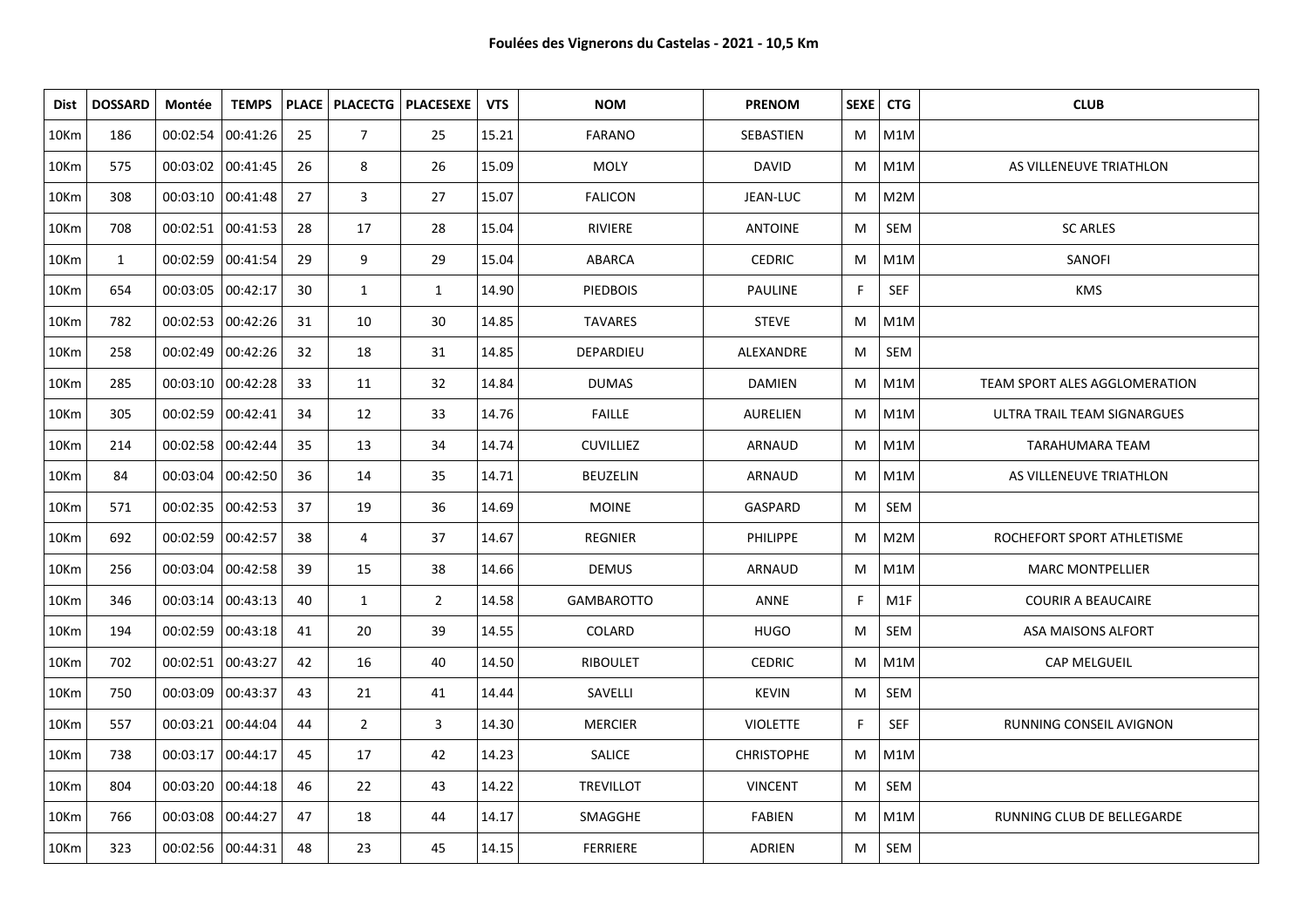| Dist | <b>DOSSARD</b> | Montée              | <b>TEMPS</b> |    |                | PLACE   PLACECTG   PLACESEXE | <b>VTS</b> | <b>NOM</b>        | <b>PRENOM</b>    | SEXE <sup>1</sup> | <b>CTG</b> | <b>CLUB</b>                        |
|------|----------------|---------------------|--------------|----|----------------|------------------------------|------------|-------------------|------------------|-------------------|------------|------------------------------------|
| 10Km | 663            | 00:03:15 00:44:32   |              | 49 | 19             | 46                           | 14.15      | <b>PORHEL</b>     | JEAN-BAPTISTE    | M                 | M1M        | <b>ASVA</b>                        |
| 10Km | 357            | 00:03:20 00:44:41   |              | 50 | 24             | 47                           | 14.10      | <b>GAUTHIER</b>   | <b>YANN</b>      | M                 | SEM        | <b>TARAHUMARA TEAM</b>             |
| 10Km | 668            | 00:03:16 00:44:45   |              | 51 | 20             | 48                           | 14.08      | PREVOST           | SEBASTIEN        | M                 | M1M        | RSA(ROCHEFORT SPORT ATHLETISME)    |
| 10Km | 200            | 00:03:03 00:44:52   |              | 52 | 21             | 49                           | 14.04      | COMOY             | <b>STEPHANE</b>  | M                 | M1M        | NUTRI'SPORTIF                      |
| 10Km | 722            | 00:03:20 00:44:54   |              | 53 | 25             | 50                           | 14.03      | <b>ROUX</b>       | <b>FLORENT</b>   | M                 | SEM        |                                    |
| 10Km | 442            | 00:03:37 00:44:56   |              | 54 | 22             | 51                           | 14.02      | KHADHRAOUI        | SABRI            | M                 | M1M        | <b>SARDINES TRIATHLON</b>          |
| 10Km | 658            | 00:02:55 00:44:59   |              | 55 | 26             | 52                           | 14.01      | PIT               | <b>GUILLAUME</b> | М                 | SEM        | <b>SC ARLES</b>                    |
| 10Km | 148            | 00:03:17   00:45:00 |              | 56 | 27             | 53                           | 14.00      | CANU              | JULIEN           | M                 | SEM        | <b>SC ARLES</b>                    |
| 10Km | 437            | 00:03:04 00:45:12   |              | 57 | 28             | 54                           | 13.94      | JUIF              | <b>JULES</b>     | М                 | SEM        | BAGNOLS MARCOULES ATHLETISME (BMA) |
| 10Km | 705            | 00:03:11 00:45:16   |              | 58 | 3              | 4                            | 13.92      | RIGAL             | <b>MARION</b>    | F.                | <b>SEF</b> | AC2A                               |
| 10Km | 512            | 00:03:14 00:45:21   |              | 59 | $\mathbf{1}$   | 55                           | 13.89      | <b>MARQUANT</b>   | <b>PHILIPPE</b>  | M                 | M3M        | <b>SCO STE MARGUERITE</b>          |
| 10Km | 67             | 00:03:07 00:45:28   |              | 60 | 29             | 56                           | 13.86      | <b>BENETEAU</b>   | <b>ANTOINE</b>   | M                 | SEM        | <b>SC ARLES</b>                    |
| 10Km | 380            | 00:03:14   00:45:33 |              | 61 | 30             | 57                           | 13.83      | <b>GORNOUEC</b>   | <b>THOMAS</b>    | M                 | SEM        |                                    |
| 10Km | 203            | 00:03:05 00:45:35   |              | 62 | 31             | 58                           | 13.82      | <b>COUFFIN</b>    | <b>ANTOINE</b>   | M                 | SEM        | <b>VILLENEUVE ASVRTT</b>           |
| 10Km | 51             | 00:03:19 00:45:42   |              | 63 | 5              | 59                           | 13.79      | <b>BARTHELOT</b>  | PHILIPPE         | M                 | M2M        | TEAM RUNNING CONSEIL AVIGNON       |
| 10Km | 250            | 00:03:29 00:45:59   |              | 64 | 32             | 60                           | 13.70      | <b>DELLA-RICA</b> | <b>DAVID</b>     | M                 | SEM        | JUDO CLUB VILLENEUVE-LES-AVIGNON   |
| 10Km | 202            | 00:03:29 00:46:05   |              | 65 | 6              | 61                           | 13.67      | <b>CORTES</b>     | RICHARD          | M                 | M2M        | AVIGNON LE PONTET TRIATHLON        |
| 10Km | 462            | 00:03:12 00:46:20   |              | 66 | 33             | 62                           | 13.60      | LE-BALCH          | <b>FLORIAN</b>   | M                 | SEM        |                                    |
| 10Km | 263            | 00:03:17 00:46:21   |              | 67 | 34             | 63                           | 13.59      | <b>DEWOLF</b>     | <b>GUILLAUME</b> | M                 | SEM        |                                    |
| 10Km | 746            | 00:02:48 00:46:23   |              | 68 | $\overline{7}$ | 64                           | 13.58      | SARRO             | <b>FREDERIC</b>  | M                 | M2M        |                                    |
| 10Km | 824            | 00:03:16 00:46:26   |              | 69 | $\overline{2}$ | 65                           | 13.57      | VIANNAY           | <b>PHILIPPE</b>  | M                 | M3M        |                                    |
| 10Km | 343            | 00:03:12 00:46:28   |              | 70 | 23             | 66                           | 13.56      | GALGANI           | TOM              | M                 | M1M        |                                    |
| 10Km | 269            | 00:03:27            | 00:46:31     | 71 | 3              | 67                           | 13.54      | <b>DLUBALA</b>    | <b>ALAIN</b>     | M                 | M3M        | SANOFI                             |
| 10Km | 113            | 00:03:18   00:46:31 |              | 72 | 24             | 68                           | 13.54      | <b>BOSSE</b>      | <b>CEDRIC</b>    | M                 | M1M        | CAM COURIR A MORIERES              |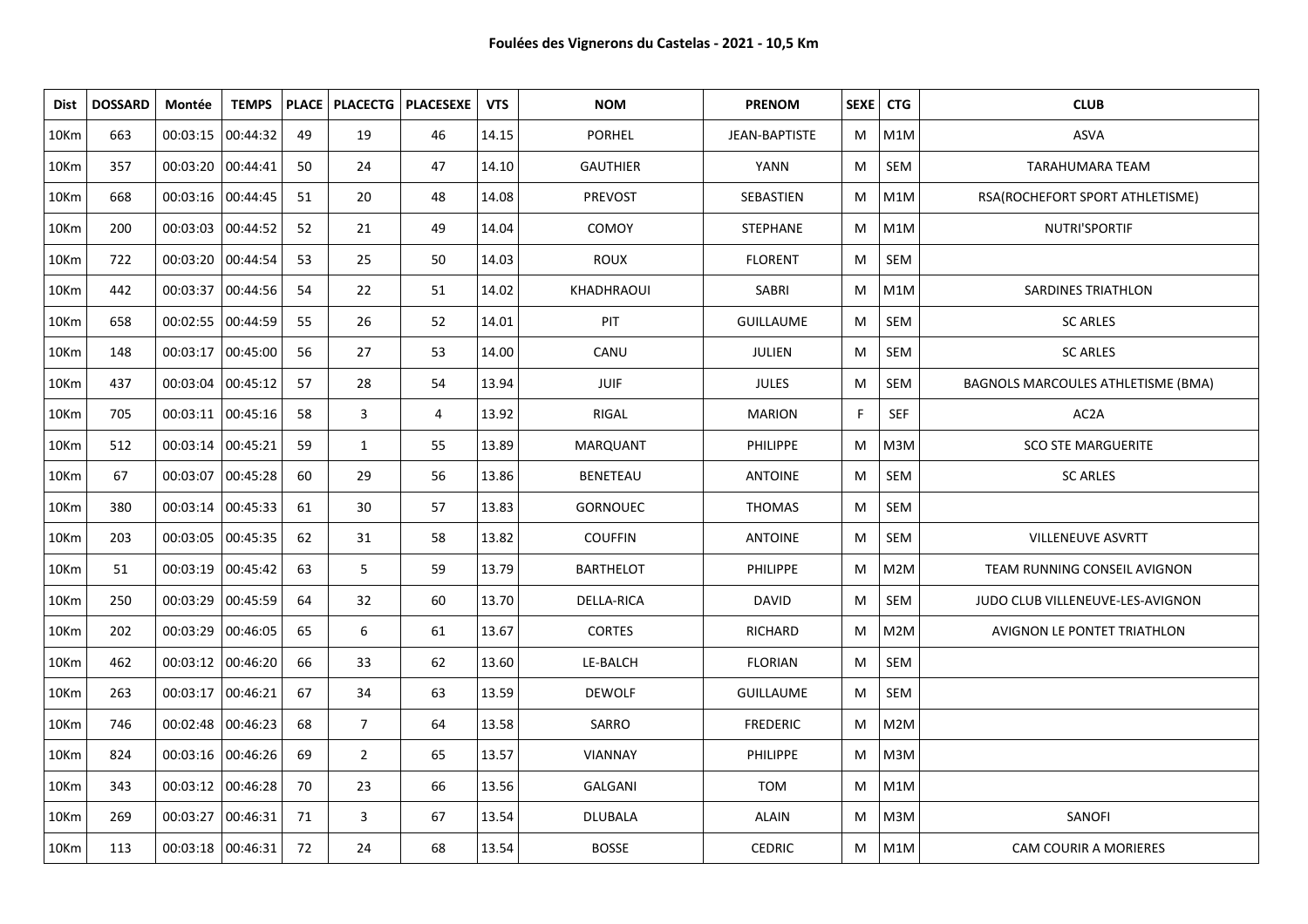| Dist             | <b>DOSSARD</b> | Montée              | <b>TEMPS</b> |    | <b>PLACE   PLACECTG  </b> | <b>PLACESEXE</b> | <b>VTS</b> | <b>NOM</b>         | <b>PRENOM</b>     | SEXE   CTG |            | <b>CLUB</b>                      |
|------------------|----------------|---------------------|--------------|----|---------------------------|------------------|------------|--------------------|-------------------|------------|------------|----------------------------------|
| 10 <sub>Km</sub> | 296            | 00:03:21            | 00:46:40     | 73 | 8                         | 69               | 13.50      | ERMAN              | <b>PHILIPPE</b>   | M          | M2M        | MISTRAL TRIATH'CLUB ORANGE       |
| 10Km             | 638            | 00:03:09 00:46:43   |              | 74 | 25                        | 70               | 13.49      | PERRIN             | <b>CHRISTOPHE</b> | M          | M1M        | <b>ANT AVIGNON</b>               |
| 10Km             | 709            | 00:03:23 00:46:46   |              | 75 | 26                        | 71               | 13.47      | <b>ROBERT</b>      | <b>CHRISTOPHE</b> | M          | M1M        | TARAHUMARA TEAM                  |
| 10Km             | 407            | 00:03:18 00:46:53   |              | 76 | 35                        | 72               | 13.44      | <b>HERVE</b>       | <b>BENOIT</b>     | M          | <b>SEM</b> | ALPT AVIGNON LE PONTET TRIATHLON |
| 10Km             | 744            | 00:03:22 00:46:59   |              | 77 | 9                         | 73               | 13.41      | SANROMAN           | <b>JOSE</b>       | M          | M2M        | <b>JOG'IN NATURE TAVEL</b>       |
| 10Km             | 760            | 00:03:22   00:47:05 |              | 78 | 36                        | 74               | 13.38      | SENTENAC           | SEBASTIEN         | M          | SEM        |                                  |
| 10Km             | 369            | 00:03:29 00:47:12   |              | 79 | 37                        | 75               | 13.35      | <b>GILLET</b>      | <b>VINCENT</b>    | M          | SEM        |                                  |
| 10Km             | 257            | 00:03:51 00:47:19   |              | 80 | 27                        | 76               | 13.31      | DENIAU             | <b>ANTOINE</b>    | M          | M1M        | LE JIST                          |
| 10Km             | 124            | 00:03:27            | 00:47:20     | 81 | 28                        | 77               | 13.31      | <b>BOURGEOIS</b>   | EMMANUEL          | M          | M1M        |                                  |
| 10Km             | 493            | 00:03:32 00:47:30   |              | 82 | 4                         | 78               | 13.26      | LOYAN              | <b>CHRISTIAN</b>  | M          | M3M        |                                  |
| 10Km             | 653            | 00:03:01 00:47:37   |              | 83 | 10                        | 79               | 13.23      | <b>PICQUART</b>    | <b>PATRICE</b>    | M          | M2M        | <b>ASVA</b>                      |
| 10Km             | 430            | 00:03:10 00:47:37   |              | 84 | 29                        | 80               | 13.23      | <b>JOUFFREY</b>    | <b>STEPHANE</b>   | M          | M1M        |                                  |
| 10Km             | 120            | 00:03:30 00:47:40   |              | 85 | 30                        | 81               | 13.22      | <b>BOULAY</b>      | <b>OLIVIER</b>    | M          | M1M        | SANOFI                           |
| 10Km             | 353            | 00:03:07 00:47:44   |              | 86 | 31                        | 82               | 13.20      | <b>GARCIN</b>      | <b>NICOLAS</b>    | M          | M1M        | <b>HBCR</b>                      |
| 10Km             | 236            | 00:03:41 00:47:45   |              | 87 | 11                        | 83               | 13.19      | DE-JESUS-GONCALVES | PIERRE            | M          | M2M        |                                  |
| 10Km             | 446            | 00:03:15 00:47:48   |              | 88 | 38                        | 84               | 13.18      | LADREYT            | THIBAULT          | M          | SEM        |                                  |
| 10Km             | 833            | 00:03:27            | 00:47:49     | 89 | 5                         | 85               | 13.18      | <b>VLAEMYNCK</b>   | <b>HERVE</b>      | M          | M3M        | PIC SAINT-LOUP TRIATHLON         |
| 10Km             | 714            | 00:03:33  00:47:50  |              | 90 | 6                         | 86               | 13.17      | ROTONDI            | <b>JACQUES</b>    | M          | M3M        | RUNNING CONSEIL AVIGNON          |
| 10Km             | 794            | 00:03:24   00:47:52 |              | 91 | $\mathbf{1}$              | 5                | 13.16      | <b>TORKINGTON</b>  | SALLY             | F          | M2F        | LES GALOPANTS CAUMONT            |
| 10Km             | 741            | 00:03:25 00:47:59   |              | 92 | 12                        | 87               | 13.13      | SANCHE             | LAURENT           | M          | M2M        | <b>ACN ANDUZE</b>                |
| 10Km             | 23             | 00:03:22 00:48:00   |              | 93 | 32                        | 88               | 13.13      | ANCEY              | <b>DOMINIQUE</b>  | M          | M1M        |                                  |
| 10Km             | 270            | 00:03:29 00:48:02   |              | 94 | 13                        | 89               | 13.12      | <b>DONCESCO</b>    | LAURENT           | M          | M2M        | ROCHEFORT SPORT ATHLETISME       |
| 10Km             | 774            | 00:03:53 00:48:12   |              | 95 | $\overline{2}$            | 6                | 13.07      | <b>STALMANS</b>    | <b>ELS</b>        | F          | M1F        | ROCHEFORT SPORT ATHLETISME       |
| 10Km             | 154            | 00:03:28 00:48:24   |              | 96 | 33                        | 90               | 13.02      | <b>MIGUET</b>      | <b>FRANCK</b>     | M          | M1M        |                                  |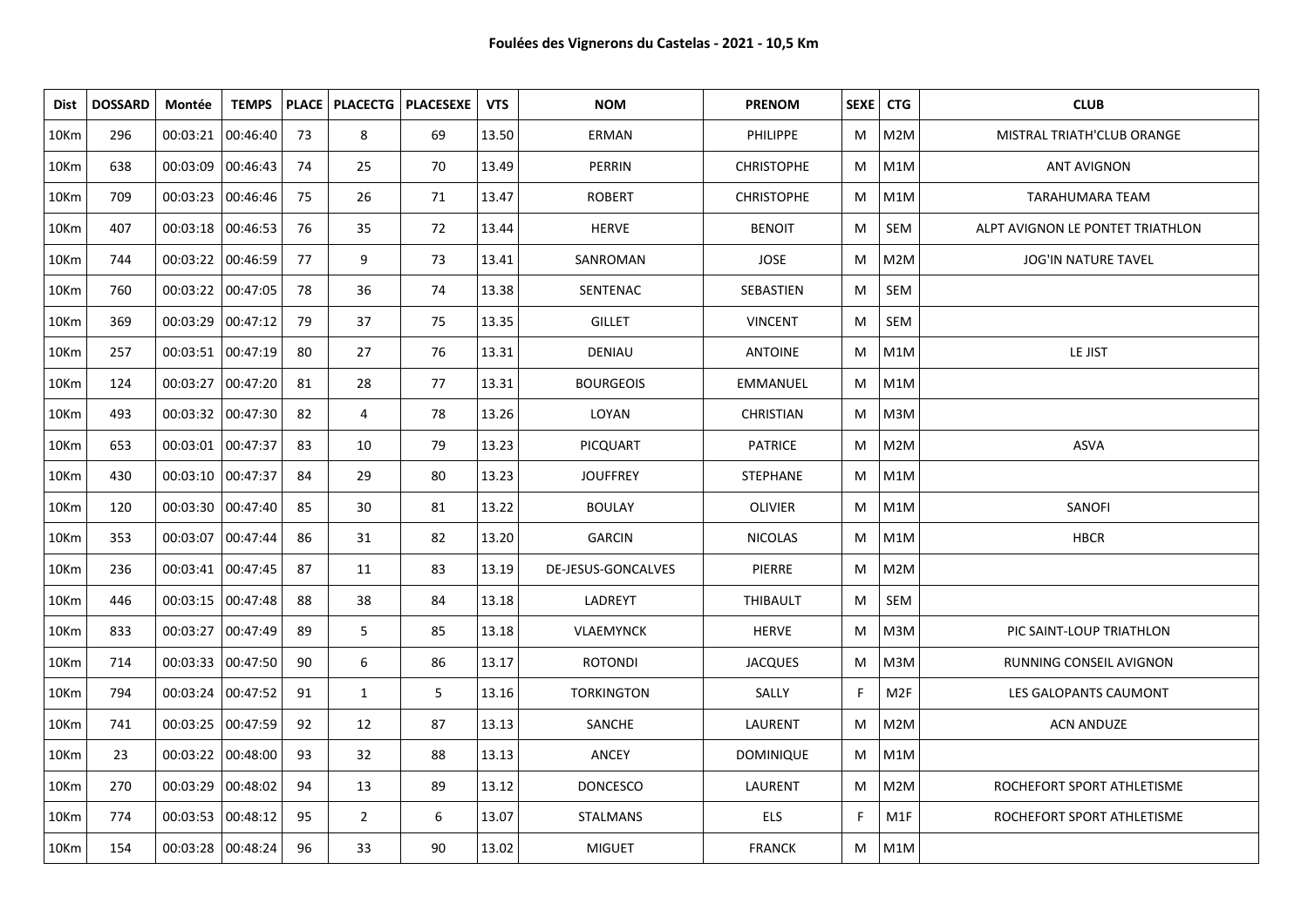| Dist | <b>DOSSARD</b> | Montée              | <b>TEMPS</b> |     |                | PLACE   PLACECTG   PLACESEXE | <b>VTS</b> | <b>NOM</b>        | <b>PRENOM</b>        | SEXE   CTG |            | <b>CLUB</b>                      |
|------|----------------|---------------------|--------------|-----|----------------|------------------------------|------------|-------------------|----------------------|------------|------------|----------------------------------|
| 10Km | 521            | 00:03:15 00:48:26   |              | 97  | 34             | 91                           | 13.01      | MARTINEZ          | <b>JEROME</b>        | M          | M1M        |                                  |
| 10Km | 119            | 00:03:33 00:48:28   |              | 98  | 14             | 92                           | 13.00      | <b>BOUISSON</b>   | YANNICK              | M          | M2M        | LES 5 PAS DE COURTHEZON          |
| 10Km | 98             | 00:03:31 00:48:28   |              | 99  | 3              | $\overline{7}$               | 13.00      | <b>BLOTTIERE</b>  | SANDRA               | F          | M1F        | AC ST REMY                       |
| 10Km | 88             | 00:03:31 00:48:30   |              | 100 | 15             | 93                           | 12.99      | <b>BLANC</b>      | ALEXANDRE            | М          | M2M        | AC ST REMY                       |
| 10Km | 845            | 00:03:26 00:48:42   |              | 101 | 4              | 8                            | 12.94      | ZEKRI             | SANDRA               | F.         | M1F        |                                  |
| 10Km | 66             | 00:03:50 00:48:47   |              | 102 | 16             | 94                           | 12.91      | <b>BEMELMANS</b>  | <b>JEAN-FRANCOIS</b> | M          | M2M        | <b>SALON TRIATHLON</b>           |
| 10Km | 180            | 00:03:29 00:48:51   |              | 103 | 39             | 95                           | 12.90      | CHAZALON          | FRED                 | M          | SEM        | TARAHUMARA TEAM                  |
| 10Km | 292            | 00:03:31 00:48:52   |              | 104 | 17             | 96                           | 12.89      | <b>DUVERDIER</b>  | REMI                 | M          | M2M        | CAP BOLLENE                      |
| 10Km | 828            | 00:03:20 00:48:53   |              | 105 | 18             | 97                           | 12.89      | <b>VILLEMOT</b>   | <b>PATRICK</b>       | M          | M2M        | ASVA                             |
| 10Km | 300            | 00:03:42 00:48:55   |              | 106 | 35             | 98                           | 12.88      | <b>ETIENNE</b>    | <b>FREDERIC</b>      | M          | M1M        | TEAM ENDURANTE SYLVAIN           |
| 10Km | 839            | 00:03:18 00:48:57   |              | 107 | 40             | 99                           | 12.87      | <b>WOLF</b>       | <b>EMERIC</b>        | M          | SEM        | ENAVAY'TRAIL-RSA                 |
| 10Km | 846            | 00:04:01 00:49:06   |              | 108 | $\overline{7}$ | 100                          | 12.83      | LE-GALLO          | CLAUDE               | M          | M3M        |                                  |
| 10Km | 387            | 00:03:28 00:49:10   |              | 109 | 41             | 101                          | 12.81      | <b>GROTZINGER</b> | <b>ROMAIN</b>        | M          | SEM        |                                  |
| 10Km | 342            | 00:03:39 00:49:15   |              | 110 | 36             | 102                          | 12.79      | <b>FUHR</b>       | <b>NICOLAS</b>       | M          | M1M        |                                  |
| 10Km | 93             | 00:03:45 00:49:16   |              | 111 | 19             | 103                          | 12.79      | <b>BLANC</b>      | <b>LIONEL</b>        | M          | M2M        | <b>AC ST REMY</b>                |
| 10Km | 231            | 00:03:26 00:49:19   |              | 112 | 5              | 9                            | 12.77      | <b>DAVIDSON</b>   | NATHALIE             | F.         | M1F        | SANOFI                           |
| 10Km | 676            | $00:03:10$ 00:49:19 |              | 113 | 20             | 104                          | 12.77      | <b>PUJOL</b>      | JEAN-MARC            | M          | M2M        |                                  |
| 10Km | 622            | $00:03:24$ 00:49:33 |              | 114 | 37             | 105                          | 12.71      | PAULET            | PASCAL               | M          | M1M        | <b>COURIR CLUB AIGUES-MORTES</b> |
| 10Km | 748            | 00:03:39            | 00:49:36     | 115 | 42             | 106                          | 12.70      | SAUVEE            | <b>NICOLAS</b>       | M          | SEM        | TRAIL IRAGO RUNNING              |
| 10Km | 679            | 00:03:26 00:49:40   |              | 116 | 4              | 10                           | 12.68      | <b>RABANIT</b>    | <b>AUDREY</b>        | F.         | <b>SEF</b> | <b>SC ARLES</b>                  |
| 10Km | 172            | 00:04:02 00:49:41   |              | 117 | 5              | 11                           | 12.68      | <b>CHAROY</b>     | <b>SOPHIE</b>        | F.         | SEF        |                                  |
| 10Km | 146            | 00:03:28 00:49:42   |              | 118 | 43             | 107                          | 12.68      | CAMROUX           | BENJAMIN             | M          | SEM        |                                  |
| 10Km | 415            | 00:03:57 00:49:42   |              | 119 | 44             | 108                          | 12.68      | <b>HOMMAGE</b>    | <b>FLORAIN</b>       | M          | SEM        |                                  |
| 10Km | 217            | 00:03:33 00:49:44   |              | 120 | 45             | 109                          | 12.67      | D'HAILLECOURT     | <b>JONATHAN</b>      | M          | SEM        |                                  |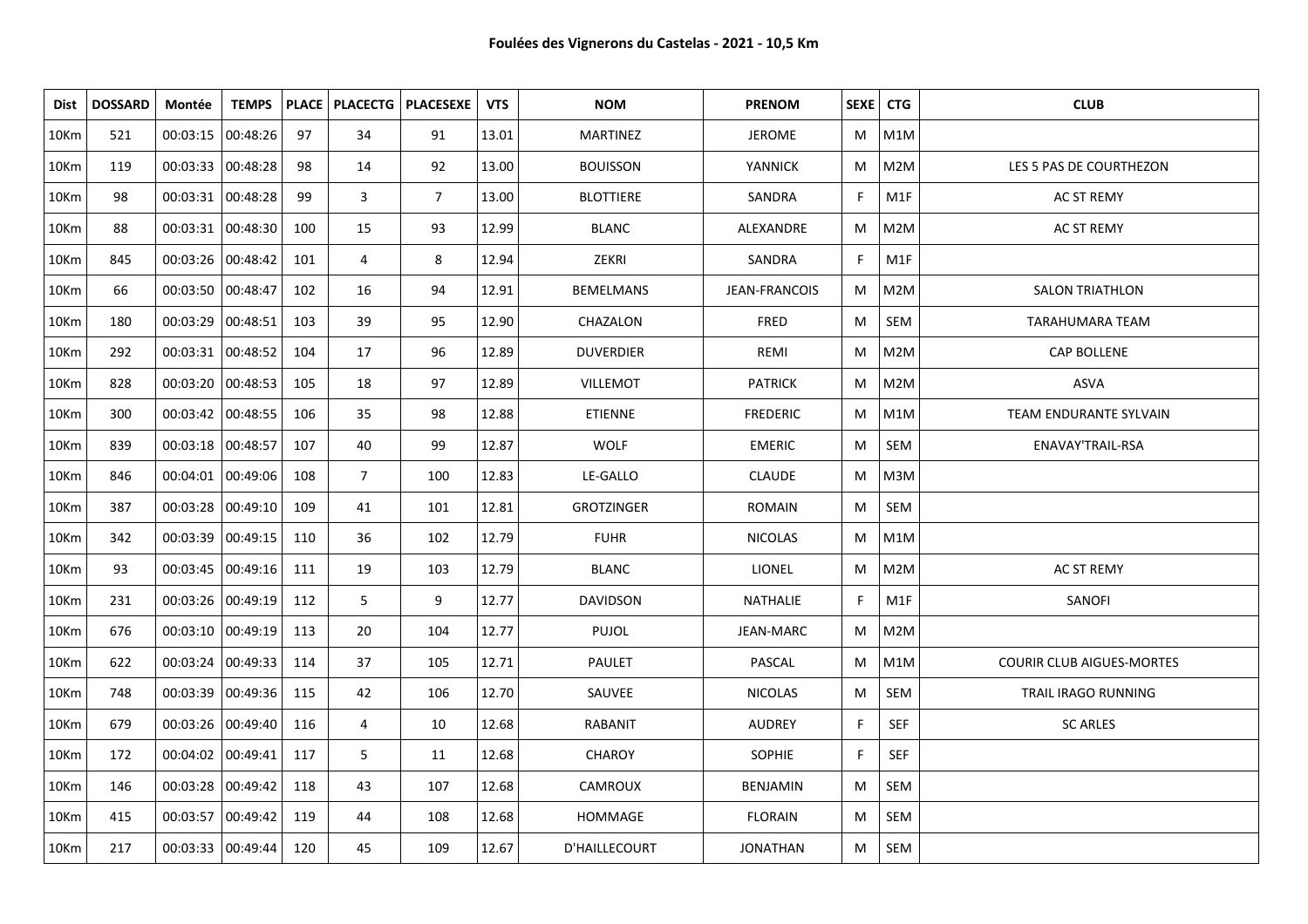| Dist | <b>DOSSARD</b> | Montée              | <b>TEMPS</b> |     |                | PLACE   PLACECTG   PLACESEXE | <b>VTS</b> | <b>NOM</b>       | <b>PRENOM</b>        | SEXE   CTG |            | <b>CLUB</b>                          |
|------|----------------|---------------------|--------------|-----|----------------|------------------------------|------------|------------------|----------------------|------------|------------|--------------------------------------|
| 10Km | 751            | 00:03:40 00:49:45   |              | 121 | 46             | 110                          | 12.66      | SAVREUX          | <b>VINCENT</b>       | M          | SEM        |                                      |
| 10Km | 745            | 00:03:29 00:49:45   |              | 122 | 21             | 111                          | 12.66      | SARACCO          | <b>GILLES-ROBERT</b> | M          | M2M        | <b>ASVA</b>                          |
| 10Km | 328            | 00:03:22 00:49:47   |              | 123 | 47             | 112                          | 12.65      | <b>FLECHE</b>    | <b>FREDERIC</b>      | M          | SEM        | DEJA JE SUIS LA                      |
| 10Km | 160            | 00:03:23 00:49:48   |              | 124 | 38             | 113                          | 12.65      | <b>CATTIAUX</b>  | <b>DAVID</b>         | M          | M1M        | AC ORANGE TRIATHLON                  |
| 10Km | 408            | 00:03:38 00:49:52   |              | 125 | 22             | 114                          | 12.63      | <b>HERVIEUX</b>  | ANDRE                | M          | M2M        | LES GALOPANTS CAUMONT                |
| 10Km | 453            | 00:03:46 00:49:55   |              | 126 | 6              | 12                           | 12.62      | LANG             | <b>PAULINE</b>       | F          | SEF        | <b>GAMBADE ROCHEFORTAISE</b>         |
| 10Km | 542            | 00:03:45            | 00:49:56     | 127 | 23             | 115                          | 12.62      | MAUREL           | <b>BRUNO</b>         | M          | M2M        | CAP MELGUEIL                         |
| 10Km | 171            | 00:03:17 00:50:01   |              | 128 | 48             | 116                          | 12.60      | CHARMASSON       | <b>FRANCOIS</b>      | M          | SEM        | <b>SC ARLES</b>                      |
| 10Km | 463            | 00:03:27            | 00:50:02     | 129 | $\overline{7}$ | 13                           | 12.59      | LE-BONNIEC       | <b>ARTHUR</b>        | F          | SEF        |                                      |
| 10Km | 481            | 00:03:55  00:50:04  |              | 130 | 39             | 117                          | 12.58      | LESAULNIER       | <b>BRUNO</b>         | M          | M1M        | <b>SC ARLES</b>                      |
| 10Km | 103            | 00:03:34   00:50:05 |              | 131 | 40             | 118                          | 12.58      | <b>BONNAFOUX</b> | <b>BRICE</b>         | M          | M1M        | RSA(ROCHEFORT SPORT ATHLETISME)      |
| 10Km | 400            | 00:03:50 00:50:08   |              | 132 | 41             | 119                          | 12.57      | <b>GRANOUX</b>   | <b>CHRISTOPHE</b>    | M          | M1M        | SANS                                 |
| 10Km | 80             | 00:03:33 00:50:14   |              | 133 | 8              | 14                           | 12.54      | <b>BERT</b>      | <b>VIRGINIE</b>      | F          | <b>SEF</b> | TARAHUMARA TEAM                      |
| 10Km | 474            | 00:03:43  00:50:15  |              | 134 | 24             | 120                          | 12.54      | LEFEVRE          | <b>CEDRIC</b>        | M          | M2M        | ALPT AVIGNON LE PONTET TRIATHLON     |
| 10Km | 822            | 00:03:41 00:50:15   |              | 135 | 25             | 121                          | 12.54      | <b>VERNISSE</b>  | <b>RAPHAEL</b>       | M          | M2M        | ASSOCIATION LA GAMBADE ROCHEFORTAISE |
| 10Km | 78             | 00:03:38 00:50:16   |              | 136 | 9              | 15                           | 12.53      | <b>BERT</b>      | CAMILLE              | F.         | <b>SEF</b> | TARAHUMARA TEAM                      |
| 10Km | 720            | 00:03:47            | 00:50:17     | 137 | 49             | 122                          | 12.53      | <b>ROUVIERE</b>  | <b>FLORENT</b>       | M          | SEM        | SANOFI                               |
| 10Km | $\overline{2}$ | 00:03:52   00:50:20 |              | 138 | 42             | 123                          | 12.52      | <b>ACHARLES</b>  | <b>BRUNO</b>         | M          | M1M        | <b>RSA ROCHEFORT EYNAVAY TRAIL</b>   |
| 10Km | 210            | 00:03:25            | 00:50:20     | 139 | 43             | 124                          | 12.52      | <b>CROCHEZ</b>   | <b>BRUNO</b>         | M          | M1M        | <b>CLUB DE NOUS</b>                  |
| 10Km | 221            | 00:03:52 00:50:24   |              | 140 | $\mathbf{1}$   | 125                          | 12.50      | <b>DANEL</b>     | <b>CLEMENT</b>       | M          | ESM        |                                      |
| 10Km | 509            | 00:03:38 00:50:29   |              | 141 | 50             | 126                          | 12.48      | MARCHAND         | ADRIEN               | M          | SEM        | <b>COURIR A VAUVERT</b>              |
| 10Km | 605            | $00:03:21$ 00:50:30 |              | 142 | $\mathbf{1}$   | 127                          | 12.48      | OLIVERA          | <b>ELIAN</b>         | M          | CAM        |                                      |
| 10Km | 260            | 00:03:27            | 00:50:34     | 143 | 44             | 128                          | 12.46      | DESANAUX         | <b>EMMANUEL</b>      | M          | M1M        | TARAHUMARA TEAM                      |
| 10Km | 108            | $00:04:09$ 00:50:36 |              | 144 | 8              | 129                          | 12.45      | <b>BORDJAH</b>   | <b>MICHEL</b>        | M          | M3M        |                                      |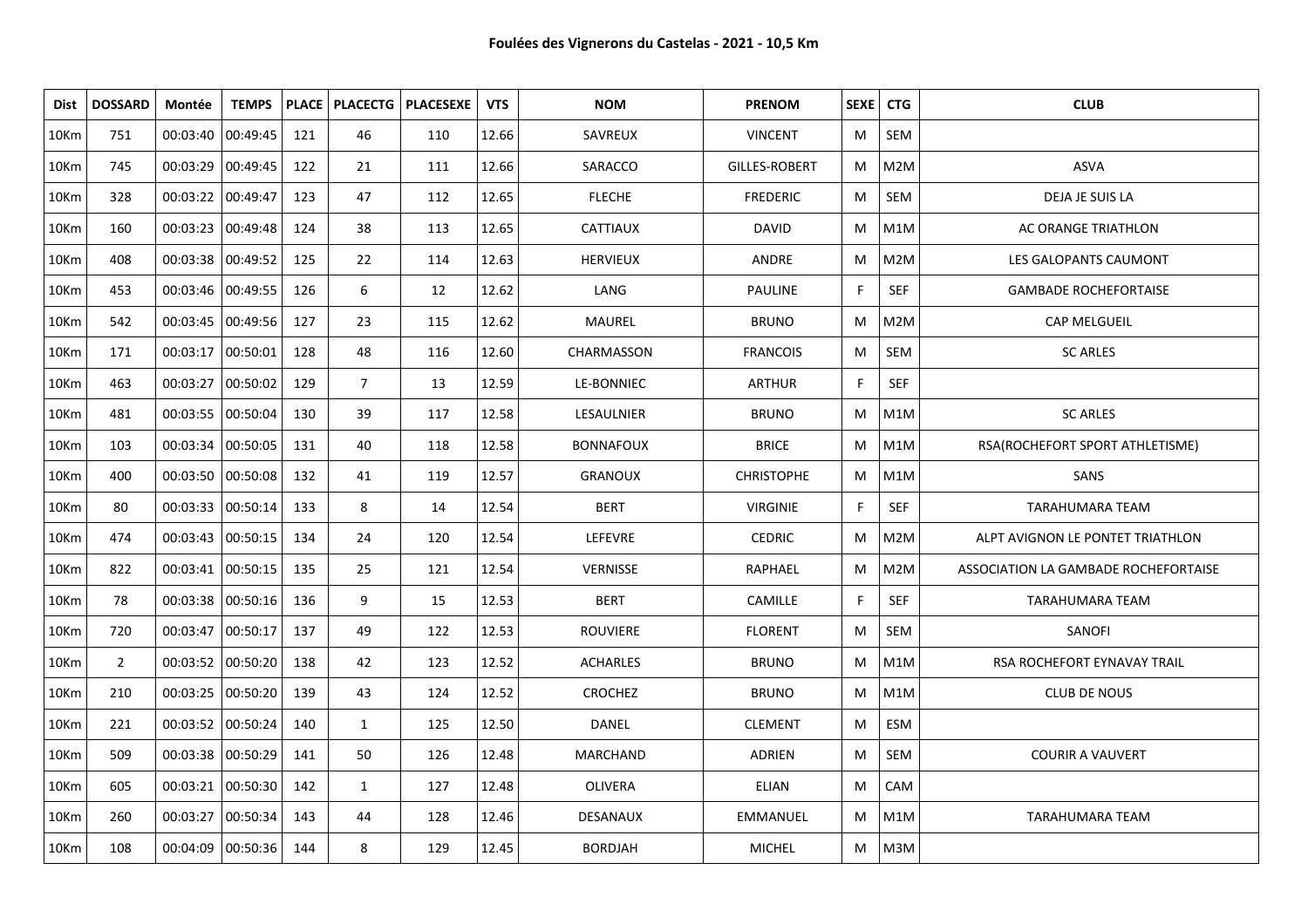| Dist             | <b>DOSSARD</b> | Montée              | <b>TEMPS</b> |     |                | PLACE   PLACECTG   PLACESEXE | <b>VTS</b> | <b>NOM</b>      | <b>PRENOM</b>    |    | SEXE   CTG       | <b>CLUB</b>                     |
|------------------|----------------|---------------------|--------------|-----|----------------|------------------------------|------------|-----------------|------------------|----|------------------|---------------------------------|
| 10Km             | 374            | 00:03:19            | 00:50:36     | 145 | 51             | 130                          | 12.45      | GIZARD          | AYMERIC          | М  | SEM              |                                 |
| 10Km             | 499            | 00:03:41 00:50:37   |              | 146 | 45             | 131                          | 12.45      | <b>MACRON</b>   | <b>THOMAS</b>    | M  | M1M              | RSA(ROCHEFORT SPORT ATHLETISME) |
| 10Km             | 703            | 00:04:03            | 00:50:38     | 147 | 46             | 132                          | 12.44      | RIBIERE         | <b>OLIVIER</b>   | M  | M1M              | SANS                            |
| 10Km             | 572            | 00:03:49 00:50:38   |              | 148 | 9              | 133                          | 12.44      | <b>MOINEL</b>   | <b>JOEL</b>      | М  | M3M              | LES BOULETS CANONS DU 07        |
| 10Km             | 10             | 00:03:47            | 00:50:41     | 149 | 47             | 134                          | 12.43      | ALDEBERT        | <b>REMY</b>      | M  | M1M              | <b>RSA</b>                      |
| 10 <sub>Km</sub> | 639            | 00:04:03            | 00:50:42     | 150 | 48             | 135                          | 12.43      | <b>PERRIN</b>   | <b>GUILLAUME</b> | M  | M1M              | <b>TARAHUMARA TEAM</b>          |
| 10Km             | 322            | 00:03:50            | 00:50:44     | 151 | 26             | 136                          | 12.42      | <b>FERRER</b>   | <b>RICHARD</b>   | М  | M2M              | CROCO D'AIRAIN NIMES TRIATHLON  |
| 10Km             | 276            | 00:03:51 00:50:46   |              | 152 | $\mathbf{1}$   | 16                           | 12.41      | <b>DRACA</b>    | AMELIA           | F. | ESF              | ACM (ATHETIC CLUB MONTPELLIER)  |
| 10Km             | 213            | 00:03:46            | 00:50:55     | 153 | 27             | 137                          | 12.37      | <b>CURTAT</b>   | <b>ERIC</b>      | М  | M2M              |                                 |
| 10Km             | 565            | 00:03:20 00:50:56   |              | 154 | 52             | 138                          | 12.37      | <b>MILCENT</b>  | JEAN             | М  | SEM              |                                 |
| 10Km             | 619            | 00:03:59            | 00:51:00     | 155 | 49             | 139                          | 12.35      | PASCAL          | <b>GUILLAUME</b> | M  | M1M              | <b>JOG'IN NATURE TAVEL</b>      |
| 10Km             | 779            | $00:03:44$ 00:51:03 |              | 156 | 28             | 140                          | 12.34      | <b>TACCOLA</b>  | <b>DIDIER</b>    | м  | M2M              | <b>SC ARLES</b>                 |
| 10Km             | 303            | 00:03:49            | 00:51:04     | 157 | 53             | 141                          | 12.34      | <b>FACERIES</b> | <b>PATRICE</b>   | М  | SEM              |                                 |
| 10Km             | 851            | 00:03:39 00:51:06   |              | 158 | 54             | 142                          | 12.33      | <b>TOUSTOU</b>  | <b>MARTIAL</b>   | M  | SEM              |                                 |
| 10 <sub>Km</sub> | 578            | 00:03:54 00:51:11   |              | 159 | 10             | 17                           | 12.31      | <b>MORNET</b>   | <b>KEREN</b>     | F. | <b>SEF</b>       | AVIGNON LE PONTET TRIATHLON     |
| 10Km             | 412            | 00:03:51 00:51:13   |              | 160 | 50             | 143                          | 12.30      | LORINO          | <b>DAVID</b>     | M  | M1M              | TARAHUMARA TEAM                 |
| 10Km             | $\overline{7}$ | $00:03:42$ 00:51:13 |              | 161 | 51             | 144                          | 12.30      | ALBARACINE      | RENAUD           | M  | M1M              | RSA(ROCHEFORT SPORT ATHLETISME) |
| 10Km             | 513            | 00:03:22 00:51:15   |              | 162 | 55             | 145                          | 12.29      | <b>MARIANI</b>  | <b>MATHIEU</b>   | М  | <b>SEM</b>       | <b>TARAHUMARA TEAM</b>          |
| 10Km             | 266            | 00:03:49            | 00:51:18     | 163 | 56             | 146                          | 12.28      | <b>DJENNA</b>   | ATEF             | М  | SEM              |                                 |
| 10Km             | 762            | 00:03:51 00:51:19   |              | 164 | 29             | 147                          | 12.28      | SIBOLDI         | <b>FREDERIC</b>  | M  | M2M              | <b>SARDINES TRIATHLON</b>       |
| 10Km             | 595            | 00:04:13 00:51:20   |              | 165 | 6              | 18                           | 12.27      | <b>NICAISE</b>  | ANNE-SOPHIE      | F. | M <sub>1</sub> F | <b>ASCP MELOX</b>               |
| 10Km             | 540            | 00:03:43  00:51:21  |              | 166 | 57             | 148                          | 12.27      | <b>MATON</b>    | <b>JEREMY</b>    | М  | SEM              |                                 |
| 10Km             | 439            | 00:04:00            | 00:51:22     | 167 | $\overline{2}$ | 19                           | 12.26      | KALYSTA         | <b>SIDOUX</b>    | F. | <b>ESF</b>       |                                 |
| 10Km             | 100            | 00:03:19 00:51:22   |              | 168 | 10             | 149                          | 12.26      | <b>BOILEAU</b>  | REMI             | M  | M3M              | <b>COURIR A VAUVERT</b>         |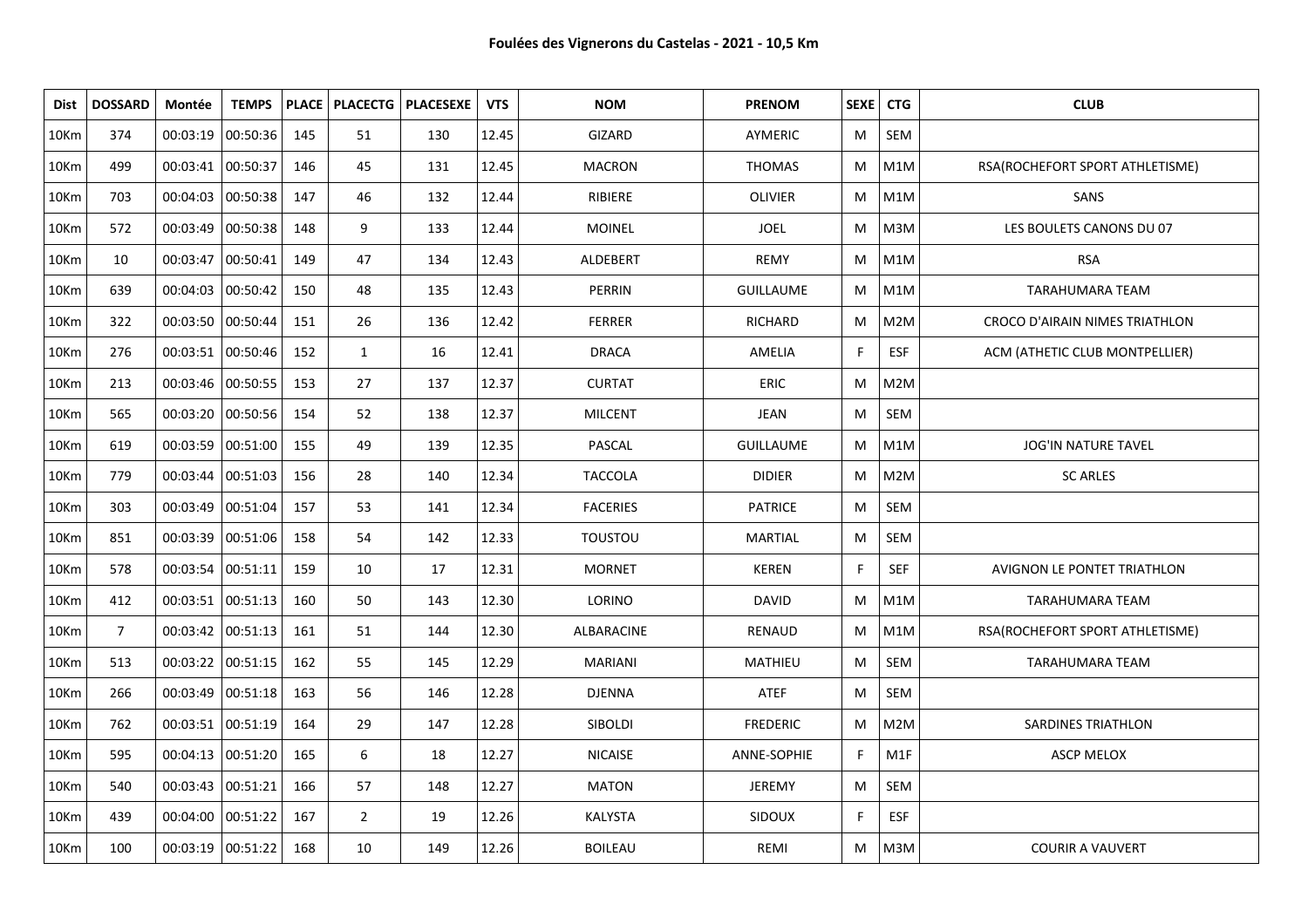| Dist | <b>DOSSARD</b> | Montée              | <b>TEMPS</b>      |     |                | PLACE   PLACECTG   PLACESEXE | <b>VTS</b> | <b>NOM</b>      | <b>PRENOM</b>          | SEXE <sup>1</sup> | <b>CTG</b>      | <b>CLUB</b>                    |
|------|----------------|---------------------|-------------------|-----|----------------|------------------------------|------------|-----------------|------------------------|-------------------|-----------------|--------------------------------|
| 10Km | 57             | 00:04:01 00:51:25   |                   | 169 | 30             | 150                          | 12.25      | BAYLE           | JEAN-PHILIPPE          | M                 | M2M             | AS VILLENEUVE TRIATHLON        |
| 10Km | 222            | 00:04:02 00:51:28   |                   | 170 | 31             | 151                          | 12.24      | DANEL           | <b>STEPHANE</b>        | M                 | M2M             |                                |
| 10Km | 543            | 00:03:55 00:51:30   |                   | 171 | 52             | 152                          | 12.23      | MAZERAN         | <b>CEDRIK</b>          | M                 | M1M             | AVIGNON LE PONTET TRIATHLON    |
| 10Km | 447            | 00:04:05 00:51:31   |                   | 172 | 11             | 153                          | 12.23      | LAHAYE          | <b>CHRISTOPHE</b>      | M                 | M3M             | <b>TEAM TARAHUMARA</b>         |
| 10Km | 713            | 00:03:29 00:51:35   |                   | 173 | 11             | 20                           | 12.21      | <b>ROSENBOM</b> | <b>JULIE</b>           | F.                | <b>SEF</b>      | MISTRAL TRIATH CLUB ORANGE     |
| 10Km | 279            | 00:03:46 00:51:35   |                   | 174 | $\mathbf{1}$   | 154                          | 12.21      | <b>DUCHESNE</b> | GERARD                 | M                 | M4M             | RONDE CERETANE                 |
| 10Km | 349            | 00:03:07            | 00:51:39          | 175 | 32             | 155                          | 12.20      | <b>GANIVET</b>  | <b>CHRISTOPHE</b>      | M                 | M2M             |                                |
| 10Km | 74             | 00:03:40 00:51:39   |                   | 176 | 33             | 156                          | 12.20      | <b>BERNARD</b>  | OLIVIER                | M                 | M2M             |                                |
| 10Km | 127            | 00:03:33 00:51:40   |                   | 177 | 53             | 157                          | 12.19      | <b>BOYER</b>    | <b>BENOIT</b>          | M                 | M1M             | <b>ASVA</b>                    |
| 10Km | 4              | 00:03:57 00:51:43   |                   | 178 | 58             | 158                          | 12.18      | AL-AABQARY      | <b>AYOUB</b>           | M                 | SEM             |                                |
| 10Km | 497            | 00:03:56 00:51:44   |                   | 179 | 12             | 21                           | 12.18      | MACCHI          | <b>NOELLE</b>          | F                 | <b>SEF</b>      |                                |
| 10Km | 280            |                     | 00:03:46 00:51:50 | 180 | 59             | 159                          | 12.15      | <b>DUCREUX</b>  | JULIEN                 | M                 | SEM             |                                |
| 10Km | 6              | 00:04:00 00:51:52   |                   | 181 | 60             | 160                          | 12.15      | ALBAGNAC        | <b>THOMAS</b>          | M                 | SEM             |                                |
| 10Km | 55             | 00:03:43 00:52:08   |                   | 182 | 34             | 161                          | 12.08      | <b>BAUDOUY</b>  | JEAN-JACQUES           | M                 | M2M             | AS VILLENEUVE TRIATHLON        |
| 10Km | 769            | 00:03:41   00:52:09 |                   | 183 | $\overline{2}$ | 22                           | 12.08      | SOMLETTE        | MARIE-PASCALE          | F                 | M <sub>2F</sub> | CAP MELGUEIL                   |
| 10Km | 44             | 00:03:59 00:52:11   |                   | 184 | 61             | 162                          | 12.07      | <b>BADEY</b>    | AURELIEN               | M                 | SEM             |                                |
| 10Km | 489            | 00:03:50 00:52:12   |                   | 185 | 62             | 163                          | 12.07      | <b>LONJON</b>   | <b>JEAN-CHRISTOPHE</b> | M                 | SEM             |                                |
| 10Km | 682            | 00:04:14 00:52:14   |                   | 186 | 3              | 23                           | 12.06      | <b>RANVIER</b>  | <b>SYLVIE</b>          | F                 | M <sub>2F</sub> | <b>ASCP MELOX</b>              |
| 10Km | 368            | 00:03:36 00:52:15   |                   | 187 | 54             | 164                          | 12.06      | <b>GIBERT</b>   | <b>NICO</b>            | M                 | M1M             | <b>MANCHESTER FRONTRUNNERS</b> |
| 10Km | 503            | 00:03:28 00:52:16   |                   | 188 | 63             | 165                          | 12.05      | MAJOUREL        | <b>TEDDY</b>           | M                 | SEM             |                                |
| 10Km | 321            | 00:04:24 00:52:21   |                   | 189 | 64             | 166                          | 12.03      | <b>FERREIRA</b> | <b>LIONEL</b>          | M                 | SEM             |                                |
| 10Km | 56             | 00:04:04 00:52:21   |                   | 190 | 4              | 24                           | 12.03      | BAYLE           | CAROLINE               | F.                | M <sub>2F</sub> | AS VILLENEUVE TRIATHLON        |
| 10Km | 468            | 00:03:34 00:52:23   |                   | 191 | 65             | 167                          | 12.03      | LE-FUR          | <b>ROBIN</b>           | M                 | SEM             |                                |
| 10Km | 579            | 00:03:23 00:52:24   |                   | 192 | 12             | 168                          | 12.02      | <b>MORNET</b>   | LAURENT                | M                 | M3M             | AVIGNON LE PONTET TRIATHLON    |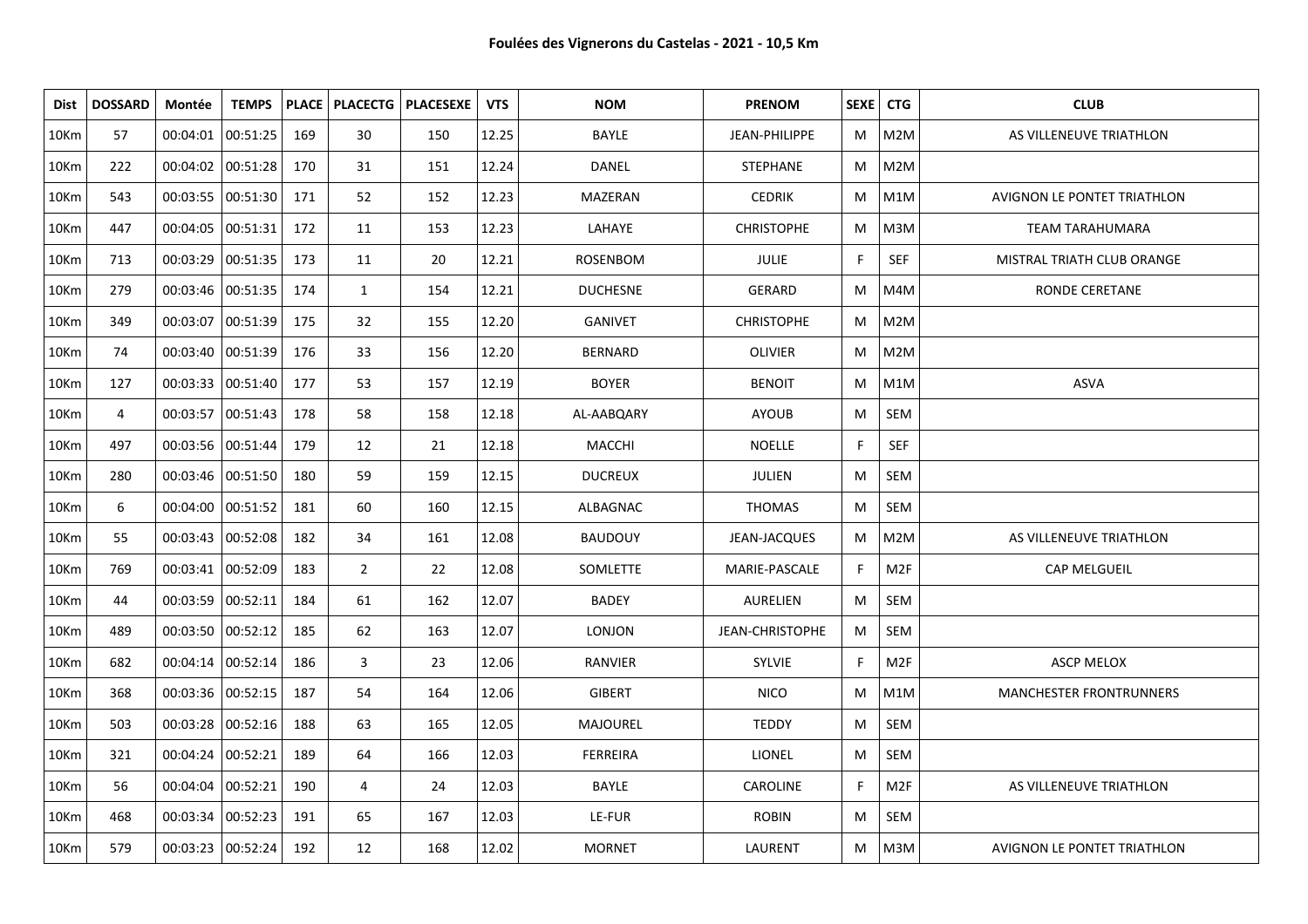| Dist             | <b>DOSSARD</b> | Montée              | <b>TEMPS</b> |     |                | PLACE   PLACECTG   PLACESEXE | <b>VTS</b> | <b>NOM</b>        | <b>PRENOM</b>     | SEXE CTG |                  | <b>CLUB</b>                  |
|------------------|----------------|---------------------|--------------|-----|----------------|------------------------------|------------|-------------------|-------------------|----------|------------------|------------------------------|
| 10Km             | 621            | 00:04:16 00:52:24   |              | 193 | 66             | 169                          | 12.02      | <b>PAUDOIE</b>    | <b>JULIEN</b>     | M        | SEM              |                              |
| 10Km             | 533            | 00:03:35 00:52:25   |              | 194 | 35             | 170                          | 12.02      | <b>MASSON</b>     | JEAN-LOUIS        | M        | M2M              | ASVA VILLENEUVE-LES-AVIGNON  |
| 10Km             | 267            | 00:03:26 00:52:27   |              | 195 | 36             | 171                          | 12.01      | <b>DJOUDI</b>     | <b>BACHIR</b>     | M        | M2M              | SANOFI                       |
| 10Km             | 624            | 00:03:46 00:52:29   |              | 196 | 37             | 172                          | 12.00      | <b>PAULIN</b>     | <b>FRANCOIS</b>   | M        | M2M              | ASVA VILLENEUVE LES AVIGNON  |
| 10Km             | 645            | 00:03:59 00:52:34   |              | 197 | 38             | 173                          | 11.98      | <b>OGIER</b>      | <b>PHILIPPE</b>   | M        | M2M              | ROCHEFORT SPORT ATHLETISME   |
| 10Km             | 372            | 00:03:43 00:52:35   |              | 198 | $\overline{7}$ | 25                           | 11.98      | <b>GIRARD</b>     | VERONIQUE         | F.       | M1F              | RUNNING CONSEIL AVIGNON      |
| 10Km             | 548            | 00:03:15   00:52:40 |              | 199 | $\overline{2}$ | 174                          | 11.96      | <b>MEDARD</b>     | <b>NOAH</b>       | M        | CAM              |                              |
| 10Km             | 547            | 00:03:15 00:52:41   |              | 200 | 39             | 175                          | 11.96      | MEDARD            | <b>NICOLAS</b>    | M        | M2M              | ATOM'SPORT PIERRELATTE       |
| 10Km             | 35             | 00:03:44   00:52:42 |              | 201 | 8              | 26                           | 11.95      | <b>ASSORIN</b>    | JULIE             | F.       | M1F              | <b>MTC ORANGE</b>            |
| 10Km             | 445            | 00:04:10 00:52:45   |              | 202 | 55             | 176                          | 11.94      | LACOUR            | <b>JEROME</b>     | M        | M1M              |                              |
| 10Km             | 798            | 00:04:10 00:52:48   |              | 203 | $\mathbf{1}$   | 27                           | 11.93      | <b>TOURTIER</b>   | <b>GHISLAINE</b>  | F.       | M3F              | <b>AC ST REMY</b>            |
| 10Km             | 157            | 00:03:25 00:52:50   |              | 204 | 40             | 177                          | 11.92      | CASTAN            | <b>CHRISTOPHE</b> | M        | M2M              |                              |
| 10 <sub>Km</sub> | 724            | 00:03:48   00:52:53 |              | 205 | 67             | 178                          | 11.91      | <b>ROUX</b>       | <b>QUENTIN</b>    | M        | SEM              | MISTRAL TRIATH CLUB ORANGE   |
| 10Km             | 136            | 00:04:09 00:52:56   |              | 206 | 41             | 179                          | 11.90      | <b>BROUCKSAUX</b> | <b>CHRISTOPHE</b> | M        | M2M              | ASVA                         |
| 10 <sub>Km</sub> | 504            | 00:04:09  00:53:03  |              | 207 | 13             | 28                           | 11.88      | MALARTRE          | <b>EVE</b>        | F.       | <b>SEF</b>       | ASVA VILLENEUVE-LES-AVIGNON  |
| 10Km             | 177            | 00:04:16 00:53:03   |              | 208 | 56             | 180                          | 11.88      | <b>CHAUVET</b>    | <b>JULIEN</b>     | M        | M <sub>1</sub> M | TARAHUMARA TEAM              |
| 10Km             | 297            | 00:03:39 00:53:04   |              | 209 | 57             | 181                          | 11.87      | <b>ESCANDE</b>    | <b>PATRICK</b>    | M        | M <sub>1</sub> M | <b>TEAM RAID'SPIRE</b>       |
| 10 <sub>Km</sub> | 538            | 00:03:28 00:53:07   |              | 210 | 58             | 182                          | 11.86      | MASSON-FAUCHIER   | <b>BRICE</b>      | M        | M <sub>1</sub> M | TARAHUMARA TEAM              |
| 10Km             | 324            | 00:04:41 00:53:07   |              | 211 | 14             | 29                           | 11.86      | <b>FERRIERE</b>   | <b>ELODIE</b>     | F.       | SEF              |                              |
| 10Km             | 814            | 00:03:31   00:53:08 |              | 212 | 5              | 30                           | 11.86      | <b>VEDEL</b>      | <b>SOPHIE</b>     | F.       | M <sub>2F</sub>  | TARAHUMARA TEAM              |
| 10Km             | 16             | 00:03:36 00:53:19   |              | 213 | 68             | 183                          | 11.82      | <b>ALOISI</b>     | <b>ANTHONY</b>    | M        | SEM              | <b>ASRR</b>                  |
| 10Km             | 640            | 00:04:01 00:53:21   |              | 214 | 59             | 184                          | 11.81      | PERRIN            | <b>STEPHANE</b>   | M        | M <sub>1</sub> M |                              |
| 10Km             | 241            | 00:04:39 00:53:22   |              | 215 | 13             | 185                          | 11.81      | <b>DEGREZ</b>     | JEAN-FRANCOIS     | M        | M3M              | <b>COURIR A SAINT-ANDIOL</b> |
| 10Km             | 793            | 00:03:36 00:53:24   |              | 216 | 69             | 186                          | 11.80      | <b>TOMASINI</b>   | <b>BENJAMIN</b>   | M        | SEM              |                              |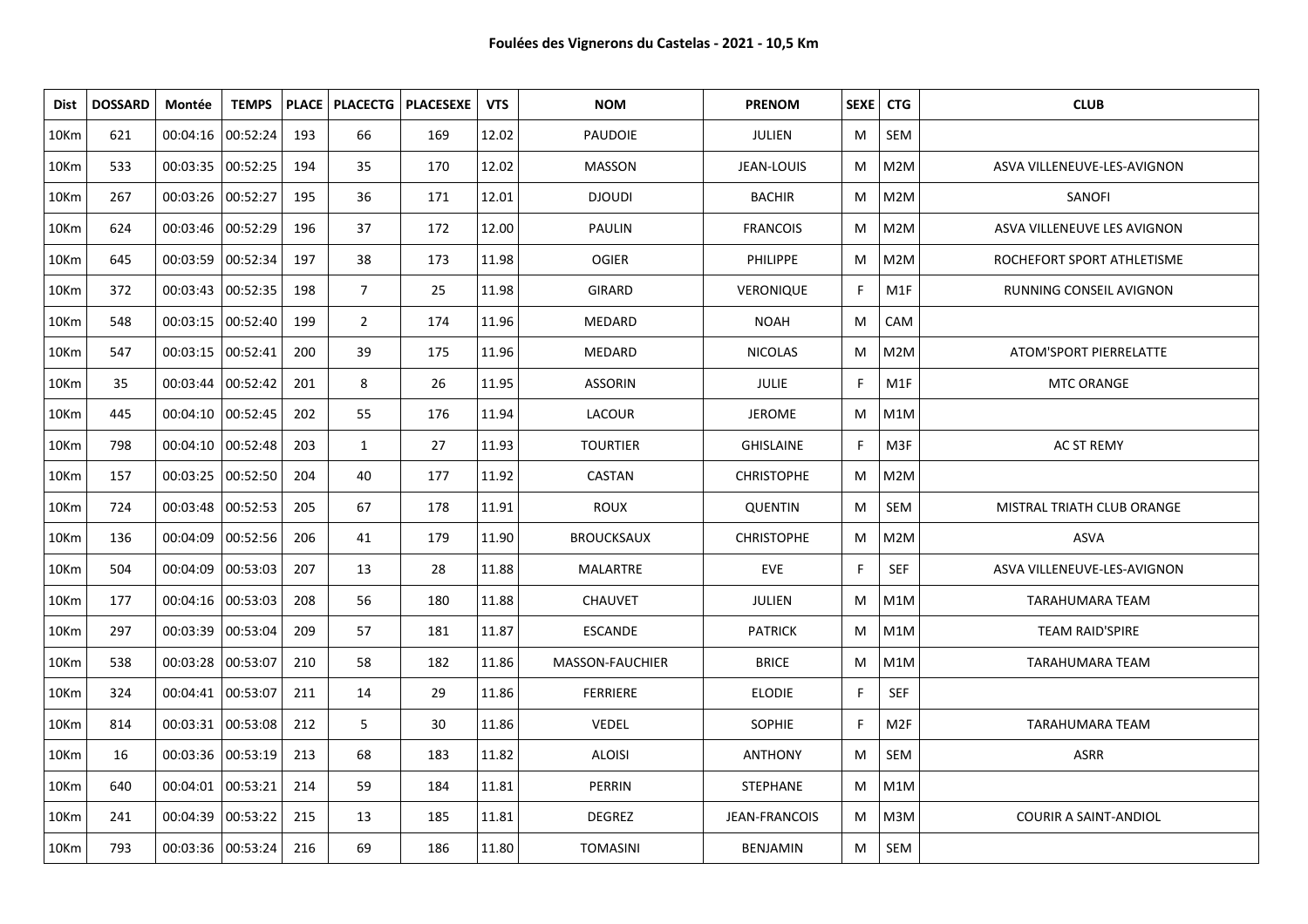| Dist             | <b>DOSSARD</b> | Montée              | <b>TEMPS</b> |     |                | PLACE   PLACECTG   PLACESEXE | <b>VTS</b> | <b>NOM</b>        | <b>PRENOM</b>   | SEXE   CTG |                 | <b>CLUB</b>                 |
|------------------|----------------|---------------------|--------------|-----|----------------|------------------------------|------------|-------------------|-----------------|------------|-----------------|-----------------------------|
| 10 <sub>Km</sub> | 699            | 00:03:28 00:53:27   |              | 217 | 70             | 187                          | 11.79      | <b>REY</b>        | <b>JEREMY</b>   | M          | SEM             |                             |
| 10Km             | 492            | 00:03:55 00:53:29   |              | 218 | 42             | 188                          | 11.78      | LORIDAN           | <b>FREDERIC</b> | M          | M2M             | MONTFAUCON ROYAL CLUB       |
| 10Km             | 264            | 00:03:49 00:53:31   |              | 219 | 15             | 31                           | 11.77      | <b>DIAZ</b>       | <b>CECILE</b>   | F.         | SEF             | SAINT LAURENT DES ARBRES    |
| 10Km             | 441            | 00:03:48 00:53:33   |              | 220 | 6              | 32                           | 11.76      | <b>KELLER</b>     | PASCALE         | F          | M <sub>2F</sub> | SATANAS                     |
| 10Km             | 608            | 00:03:45 00:53:38   |              | 221 | $\overline{7}$ | 33                           | 11.75      | <b>OUCHENE</b>    | <b>ORDIA</b>    | F          | M <sub>2F</sub> |                             |
| 10Km             | 591            | 00:03:48 00:53:43   |              | 222 | $\overline{2}$ | 189                          | 11.73      | NEGREL            | GERARD          | M          | M4M             |                             |
| 10Km             | 853            | 00:04:00 00:53:47   |              | 223 | 43             | 190                          | 11.71      | <b>GUILLOT</b>    | <b>FREDERIC</b> | M          | M2M             | <b>TARAHUMARA TEAM</b>      |
| 10Km             | 318            | 00:03:50 00:53:48   |              | 224 | 71             | 191                          | 11.71      | <b>FERLAY</b>     | MATHIEU         | M          | SEM             | 136 SYNERGIE IMMOBILIERE    |
| 10Km             | 419            | 00:04:08 00:53:53   |              | 225 | 3              | 192                          | 11.69      | <b>HUERTO</b>     | <b>DENIS</b>    | M          | M4M             | CLET SAINT PAUL 3CHATEAUX   |
| 10Km             | 455            | 00:03:40 00:53:54   |              | 226 | 14             | 193                          | 11.69      | LARNOUHET         | <b>ERIC</b>     | M          | M3M             | 0809 SMUC MARSEILLE         |
| 10Km             | 205            | 00:04:17 00:53:57   |              | 227 | 44             | 194                          | 11.68      | <b>COUPOUX</b>    | <b>DIDIER</b>   | M          | M2M             | <b>ASVA</b>                 |
| 10Km             | 820            | 00:03:46 00:53:59   |              | 228 | 45             | 195                          | 11.67      | VIALLON           | LILIAN          | M          | M2M             | ROCHEFORT SPORT ATHLETISME  |
| 10Km             | 719            | 00:04:02 00:54:02   |              | 229 | 60             | 196                          | 11.66      | <b>ROUVIERE</b>   | <b>FABIEN</b>   | M          | M1M             | TARAHUMARA TEAM             |
| 10Km             | 69             | 00:04:05 00:54:02   |              | 230 | 46             | 197                          | 11.66      | BENSAADOUNE       | SALAH           | M          | M2M             | ASVA VILLENEUVE-LES-AVIGNON |
| 10Km             | 37             | 00:04:12 00:54:06   |              | 231 | 9              | 34                           | 11.65      | <b>AUDON</b>      | <b>CELINE</b>   | F.         | M1F             | ROCHEFORT SPORT ATHLETISME  |
| 10Km             | 844            | 00:03:59 00:54:07   |              | 232 | 15             | 198                          | 11.64      | WELSCH            | PIERRE          | M          | M3M             | <b>BASKETS FUMANTES</b>     |
| 10Km             | 159            | 00:04:04 00:54:08   |              | 233 | 10             | 35                           | 11.64      | <b>CASTEL</b>     | <b>AUDREY</b>   | F.         | M1F             | TARAHUMARA TEAM             |
| 10Km             | 585            | 00:03:51 00:54:11   |              | 234 | 47             | 199                          | 11.63      | <b>MOUTON</b>     | PIERRE          | M          | M2M             |                             |
| 10Km             | 491            | 00:04:13 00:54:12   |              | 235 | 16             | 200                          | 11.62      | <b>LOPEZ</b>      | <b>MICHEL</b>   | M          | M3M             | <b>RONDE CERETANE</b>       |
| 10Km             | 613            | $00:04:13$ 00:54:13 |              | 236 | 17             | 201                          | 11.62      | <b>PANABIERES</b> | <b>LUC</b>      | M          | M3M             | RONDE CERETANE              |
| 10Km             | 693            | 00:04:00 00:54:20   |              | 237 | 11             | 36                           | 11.60      | REGOURD           | <b>ESTELLE</b>  | F.         | M1F             |                             |
| 10Km             | 674            | 00:03:40 00:54:21   |              | 238 | $\overline{2}$ | 202                          | 11.59      | PUECH             | <b>BASTIEN</b>  | M          | ESM             |                             |
| 10Km             | 696            | 00:03:14 00:54:22   |              | 239 | 72             | 203                          | 11.59      | <b>RELAVE</b>     | <b>THIBAUT</b>  | M          | SEM             |                             |
| 10Km             | 246            | 00:03:48 00:54:25   |              | 240 | 61             | 204                          | 11.58      | DELEPINE          | <b>JOEL</b>     | M          | M1M             |                             |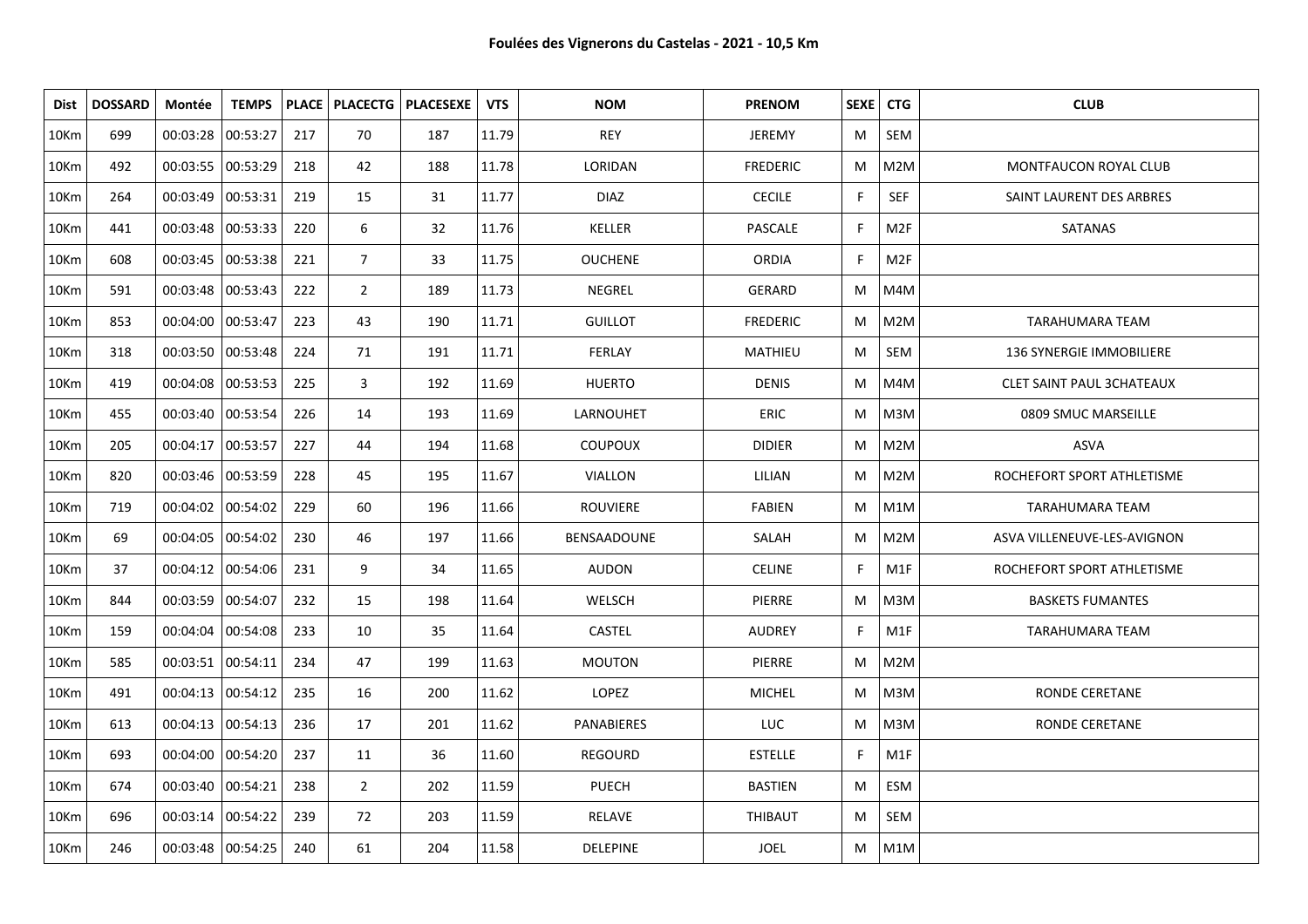| <b>Dist</b>      | <b>DOSSARD</b> | Montée              | <b>TEMPS</b>        |     | <b>PLACE   PLACECTG  </b> | <b>PLACESEXE</b> | <b>VTS</b> | <b>NOM</b>          | <b>PRENOM</b>     | SEXE | <b>CTG</b>       | <b>CLUB</b>                      |
|------------------|----------------|---------------------|---------------------|-----|---------------------------|------------------|------------|---------------------|-------------------|------|------------------|----------------------------------|
| 10Km             | 320            | 00:04:04            | 00:54:25            | 241 | 16                        | 37               | 11.58      | FERRAL-NOGUEIRA     | <b>IRENE</b>      | F    | <b>SEF</b>       | ALPT AVIGNON LE PONTET TRIATHLON |
| 10Km             | 201            | 00:04:00 00:54:26   |                     | 242 | 62                        | 205              | 11.57      | <b>COMTE</b>        | <b>GUILLAUME</b>  | M    | M1M              | LA FOULEE ROMAINE                |
| 10Km             | 20             | 00:03:49            | 00:54:27            | 243 | 18                        | 206              | 11.57      | AMMERLAAN           | <b>ADRUANUS</b>   | M    | M3M              | <b>FOOTING CLUB BARBENTANAIS</b> |
| 10Km             | 550            | 00:03:34   00:54:35 |                     | 244 | 63                        | 207              | 11.54      | <b>MEGY</b>         | <b>RENAN</b>      | M    | M1M              |                                  |
| 10Km             | 661            | 00:03:21            | 00:54:40            | 245 | 64                        | 208              | 11.52      | <b>PONSIN</b>       | <b>FABRICE</b>    | М    | M1M              | POMPIERS BAGNOLS                 |
| 10Km             | 131            | 00:04:16 00:54:42   |                     | 246 | 19                        | 209              | 11.52      | <b>BRESSE</b>       | <b>LUC</b>        | М    | M3M              |                                  |
| 10 <sub>Km</sub> | 183            | 00:03:50 00:54:45   |                     | 247 | 73                        | 210              | 11.51      | <b>CHERVIN</b>      | JULIEN            | M    | SEM              |                                  |
| 10Km             | 360            | 00:03:51 00:54:47   |                     | 248 | 12                        | 38               | 11.50      | <b>GENESTA</b>      | <b>CLAIRE</b>     | F    | M1F              |                                  |
| 10Km             | 736            | 00:03:48            | 00:54:47            | 249 | 17                        | 39               | 11.50      | SALEZ               | <b>ANAIS</b>      | E    | <b>SEF</b>       | <b>COURIR AU VIGAN</b>           |
| 10Km             | 637            | 00:03:38 00:54:48   |                     | 250 | 48                        | 211              | 11.50      | PERRET              | SAMUEL            | M    | M2M              | AS VILLENEUVE TRIATHLON          |
| 10Km             | 27             | 00:03:37            | 00:54:52            | 251 | 65                        | 212              | 11.48      | <b>ANDRIES</b>      | <b>DAVID</b>      | M    | M1M              |                                  |
| 10Km             | 623            | 00:03:53 00:54:53   |                     | 252 | 18                        | 40               | 11.48      | <b>PAULET</b>       | SARAH             | E    | <b>SEF</b>       | <b>COURIR CLUB AIGUES MORTES</b> |
| 10Km             | 749            | 00:04:39            | 00:54:54            | 253 | 66                        | 213              | 11.48      | SAVANIER            | <b>OLIVIER</b>    | M    | M1M              |                                  |
| 10Km             | 361            | 00:04:21 00:54:55   |                     | 254 | $\overline{2}$            | 41               | 11.47      | <b>GEORGE</b>       | MARIE-PAULE       | F    | M3F              | LES BOULES CANON DU 07           |
| 10Km             | 784            | 00:03:30            | 00:54:58            | 255 | 19                        | 42               | 11.46      | <b>THIVILLIER</b>   | LOUISE            | F    | <b>SEF</b>       |                                  |
| 10Km             | 432            |                     | 00:03:44   00:54:58 | 256 | 20                        | 43               | 11.46      | <b>JOURDAN</b>      | SOLINE            | E    | <b>SEF</b>       |                                  |
| 10Km             | 315            | 00:06:08            | 00:54:58            | 257 | 20                        | 214              | 11.46      | <b>FELGEIROLLES</b> | REMI              | M    | M3M              | ALES CEVENNES ATHLETISME (ACA)   |
| 10Km             | 351            | 00:03:54   00:55:04 |                     | 258 | 74                        | 215              | 11.44      | <b>GARCIA</b>       | <b>FLORIAN</b>    | M    | SEM              |                                  |
| 10Km             | 454            | 00:03:57            | 00:55:08            | 259 | 8                         | 44               | 11.43      | LARCHE              | LAURENCE          | F    | M <sub>2F</sub>  |                                  |
| 10Km             | 473            | 00:04:01 00:55:11   |                     | 260 | 21                        | 45               | 11.42      | LEGGERI             | <b>MELODIE</b>    | F    | <b>SEF</b>       | TARAHUMARA TEAM                  |
| 10Km             | 417            | 00:03:50            | 00:55:11            | 261 | 21                        | 216              | 11.42      | <b>HOUPIEZ</b>      | JEAN-MICHEL       | M    | M3M              |                                  |
| 10Km             | 689            | 00:03:54 00:55:11   |                     | 262 | 67                        | 217              | 11.42      | REFALO              | <b>CHRISTOPHE</b> | M    | M <sub>1</sub> M | ASVA VILLENEUVE LES AVIGNON      |
| 10Km             | 528            | 00:04:40            | 00:55:14            | 263 | 68                        | 218              | 11.41      | <b>MARZIALS</b>     | <b>CHRISTOPHE</b> | M    | M1M              |                                  |
| 10 <sub>Km</sub> | 244            |                     | 00:03:58   00:55:16 | 264 | 22                        | 219              | 11.40      | <b>DELAPORTE</b>    | GERARD            | M    | M3M              | ASSOCIATION LA FOULEE ROMAINE    |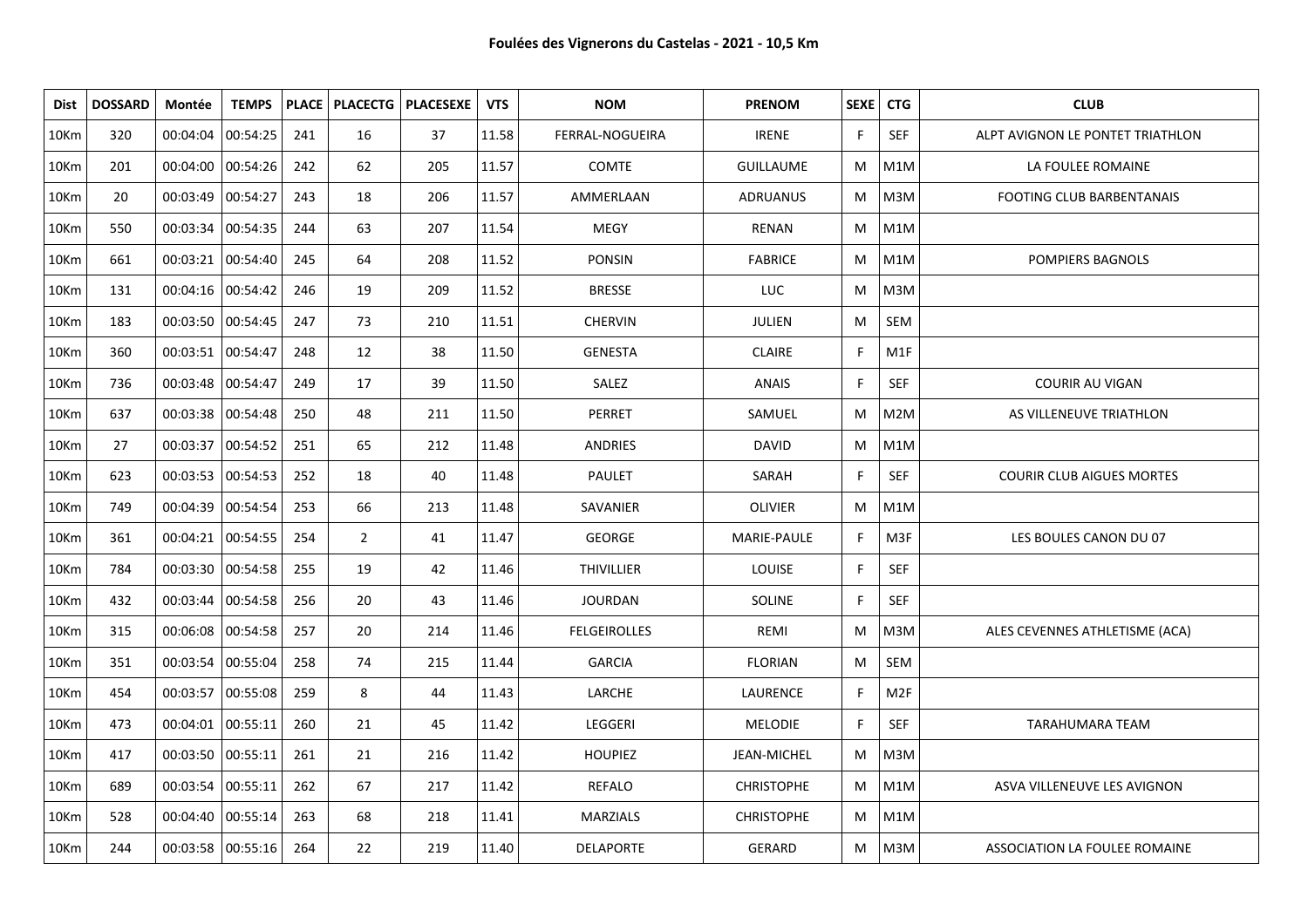| Dist             | <b>DOSSARD</b> | Montée              | <b>TEMPS</b> |     |    | <b>PLACE   PLACECTG   PLACESEXE</b> | <b>VTS</b> | <b>NOM</b>        | <b>PRENOM</b>      | SEXE <sup>1</sup> | <b>CTG</b>       | <b>CLUB</b>                     |
|------------------|----------------|---------------------|--------------|-----|----|-------------------------------------|------------|-------------------|--------------------|-------------------|------------------|---------------------------------|
| 10Km             | 488            | 00:04:03            | 00:55:18     | 265 | 4  | 220                                 | 11.39      | LOMBARD           | <b>JEAN-CLAUDE</b> | M                 | M4M              | ASSP VERGEZE/COURIR A VAUVERT   |
| 10 <sub>Km</sub> | 611            | 00:03:54 00:55:19   |              | 266 | 69 | 221                                 | 11.39      | PALAMARINGUE      | <b>CEDRIC</b>      | M                 | M1M              | TARAHUMARA TEAM                 |
| 10Km             | 228            | 00:04:14 00:55:30   |              | 267 | 70 | 222                                 | 11.35      | <b>DAURY</b>      | <b>HUBERT</b>      | M                 | M1M              |                                 |
| 10Km             | 145            | 00:03:45   00:55:31 |              | 268 | 23 | 223                                 | 11.35      | CALAS             | PIERRE             | M                 | M3M              | AS VILLENEUVE TRIATHLON         |
| 10Km             | 375            | 00:03:48            | 00:55:33     | 269 | 71 | 224                                 | 11.34      | GOMEZ             | <b>FABIEN</b>      | M                 | M1M              |                                 |
| 10Km             | 71             | 00:03:50 00:55:33   |              | 270 | 72 | 225                                 | 11.34      | <b>BENTITO</b>    | JULIEN             | M                 | M1M              | <b>GARAGE ACMA</b>              |
| 10Km             | 549            | 00:03:36 00:55:34   |              | 271 | 24 | 226                                 | 11.34      | <b>MEDINA</b>     | <b>ANTOINE</b>     | M                 | M3M              |                                 |
| 10Km             | 727            | 00:04:02 00:55:35   |              | 272 | 22 | 46                                  | 11.33      | <b>ROYER</b>      | <b>PAULINE</b>     | F.                | <b>SEF</b>       |                                 |
| 10Km             | 386            | 00:04:06            | 00:55:38     | 273 | 75 | 227                                 | 11.32      | GRANGE            | <b>ROMAIN</b>      | M                 | SEM              |                                 |
| 10Km             | 778            | 00:03:24   00:55:41 |              | 274 | 76 | 228                                 | 11.31      | <b>STOLBOWSKY</b> | THIBAULT           | M                 | SEM              |                                 |
| 10Km             | 376            | 00:03:47            | 00:55:45     | 275 | 23 | 47                                  | 11.30      | <b>GOMEZ</b>      | <b>MARION</b>      | F.                | SEF              |                                 |
| 10Km             | 289            | 00:03:36 00:55:47   |              | 276 | 77 | 229                                 | 11.29      | <b>DUPRET</b>     | <b>JORIS</b>       | M                 | SEM              |                                 |
| 10Km             | 229            | 00:04:16 00:55:49   |              | 277 | 49 | 230                                 | 11.29      | <b>DAVAINE</b>    | <b>NICOLAS</b>     | M                 | M2M              | <b>ASVA</b>                     |
| 10Km             | 480            | 00:04:05 00:55:55   |              | 278 | 9  | 48                                  | 11.27      | LEROY             | <b>ELISABETH</b>   | F.                | M <sub>2F</sub>  | ASVA                            |
| 10Km             | 424            | 00:04:10 00:55:58   |              | 279 | 73 | 231                                 | 11.26      | JAEGLE            | <b>ENRIC</b>       | M                 | M1M              |                                 |
| 10Km             | 298            | 00:03:58   00:55:59 |              | 280 | 50 | 232                                 | 11.25      | <b>ESCOBAR</b>    | JEAN-PHILIPPE      | М                 | M <sub>2</sub> M | LA FOULEE DU CHASSELAS          |
| 10Km             | 632            | 00:03:58 00:56:03   |              | 281 | 74 | 233                                 | 11.24      | PERNET            | <b>FRANCIS</b>     | M                 | M1M              |                                 |
| 10Km             | 91             | 00:03:52   00:56:05 |              | 282 | 3  | 234                                 | 11.23      | <b>BLANC</b>      | <b>ETIENNE</b>     | M                 | CAM              | <b>HECTARE</b>                  |
| 10Km             | 90             | 00:04:05            | 00:56:06     | 283 | 13 | 49                                  | 11.23      | <b>BLANC</b>      | <b>CHRISTELLE</b>  | F.                | M1F              | ASVA VILLENEUVE-LES-AVIGNON     |
| 10Km             | 388            | 00:04:01   00:56:06 |              | 284 | 25 | 235                                 | 11.23      | <b>GRIOLET</b>    | ANDRE              | M                 | M3M              | AS VILLENEUVE TRIATHLON         |
| 10Km             | 785            | 00:03:26 00:56:07   |              | 285 | 24 | 50                                  | 11.23      | <b>THOMAS</b>     | <b>GWENAELLE</b>   | F.                | <b>SEF</b>       | <b>COURIR EN GARRIGUE POULX</b> |
| 10Km             | 284            | 00:04:34 00:56:14   |              | 286 | 26 | 236                                 | 11.20      | <b>DUFOUR</b>     | <b>PHILIPPE</b>    | M                 | M3M              | TARAHUMARA TEAM                 |
| 10Km             | 207            | 00:04:10 00:56:15   |              | 287 | 27 | 237                                 | 11.20      | <b>COUTIER</b>    | <b>DOMINIQUE</b>   | M                 | M3M              |                                 |
| 10Km             | 436            | 00:04:19 00:56:17   |              | 288 | 14 | 51                                  | 11.19      | JULIEN            | <b>PAULINE</b>     | F.                | M1F              | ASVA VILLENEUVE LES AVIGNON     |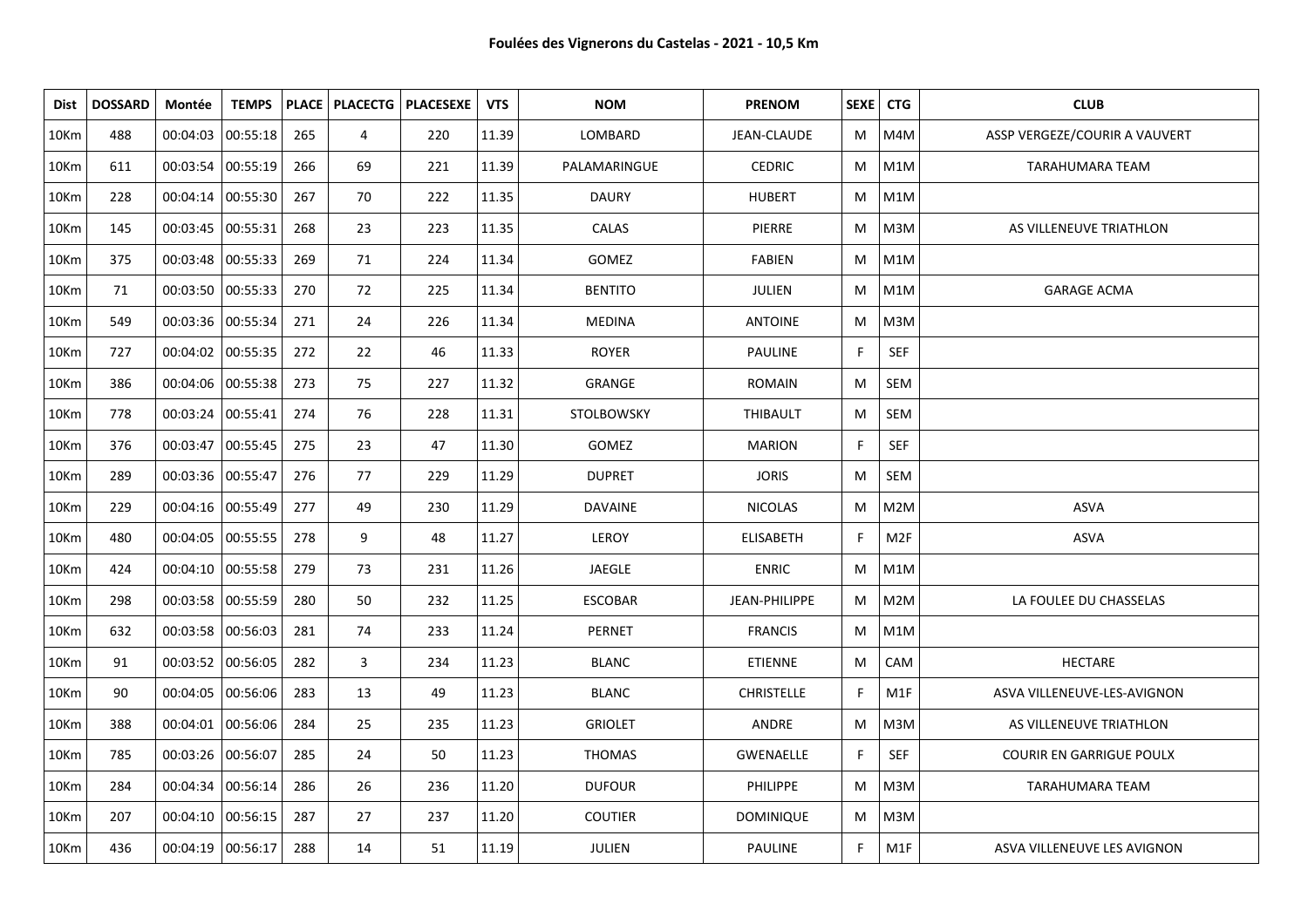| <b>Dist</b>      | <b>DOSSARD</b> | Montée            | <b>TEMPS</b> |     |    | PLACE   PLACECTG   PLACESEXE | <b>VTS</b> | <b>NOM</b>        | <b>PRENOM</b>    | SEXE | <b>CTG</b>      | <b>CLUB</b>                       |
|------------------|----------------|-------------------|--------------|-----|----|------------------------------|------------|-------------------|------------------|------|-----------------|-----------------------------------|
| 10Km             | 448            | 00:03:54 00:56:18 |              | 289 | 78 | 238                          | 11.19      | LAHAYE            | <b>XAVIER</b>    | M    | SEM             | <b>COURIR A VAUVERT</b>           |
| 10Km             | 666            | 00:04:01 00:56:19 |              | 290 | 75 | 239                          | 11.19      | <b>PRADIER</b>    | PASCAL           | M    | M1M             | SANOFI                            |
| 10Km             | 515            | 00:04:01 00:56:22 |              | 291 | 15 | 52                           | 11.18      | <b>MARTIN</b>     | CHARLINE         | F    | M1F             | SANOFI                            |
| 10Km             | 128            | 00:04:15 00:56:26 |              | 292 | 28 | 240                          | 11.16      | <b>BOYER</b>      | <b>GILBERT</b>   | M    | M3M             | <b>ACRA</b>                       |
| 10Km             | 416            | 00:04:23 00:56:27 |              | 293 | 16 | 53                           | 11.16      | <b>HOUISTE</b>    | <b>CELINE</b>    | F    | M1F             | SANOFI                            |
| 10Km             | 85             | 00:03:57 00:56:27 |              | 294 | 17 | 54                           | 11.16      | <b>BEUZELIN</b>   | PEGGY            | F    | M1F             | AS VILLENEUVE TRIATHLON           |
| 10Km             | 105            | 00:04:04 00:56:32 |              | 295 | 10 | 55                           | 11.14      | <b>BONNET</b>     | NATHALIE         | F    | M <sub>2F</sub> | ASVA VILLENEUVE LES AVIGNON       |
| 10Km             | 15             | 00:03:50 00:56:34 |              | 296 | 51 | 241                          | 11.14      | ALMERAS           | LAURENT          | M    | M2M             | <b>RSA</b>                        |
| 10 <sub>Km</sub> | 29             | 00:04:23 00:56:38 |              | 297 | 52 | 242                          | 11.12      | ANNEQUIN          | JEAN-PHILIPPE    | M    | M2M             | 84140/AVIGNON LE PONTET TRIATHLON |
| 10Km             | 184            | 00:04:08 00:56:38 |              | 298 | 18 | 56                           | 11.12      | <b>CHEUTET</b>    | <b>ELODIE</b>    | F    | M1F             | VILLENEUVE-LES-AVIGNON            |
| 10Km             | 304            | 00:03:58 00:56:39 |              | 299 | 25 | 57                           | 11.12      | <b>FACERIES</b>   | <b>SOLINE</b>    | F    | SEF             |                                   |
| 10Km             | 681            | 00:04:52 00:56:39 |              | 300 | 53 | 243                          | 11.12      | <b>RAVISAT</b>    | <b>DOMINIQUE</b> | M    | M2M             | ASVA VILLENEUVE LES AVIGNON       |
| 10Km             | 77             | 00:04:25 00:56:44 |              | 301 | 54 | 244                          | 11.10      | <b>BERRUS</b>     | MICHEL           | M    | M2M             | <b>COURIR A VAUVERT</b>           |
| 10Km             | 657            | 00:03:45 00:56:45 |              | 302 | 76 | 245                          | 11.10      | <b>PIRO</b>       | <b>OLIVIER</b>   | M    | M1M             | <b>AC ST REMY</b>                 |
| 10Km             | 812            | 00:04:25 00:56:51 |              | 303 | 55 | 246                          | 11.08      | VEDEL             | LAURENT          | M    | M2M             | TARAHUMARA TEAM                   |
| 10Km             | 156            | 00:04:19 00:56:53 |              | 304 | 11 | 58                           | 11.08      | CASSE             | SANDRINE         | F    | M2F             | <b>ASVA</b>                       |
| 10Km             | 383            | 00:04:19 00:56:55 |              | 305 | 12 | 59                           | 11.07      | <b>GOUVERNET</b>  | <b>PATRICIA</b>  | F    | M2F             | LES BIPEDES DE LA VAUNAGE         |
| 10Km             | 615            | 00:03:35 00:56:59 |              | 306 | 56 | 247                          | 11.06      | PANCRAZI          | <b>TOUSSAINT</b> | M    | M2M             | <b>TARAHUMARA TEAM</b>            |
| 10Km             | 106            | 00:04:25 00:57:02 |              | 307 | 57 | 248                          | 11.05      | <b>BONNETEAUD</b> | <b>PATRICK</b>   | M    | M2M             | <b>MOURIES</b>                    |
| 10Km             | 79             | 00:04:27 00:57:03 |              | 308 | 29 | 249                          | 11.04      | <b>BERT</b>       | <b>ERIC</b>      | M    | M3M             | <b>TARAHUMARA TEAM</b>            |
| 10Km             | 354            | 00:04:08 00:57:06 |              | 309 | 13 | 60                           | 11.03      | GAS               | <b>FLORENCE</b>  | F    | M <sub>2F</sub> |                                   |
| 10Km             | 568            | 00:04:30 00:57:07 |              | 310 | 14 | 61                           | 11.03      | <b>MISON</b>      | NATHALIE         | F    | M <sub>2F</sub> | TEAM KMS/COURIR A BEAUCAIRE       |
| 10Km             | 268            | 00:04:10 00:57:07 |              | 311 | 77 | 250                          | 11.03      | <b>DJOUDI</b>     | <b>IDIR</b>      | M    | M1M             |                                   |
| 10Km             | 179            | 00:04:03 00:57:08 |              | 312 | 15 | 62                           | 11.03      | CHAUVIN           | ANNE             | F    | M <sub>2F</sub> |                                   |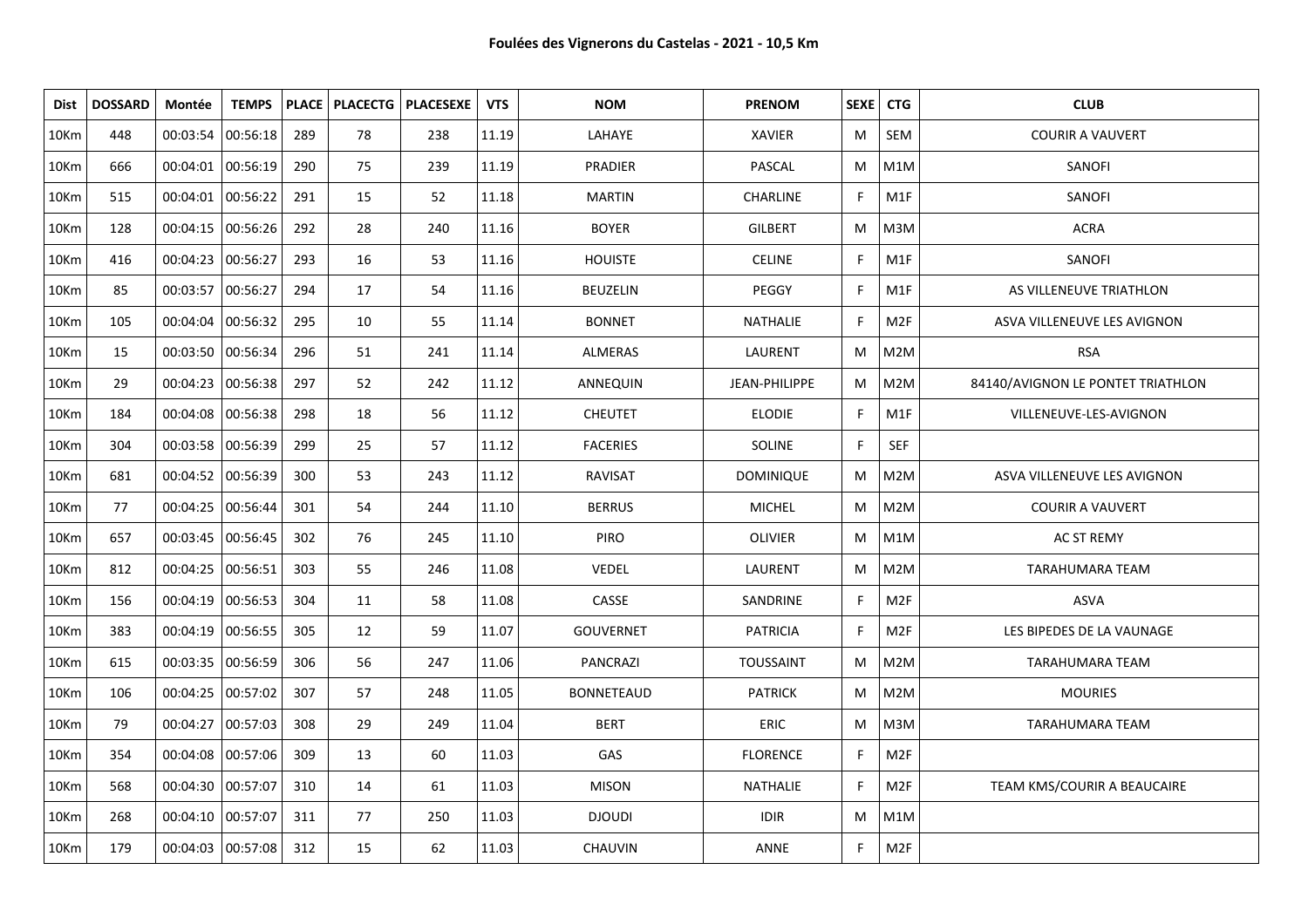| Dist | <b>DOSSARD</b> | Montée              | <b>TEMPS</b>        |     |    | PLACE   PLACECTG   PLACESEXE | <b>VTS</b> | <b>NOM</b>      | <b>PRENOM</b>     | SEXE   CTG   |                  | <b>CLUB</b>                            |
|------|----------------|---------------------|---------------------|-----|----|------------------------------|------------|-----------------|-------------------|--------------|------------------|----------------------------------------|
| 10Km | 440            | 00:04:21            | 00:57:09            | 313 | 58 | 251                          | 11.02      | KELLER          | <b>CHRISTOPHE</b> | M            | M2M              | SATANAS                                |
| 10Km | 718            | 00:03:41 00:57:11   |                     | 314 | 4  | 252                          | 11.02      | <b>ROUVIERE</b> | <b>CYPRIEN</b>    | M            | CAM              | <b>MASSON IMMOBILER</b>                |
| 10Km | 188            | 00:03:50 00:57:19   |                     | 315 | 26 | 63                           | 10.99      | CHOL            | <b>SOPHIE</b>     | F            | SEF              |                                        |
| 10Km | 466            | 00:04:10 00:57:23   |                     | 316 | 79 | 253                          | 10.98      | LE-CORRONCQ     | <b>ALEXIS</b>     | M            | SEM              |                                        |
| 10Km | 742            | 00:03:54 00:57:25   |                     | 317 | 19 | 64                           | 10.97      | SANCHEZ         | <b>EMMANUELLE</b> | F            | M1F              | <b>TARAHUMARAS TEAM</b>                |
| 10Km | 325            | 00:04:24 00:57:26   |                     | 318 | 30 | 254                          | 10.97      | <b>FERRIERE</b> | JEAN-MICHEL       | M            | M3M              |                                        |
| 10Km | 125            | 00:04:31 00:57:27   |                     | 319 | 20 | 65                           | 10.97      | <b>BOURY</b>    | MAGALIE           | F            | M1F              |                                        |
| 10Km | 215            | 00:04:02 00:57:29   |                     | 320 | 80 | 255                          | 10.96      | <b>CZAPLA</b>   | <b>VINCENT</b>    | M            | SEM              |                                        |
| 10Km | 187            | 00:04:13 00:57:29   |                     | 321 | 27 | 66                           | 10.96      | <b>CHILLET</b>  | PERRINE           | F            | SEF              |                                        |
| 10Km | 73             | 00:04:35 00:57:31   |                     | 322 | 78 | 256                          | 10.95      | <b>BERNARD</b>  | <b>GAEL</b>       | M            | M1M              | TARAHUMARAS CHATEAURENARD              |
| 10Km | 537            |                     | 00:03:48 00:57:36   | 323 | 28 | 67                           | 10.94      | <b>MASSON</b>   | MORGANE           | F            | <b>SEF</b>       | <b>MASSON IMMOBILIER</b>               |
| 10Km | 240            |                     | 00:03:54 00:57:36   | 324 | 81 | 257                          | 10.94      | DE-VIVO         | <b>FLORIAN</b>    | M            | SEM              | <b>MASSON IMMOBILIER</b>               |
| 10Km | 196            | 00:04:16 00:57:37   |                     | 325 | 59 | 258                          | 10.93      | COLLARD         | LAURENT           | M            | M <sub>2</sub> M |                                        |
| 10Km | 486            | 00:04:18 00:57:38   |                     | 326 | 21 | 68                           | 10.93      | LEYNINGER       | <b>FLORENCE</b>   | F            | M1F              | <b>ASSOCIATION COURIR EN GARRIGUES</b> |
| 10Km | 665            | 00:04:08 00:57:38   |                     | 327 | 31 | 259                          | 10.93      | <b>POZZOBON</b> | <b>GUY</b>        | M            | M3M              |                                        |
| 10Km | 700            | 00:04:18 00:57:39   |                     | 328 | 79 | 260                          | 10.93      | RIBAULT         | <b>CEDRIC</b>     | M            | M1M              |                                        |
| 10Km | 433            | 00:04:13 00:57:40   |                     | 329 | 16 | 69                           | 10.92      | <b>JOUVE</b>    | ALINE             | F            | M <sub>2F</sub>  | <b>ASVA</b>                            |
| 10Km | 421            | 00:04:21   00:57:41 |                     | 330 | 80 | 261                          | 10.92      | <b>INGENITO</b> | LILIAN            | M            | M1M              |                                        |
| 10Km | 496            | 00:04:21 00:57:44   |                     | 331 | 32 | 262                          | 10.91      | <b>LUCHESI</b>  | JEAN-NOEL         | M            | M3M              | MANDUEL 3M                             |
| 10Km | 123            | 00:04:08  00:57:47  |                     | 332 | 60 | 263                          | 10.90      | <b>BOURELLY</b> | THIBAUT           | М            | M2M              | NIMESMARATHON                          |
| 10Km | 191            | 00:04:14 00:57:51   |                     | 333 | 17 | 70                           | 10.89      | <b>CLAUDE</b>   | <b>SOPHIE</b>     | $\mathsf{F}$ | M <sub>2F</sub>  |                                        |
| 10Km | 402            | 00:04:19 00:57:53   |                     | 334 | 3  | 264                          | 10.88      | <b>HAUPA</b>    | <b>BAPTISTE</b>   | M            | ESM              |                                        |
| 10Km | 132            | 00:04:19 00:57:54   |                     | 335 | 82 | 265                          | 10.88      | <b>BRIATTE</b>  | ALEXANDRE         | M            | SEM              |                                        |
| 10Km | 404            |                     | 00:04:40   00:57:56 | 336 | 18 | 71                           | 10.87      | <b>HERLENS</b>  | <b>FRANCINE</b>   | F            | M <sub>2F</sub>  | MISTRAL TRIATH'CLUB ORANGE             |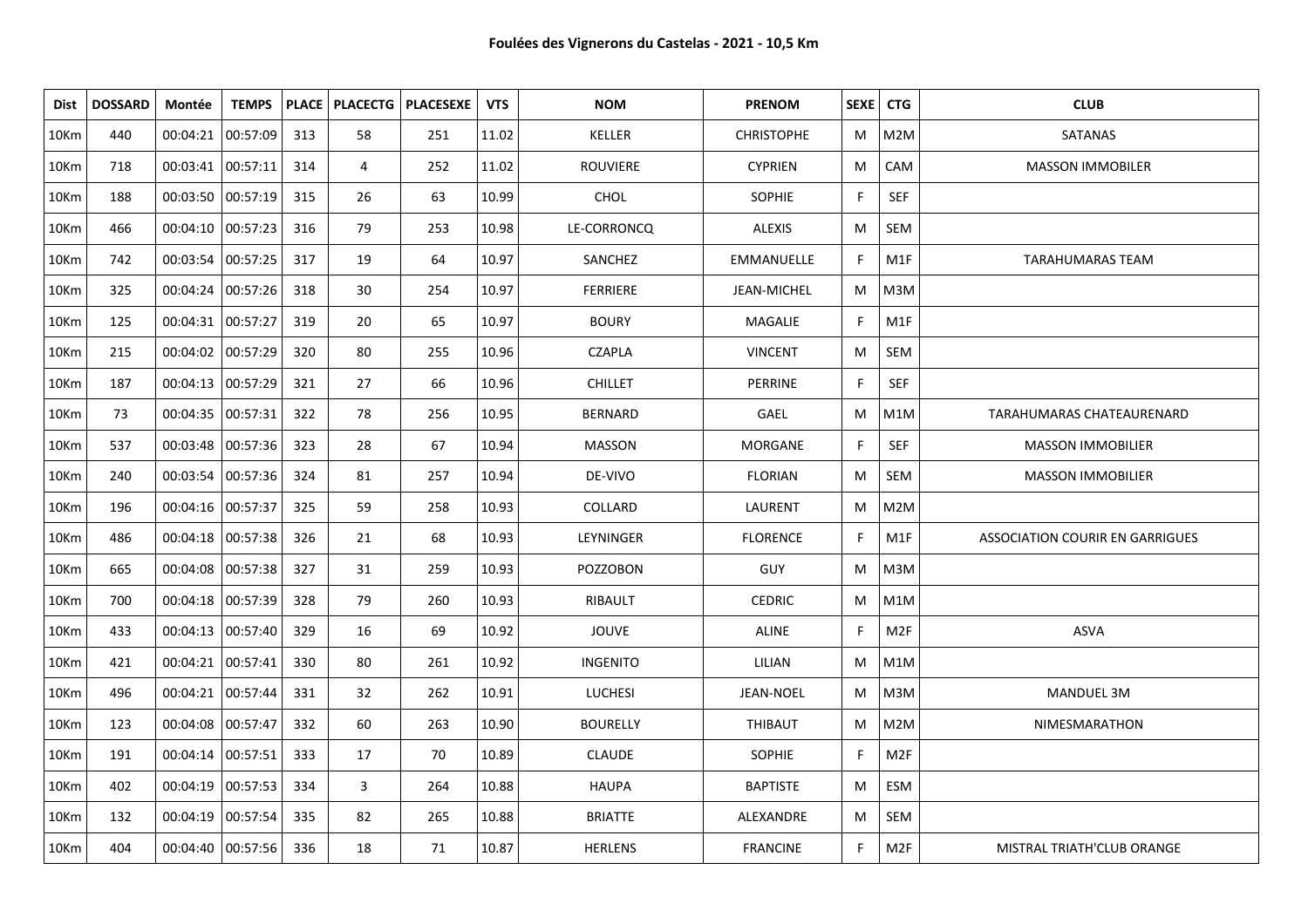| Dist | <b>DOSSARD</b> | Montée              | <b>TEMPS</b>      |     | <b>PLACE   PLACECTG  </b> | <b>PLACESEXE</b> | <b>VTS</b> | <b>NOM</b>         | <b>PRENOM</b>    | SEXE   CTG   |                 | <b>CLUB</b>                                 |
|------|----------------|---------------------|-------------------|-----|---------------------------|------------------|------------|--------------------|------------------|--------------|-----------------|---------------------------------------------|
| 10Km | 223            | 00:04:21 00:58:04   |                   | 337 | 19                        | 72               | 10.85      | <b>DANGOISE</b>    | PASCALE          | F            | M2F             | <b>TARAHUMARA TEAM</b>                      |
| 10Km | 287            | 00:03:53  00:58:04  |                   | 338 | 83                        | 266              | 10.85      | <b>DUPOUY</b>      | <b>GAUTIER</b>   | M            | <b>SEM</b>      |                                             |
| 10Km | 594            | 00:03:46 00:58:04   |                   | 339 | 81                        | 267              | 10.85      | AMISI              | <b>NGUMBI</b>    | M            | M1M             |                                             |
| 10Km | 787            | 00:04:13  00:58:07  |                   | 340 | 82                        | 268              | 10.84      | <b>TIBOLLA</b>     | <b>CEDRIC</b>    | M            | M1M             |                                             |
| 10Km | 149            | 00:04:09 00:58:07   |                   | 341 | 83                        | 269              | 10.84      | CARNEIRO           | EMMANUEL         | M            | M1M             |                                             |
| 10Km | 799            | 00:04:20 00:58:13   |                   | 342 | 3                         | 73               | 10.82      | <b>TOUSSAINT</b>   | <b>MELIE</b>     | F            | <b>ESF</b>      |                                             |
| 10Km | 89             | 00:04:24   00:58:17 |                   | 343 | 29                        | 74               | 10.81      | <b>BLANC</b>       | <b>ANAIS</b>     | $\mathsf{F}$ | <b>SEF</b>      | <b>TARAHUMARA TEAM</b>                      |
| 10Km | 198            | 00:03:28 00:58:18   |                   | 344 | 84                        | 270              | 10.81      | <b>COMBES</b>      | <b>FLORIAN</b>   | M            | SEM             |                                             |
| 10Km | 649            | 00:04:23 00:58:19   |                   | 345 | 61                        | 271              | 10.80      | PHILIPPE-LESAUVAGE | <b>PHILIPPE</b>  | M            | M2M             | <b>TARAHUMARA TEAM</b>                      |
| 10Km | 238            | 00:03:43 00:58:19   |                   | 346 | 62                        | 272              | 10.80      | DE-LUCA            | <b>GIANLUCA</b>  | M            | M2M             | JE COURS POUR MA FORME PERNES LES FONTAINES |
| 10Km | 82             |                     | 00:04:03 00:58:20 | 347 | 63                        | 273              | 10.80      | <b>BERTRAND</b>    | <b>BENOIT</b>    | M            | M2M             |                                             |
| 10Km | 636            |                     | 00:04:38 00:58:23 | 348 | 20                        | 75               | 10.79      | PERRET             | <b>HELENE</b>    | F            | M <sub>2F</sub> | <b>BAGNOLS MARCOULE ATHLETISME</b>          |
| 10Km | 164            | 00:03:55 00:58:25   |                   | 349 | 64                        | 274              | 10.78      | CAZALY             | <b>ROMAIN</b>    | M            | M2M             |                                             |
| 10Km | 620            | 00:03:50 00:58:25   |                   | 350 | 33                        | 275              | 10.78      | PASSAT             | <b>FABRICE</b>   | M            | M3M             |                                             |
| 10Km | 604            | 00:04:26 00:58:27   |                   | 351 | 65                        | 276              | 10.78      | <b>OLIVERA</b>     | <b>DIDIER</b>    | M            | M2M             |                                             |
| 10Km | 104            | 00:04:49 00:58:28   |                   | 352 | 66                        | 277              | 10.78      | <b>BONNET</b>      | LAURENT          | M            | M2M             | ASVA VILLENEUVE LES AVIGNON                 |
| 10Km | 603            | 00:04:08 00:58:32   |                   | 353 | $\mathbf{1}$              | 76               | 10.76      | OKAZ               | <b>JUANA</b>     | F            | M4F             | RONDE CERETANE                              |
| 10Km | 271            |                     | 00:04:09 00:58:33 | 354 | 21                        | 77               | 10.76      | <b>DORANGEON</b>   | <b>REGINE</b>    | F            | M <sub>2F</sub> | MISTRAL TRIATHL'CLUB ORANGE                 |
| 10Km | 239            |                     | 00:04:35 00:58:35 | 355 | 22                        | 78               | 10.75      | <b>DE-RUYCK</b>    | SOPHIE           | F            | M1F             | AC ST REMY                                  |
| 10Km | 734            |                     | 00:04:30 00:58:38 | 356 | 23                        | 79               | 10.74      | SAHLI              | WOUISSEM         | F            | M1F             | LA FOULEE DU CHASSELAS                      |
| 10Km | 644            | 00:04:31 00:58:39   |                   | 357 | 67                        | 278              | 10.74      | <b>PETITBON</b>    | <b>JOEL</b>      | M            | M2M             | <b>FOULEE DU CHASSELAS</b>                  |
| 10Km | 602            | 00:04:11 00:58:41   |                   | 358 | 5                         | 279              | 10.74      | OKAZ               | <b>GHISLAIN</b>  | M            | M4M             | RONDE CERETANE                              |
| 10Km | 326            | 00:04:00 00:58:42   |                   | 359 | 84                        | 280              | 10.73      | <b>FESQUET</b>     | <b>GUILLAUME</b> | M            | M1M             |                                             |
| 10Km | 45             |                     | 00:04:35 00:58:43 | 360 | 68                        | 281              | 10.73      | <b>BALLEYDIER</b>  | LAURENT          | М            | M2M             |                                             |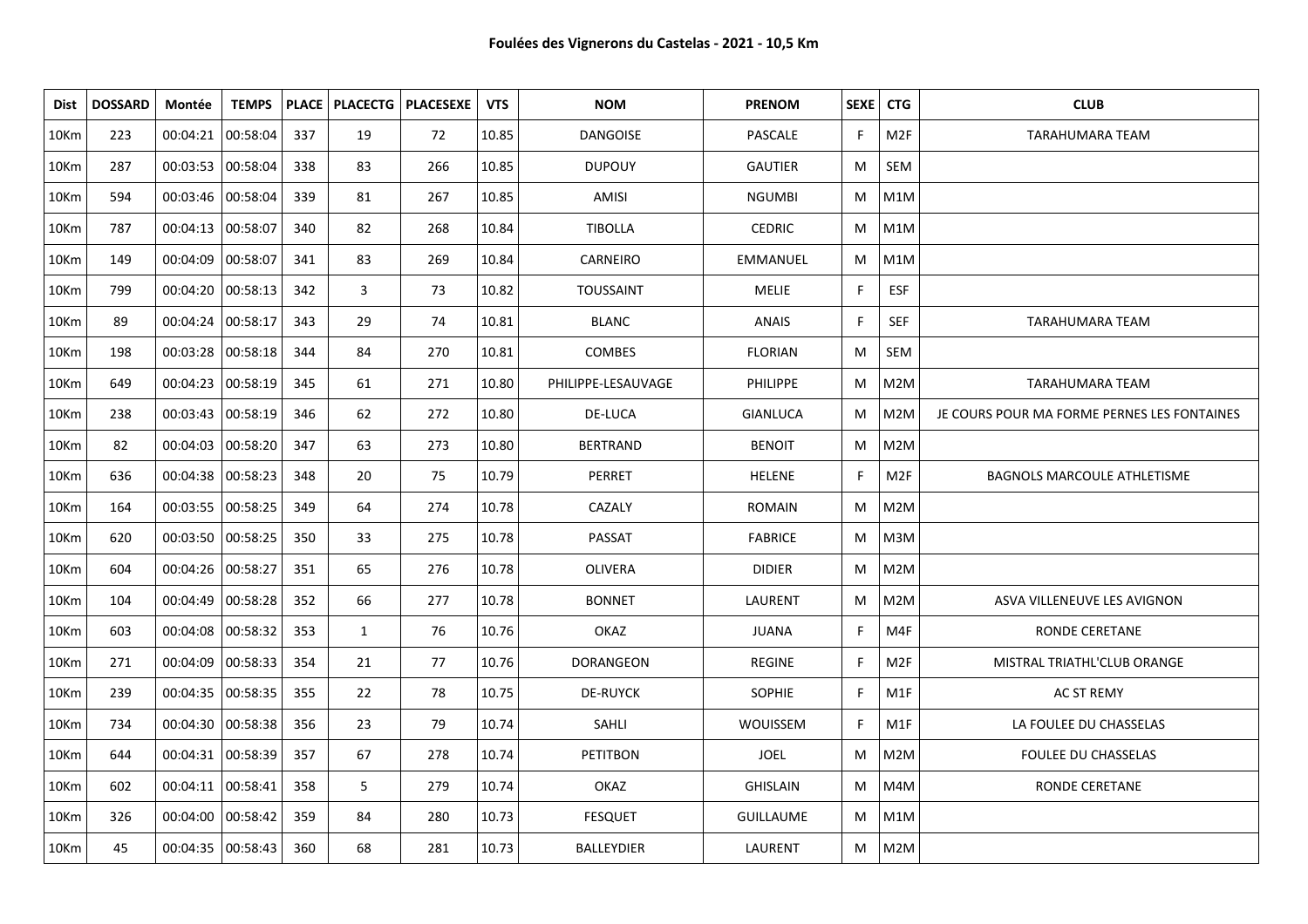| Dist             | <b>DOSSARD</b> | Montée              | <b>TEMPS</b> |     |                | PLACE   PLACECTG   PLACESEXE | <b>VTS</b> | <b>NOM</b>       | <b>PRENOM</b>           |    | SEXE   CTG       | <b>CLUB</b>                      |
|------------------|----------------|---------------------|--------------|-----|----------------|------------------------------|------------|------------------|-------------------------|----|------------------|----------------------------------|
| 10Km             | 405            | 00:04:15            | 00:58:44     | 361 | 22             | 80                           | 10.73      | HERMELLIN        | CATHERINE               | F. | M <sub>2F</sub>  |                                  |
| 10Km             | 174            | 00:03:45 00:58:45   |              | 362 | 23             | 81                           | 10.72      | CHARREYRON       | NATHALIE                | F. | M <sub>2F</sub>  |                                  |
| 10Km             | 616            | 00:03:44            | 00:58:46     | 363 | 69             | 282                          | 10.72      | <b>PARADIS</b>   | PAUL                    | M  | M2M              |                                  |
| 10Km             | 555            | 00:04:32 00:58:48   |              | 364 | 24             | 82                           | 10.71      | MEMBRAT          | SANDRINE                | F. | M <sub>2F</sub>  | AC2A.                            |
| 10Km             | 556            | 00:04:31 00:58:49   |              | 365 | 70             | 283                          | 10.71      | <b>MEMBRAT</b>   | XAVIER                  | M  | M2M              | AC2A.                            |
| 10Km             | 348            | 00:03:44 00:58:51   |              | 366 | 71             | 284                          | 10.71      | GAMBE            | <b>STEPHANE</b>         | M  | M2M              | LES BIPEDES DE LA VAUNAGES       |
| 10Km             | 726            | 00:04:18 00:58:52   |              | 367 | 30             | 83                           | 10.70      | <b>ROYER</b>     | <b>FANNY</b>            | F. | SEF              | ASVA VILLENEUVE-LES-AVIGNON      |
| 10Km             | 189            | 00:04:22 00:58:54   |              | 368 | 72             | 285                          | 10.70      | <b>CINIER</b>    | <b>DAVID</b>            | M  | M <sub>2</sub> M | CAP MELGUEIL                     |
| 10Km             | 803            | 00:04:40 00:58:54   |              | 369 | 85             | 286                          | 10.70      | <b>TRACOL</b>    | <b>ANTHONY</b>          | M  | M1M              | LE BOULETS CANONS DU 07          |
| 10Km             | 83             | 00:04:40 00:58:58   |              | 370 | $\mathbf{1}$   | 287                          | 10.68      | <b>BERTRAND</b>  | <b>GEORGES-FRANCOIS</b> | M  | M5M              | <b>AIX ATHLE PROVENCE</b>        |
| 10 <sub>Km</sub> | 413            | 00:04:39            | 00:58:59     | 371 | 3              | 84                           | 10.68      | <b>HAUDRY</b>    | <b>FRANCOISE</b>        | F. | M3F              | LA FOULEE ROMAINE                |
| 10Km             | 109            | 00:04:32 00:58:59   |              | 372 | $\overline{2}$ | 85                           | 10.68      | <b>BOREL</b>     | <b>VIVIANE</b>          | F. | M4F              | FOS OYMPIQUE CLUB/TEAM KMS GIRLS |
| 10Km             | 391            |                     | 00:58:59     | 373 | 6              | 288                          | 10.68      | <b>GUERIN</b>    | <b>CLAUDE</b>           | M  | M4M              | LES MOLLETS PETILLANTS           |
| 10Km             | 701            | 00:04:15  00:59:01  |              | 374 | 24             | 86                           | 10.67      | RICATTI          | LAURE                   | F  | M1F              | ASVA VILLENEUVE LES AVIGNON      |
| 10Km             | 617            |                     | 00:59:02     | 375 | 31             | 87                           | 10.67      | <b>PAREDES</b>   | <b>AUDREE</b>           | F. | <b>SEF</b>       |                                  |
| 10Km             | 429            | 00:03:47            | 00:59:04     | 376 | 32             | 88                           | 10.67      | <b>JOUANEM</b>   | <b>MARINE</b>           | F. | <b>SEF</b>       | ALPT AVIGNON LE PONTET TRIATHLON |
| 10Km             | 72             | 00:04:08            | 00:59:04     | 377 | 86             | 289                          | 10.67      | <b>BERNACHOT</b> | SYLVAIN                 | M  | M1M              | <b>CORBELIN</b>                  |
| 10Km             | 737            | 00:04:26   00:59:06 |              | 378 | 33             | 89                           | 10.66      | SALHI            | LYNDA                   | F. | <b>SEF</b>       |                                  |
| 10 <sub>Km</sub> | 43             | 00:04:16 00:59:08   |              | 379 | 34             | 90                           | 10.65      | <b>BADARD</b>    | LAURA                   | F. | <b>SEF</b>       | <b>AUCUN</b>                     |
| 10Km             | 24             | 00:04:14   00:59:09 |              | 380 | 85             | 290                          | 10.65      | ANDRE            | <b>ANTONY</b>           | М  | SEM              |                                  |
| 10Km             | 286            | 00:04:09 00:59:12   |              | 381 | 25             | 91                           | 10.64      | <b>DUPEUBLE</b>  | MAGALIE                 | F  | M1F              | TARAHUMARA TEAM                  |
| 10Km             | 832            | 00:04:27 00:59:15   |              | 382 | 35             | 92                           | 10.63      | <b>VLAEMYNCK</b> | <b>EMILIE</b>           | F. | <b>SEF</b>       | PIC SAINT-LOUP TRIATHLON         |
| 10Km             | 838            | 00:04:09            | 00:59:17     | 383 | 87             | 291                          | 10.63      | WEBBER           | <b>FREDERIC</b>         | M  | M1M              |                                  |
| 10Km             | 518            | 00:03:57 00:59:17   |              | 384 | 36             | 93                           | 10.63      | <b>MARTIN</b>    | SOPHIE                  | F. | <b>SEF</b>       | TARAHUMARA TEAM                  |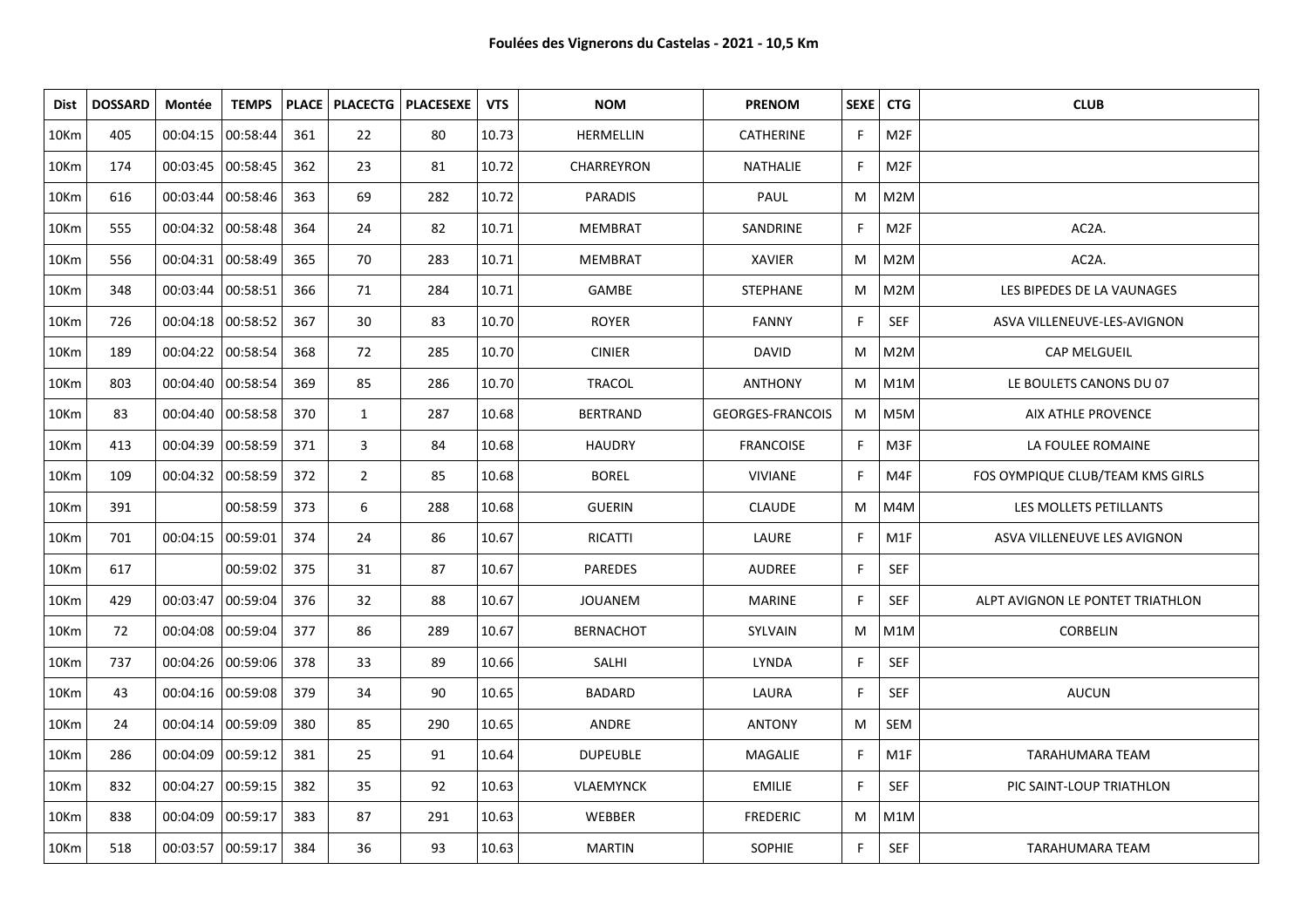| Dist | <b>DOSSARD</b> | Montée              | <b>TEMPS</b> |     |                | PLACE   PLACECTG   PLACESEXE | <b>VTS</b> | <b>NOM</b>       | <b>PRENOM</b>    | SEXE   CTG |                 | <b>CLUB</b>                   |
|------|----------------|---------------------|--------------|-----|----------------|------------------------------|------------|------------------|------------------|------------|-----------------|-------------------------------|
| 10Km | 567            | 00:04:35            | 00:59:20     | 385 | 73             | 292                          | 10.62      | <b>MILLET</b>    | RICHARD          | M          | M2M             |                               |
| 10Km | 601            | 00:04:43 00:59:22   |              | 386 | $\mathbf{1}$   | 293                          | 10.61      | <b>OGIER</b>     | <b>ROMAIN</b>    | M          | JUM             |                               |
| 10Km | 494            | 00:04:25            | 00:59:26     | 387 | 88             | 294                          | 10.60      | <b>LUC</b>       | <b>ELIAN</b>     | M          | M1M             | <b>AVIGNON RUNNING</b>        |
| 10Km | 46             | 00:04:31 00:59:27   |              | 388 | 74             | 295                          | 10.60      | <b>BAPTISTE</b>  | <b>CLAUDE</b>    | М          | M2M             | LES SENTIERS DU PATY          |
| 10Km | 87             | 00:04:01 00:59:28   |              | 389 | 86             | 296                          | 10.59      | <b>BIANCONE</b>  | LAURENT          | M          | SEM             |                               |
| 10Km | 629            | 00:04:22 00:59:33   |              | 390 | 37             | 94                           | 10.58      | <b>PELOUX</b>    | MARIANNE         | F          | <b>SEF</b>      |                               |
| 10Km | 482            | 00:04:30 00:59:35   |              | 391 | 87             | 297                          | 10.57      | LEYDIER          | LILIAN           | M          | SEM             | <b>TARAHUMARA TEAM</b>        |
| 10Km | 49             | 00:04:45 00:59:36   |              | 392 | 25             | 95                           | 10.57      | <b>BARNABE</b>   | <b>DELPHINE</b>  | F          | M2F             | <b>COURIR A SAINT ANDIOL</b>  |
| 10Km | 691            | 00:04:46 00:59:38   |              | 393 | 38             | 96                           | 10.56      | <b>REGNIER</b>   | <b>MARINE</b>    | F          | <b>SEF</b>      |                               |
| 10Km | 698            | 00:04:17 00:59:42   |              | 394 | 89             | 298                          | 10.55      | <b>REY</b>       | ALEXANDRE        | M          | M1M             |                               |
| 10Km | 554            | 00:04:55 00:59:42   |              | 395 | 26             | 97                           | 10.55      | <b>MELINAND</b>  | MARYLINE         | F          | M <sub>2F</sub> | ASSOCIATION LA FOULEE ROMAINE |
| 10Km | 426            | 00:03:49 00:59:47   |              | 396 | 34             | 299                          | 10.54      | JEANJEAN         | <b>PHILIPPE</b>  | M          | M3M             | <b>CAP MELGUEIL</b>           |
| 10Km | 274            | 00:04:39            | 00:59:50     | 397 | $\overline{7}$ | 300                          | 10.53      | <b>DORES</b>     | <b>LIONEL</b>    | М          | M4M             |                               |
| 10Km | 711            | 00:04:35  00:59:51  |              | 398 | 39             | 98                           | 10.53      | <b>ROBUCHON</b>  | <b>GAELLE</b>    | F          | <b>SEF</b>      |                               |
| 10Km | 659            | 00:04:20            | 00:59:52     | 399 | 75             | 301                          | 10.52      | PLANCHON         | ARNAUD           | M          | M2M             | ELENGY                        |
| 10Km | 378            | 00:04:57 00:59:54   |              | 400 | 40             | 99                           | 10.52      | GONZALES         | AMELIE           | F          | <b>SEF</b>      |                               |
| 10Km | 166            | 00:04:46   00:59:56 |              | 401 | 35             | 302                          | 10.51      | <b>CHABANNES</b> | ALAIN            | M          | M3M             | <b>AC ST REMY</b>             |
| 10Km | 425            | 00:04:37   00:59:56 |              | 402 | 8              | 303                          | 10.51      | <b>JAMOT</b>     | <b>JEAN-PAUL</b> | M          | M4M             |                               |
| 10Km | 92             | 00:04:23 01:00:00   |              | 403 | 36             | 304                          | 10.50      | <b>BLANC</b>     | <b>JACQUES</b>   | M          | M3M             | <b>HECTARE</b>                |
| 10Km | 17             | 00:04:31   01:00:00 |              | 404 | 41             | 100                          | 10.50      | <b>ALONZO</b>    | <b>CELINE</b>    | F          | <b>SEF</b>      | TARAHUMARA TEAM               |
| 10Km | 847            | 00:04:20 01:00:02   |              | 405 | 88             | 305                          | 10.49      | <b>ESCOBAR</b>   | <b>GUILHEM</b>   | M          | SEM             |                               |
| 10Km | 781            | 00:04:27   01:00:03 |              | 406 | 90             | 306                          | 10.49      | <b>TADBIRT</b>   | <b>BEN</b>       | M          | M1M             | <b>GAMBADE ROCHEFORT</b>      |
| 10Km | 848            | 00:03:09 01:00:03   |              | 407 | 37             | 307                          | 10.49      | <b>KERLOCH</b>   | <b>ALAIN</b>     | M          | M3M             |                               |
| 10Km | 444            | 00:04:17   01:00:05 |              | 408 | 91             | 308                          | 10.49      | <b>KURTZ</b>     | <b>CLOVIS</b>    | M          | M1M             | CAS CLUB ATHLE SPIRIPONTAIN   |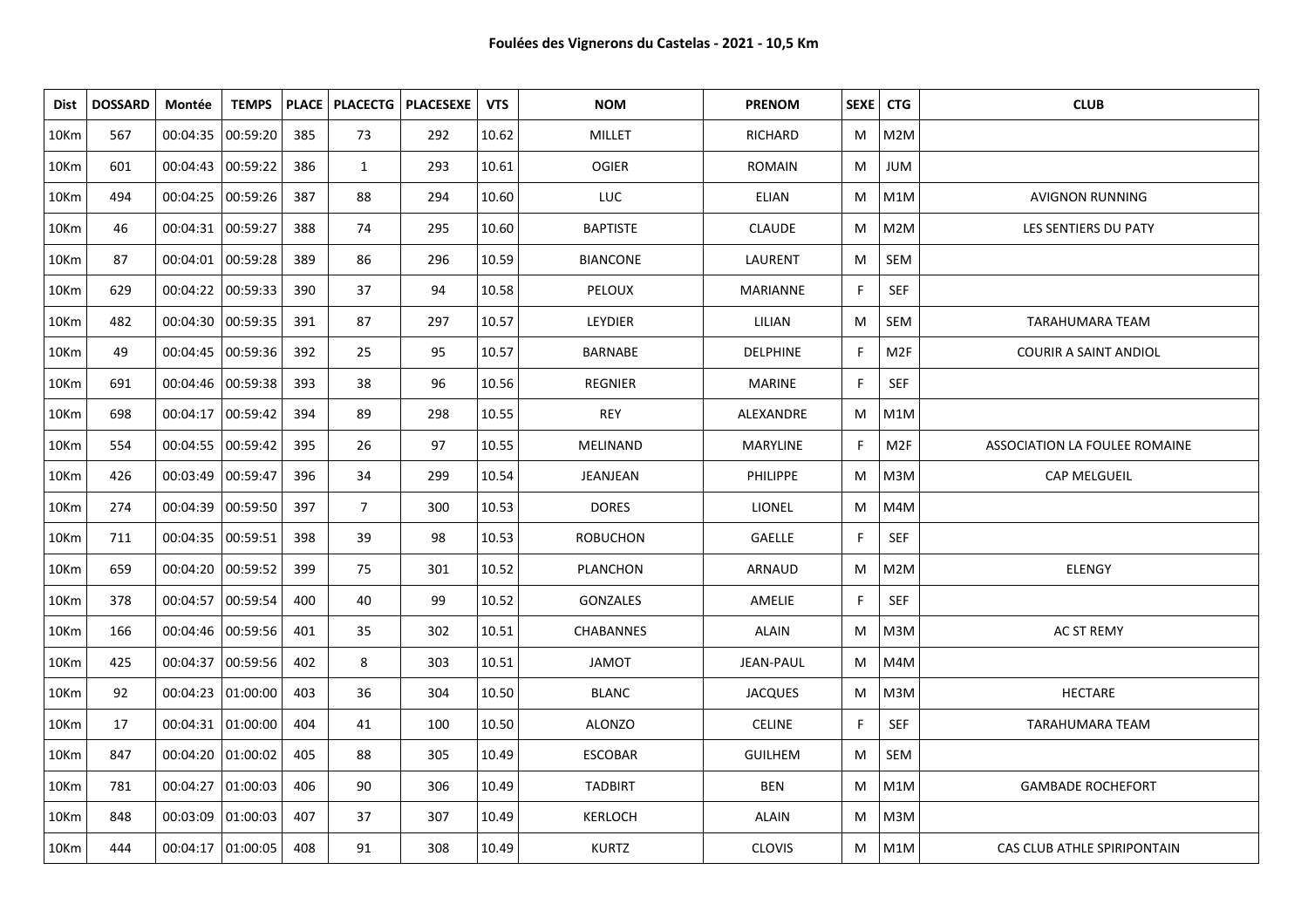| Dist | <b>DOSSARD</b> | Montée              | <b>TEMPS</b> |     |    | PLACE   PLACECTG   PLACESEXE | <b>VTS</b> | <b>NOM</b>       | <b>PRENOM</b>     | SEXE   CTG   |                 | <b>CLUB</b>                    |
|------|----------------|---------------------|--------------|-----|----|------------------------------|------------|------------------|-------------------|--------------|-----------------|--------------------------------|
| 10Km | 464            | 00:04:37            | 01:00:08     | 409 | 92 | 309                          | 10.48      | LE-BRUCHEC       | RAPHAEL           | M            | M1M             |                                |
| 10Km | 452            | 00:04:44   01:00:08 |              | 410 | 76 | 310                          | 10.48      | LAMBERT          | <b>DENIS</b>      | M            | M2M             | MTC ORANGE                     |
| 10Km | 715            |                     | 01:00:11     | 411 | 42 | 101                          | 10.47      | <b>ROUAULT</b>   | ARMELLE           | F            | SEF             |                                |
| 10Km | 805            | 00:04:53 01:00:14   |              | 412 | 77 | 311                          | 10.46      | <b>TROMEL</b>    | <b>BENOIT</b>     | M            | M2M             | ASVA VILLENEUVE LES AVIGNON    |
| 10Km | 193            | 00:04:58 01:00:16   |              | 413 | 78 | 312                          | 10.45      | <b>COINTEPAS</b> | MATHIEU           | M            | M2M             | ASVA                           |
| 10Km | 551            | 00:04:56 01:00:22   |              | 414 | 43 | 102                          | 10.44      | <b>MEHUKAJ</b>   | <b>EMELINE</b>    | F            | SEF             |                                |
| 10Km | 810            | 00:04:16 01:00:24   |              | 415 | 27 | 103                          | 10.43      | VARGAS-RODRIGUEZ | ANA               | F            | M <sub>2F</sub> | SANOFI                         |
| 10Km | 385            | 00:04:37 01:00:25   |              | 416 | 44 | 104                          | 10.43      | GRANGE           | <b>FREDERIQUE</b> | $\mathsf{F}$ | SEF             |                                |
| 10Km | 470            | 00:03:59 01:00:27   |              | 417 | 28 | 105                          | 10.42      | LE-MEUR          | GABRIELLE         | F            | M2F             |                                |
| 10Km | 816            | 00:04:55 01:00:28   |              | 418 | 45 | 106                          | 10.42      | VERDONI          | <b>MANON</b>      | F            | SEF             |                                |
| 10Km | 802            | 00:04:24 01:00:33   |              | 419 | 46 | 107                          | 10.40      | <b>TOUSTOU</b>   | <b>JESSICA</b>    | F            | SEF             |                                |
| 10Km | 733            | 00:04:43 01:00:34   |              | 420 | 89 | 313                          | 10.40      | <b>SUMER</b>     | <b>ARTURO</b>     | M            | SEM             |                                |
| 10Km | 465            | 00:04:01 01:00:37   |              | 421 | 79 | 314                          | 10.39      | LE-CAM           | <b>YANN</b>       | M            | M2M             |                                |
| 10Km | 355            | 00:04:39 01:00:41   |              | 422 | 38 | 315                          | 10.38      | <b>GAUCI</b>     | <b>CHRISTIAN</b>  | M            | M3M             |                                |
| 10Km | 539            | 00:04:46 01:00:42   |              | 423 | 93 | 316                          | 10.38      | MATHIEU          | <b>GUILLAUME</b>  | M            | M1M             |                                |
| 10Km | 352            | 00:04:29 01:00:44   |              | 424 | 9  | 317                          | 10.37      | <b>GARCIN</b>    | <b>ALAIN</b>      | M            | M4M             |                                |
| 10Km | 792            | 00:04:38 01:00:46   |              | 425 | 26 | 108                          | 10.37      | <b>TIVOLLIER</b> | <b>MARIE</b>      | F            | M1F             | <b>GAMBADE ROCHEFORTAISE</b>   |
| 10Km | 347            | 00:04:28 01:00:55   |              | 426 | 29 | 109                          | 10.34      | GAMBE            | CAROLE            | F.           | M2F             | LES BIPEDES DE LA VAUNAGES     |
| 10Km | 523            | 00:04:26 01:00:59   |              | 427 | 90 | 318                          | 10.33      | <b>MARTINEZ</b>  | PAUL              | M            | SEM             |                                |
| 10Km | 522            | 00:04:29 01:01:00   |              | 428 | 47 | 110                          | 10.33      | <b>MARTINEZ</b>  | MAGALI            | $\mathsf{F}$ | <b>SEF</b>      |                                |
| 10Km | 596            | 00:04:32 01:01:00   |              | 429 | 80 | 319                          | 10.33      | <b>NICOLAS</b>   | <b>LUDOVIC</b>    | M            | M2M             |                                |
| 10Km | 249            | 00:04:35 01:01:02   |              | 430 | 48 | 111                          | 10.32      | DELLA-RICA       | CHARLOTTE         | F            | SEF             |                                |
| 10Km | 768            | 00:04:39  01:01:04  |              | 431 | 39 | 320                          | 10.32      | <b>SOIRA</b>     | <b>FREDERIC</b>   | M            | M3M             | MENERBES RUNNING/ESPRIT COURSE |
| 10Km | 809            | 00:05:10 01:01:07   |              | 432 | 91 | 321                          | 10.31      | VARGAS           | <b>GEOFFREY</b>   | M            | SEM             |                                |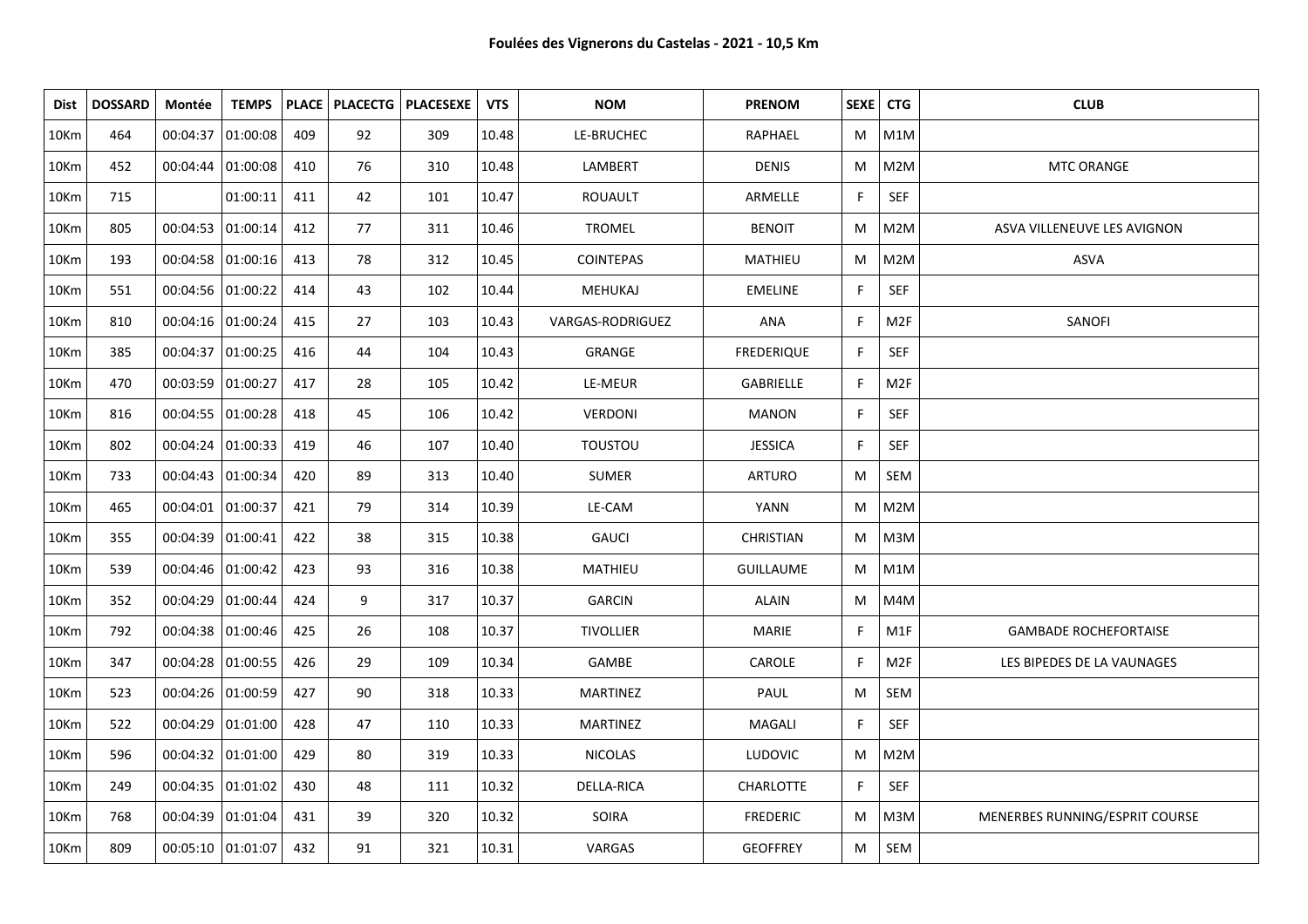| Dist    | <b>DOSSARD</b> | Montée              | <b>TEMPS</b> |     |    | PLACE   PLACECTG   PLACESEXE | <b>VTS</b> | <b>NOM</b>      | <b>PRENOM</b>    | SEXE   CTG   |     | <b>CLUB</b>                      |
|---------|----------------|---------------------|--------------|-----|----|------------------------------|------------|-----------------|------------------|--------------|-----|----------------------------------|
| 10Km    | 227            | 00:04:36 01:01:07   |              | 433 | 94 | 322                          | 10.31      | DAUNAY          | <b>GUILLAUME</b> | M            | M1M |                                  |
| 10Km    | 341            | 00:04:48 01:01:10   |              | 434 | 27 | 112                          | 10.30      | <b>FREITAG</b>  | <b>CORNELIA</b>  | F            | M1F | <b>BIPEDES DE LA VAUNAGE</b>     |
| 10Km    | 399            | 00:04:45 01:01:10   |              | 435 | 81 | 323                          | 10.30      | <b>HAUPA</b>    | <b>PHILIPPE</b>  | М            | M2M |                                  |
| 10Km    | 811            | 00:04:39  01:01:14  |              | 436 | 95 | 324                          | 10.29      | VAYRON          | <b>PHILIPPE</b>  | М            | M1M |                                  |
| 10Km    | 671            | 00:04:19 01:01:28   |              | 437 | 82 | 325                          | 10.25      | PRIVAT          | PASCAL           | М            | M2M |                                  |
| 10Km    | 574            | 00:04:48 01:01:31   |              | 438 | 92 | 326                          | 10.24      | <b>MOLINARI</b> | <b>JEROME</b>    | M            | SEM |                                  |
| 10Km    | 732            | 00:04:47   01:01:33 |              | 439 | 40 | 327                          | 10.24      | <b>RUBIRA</b>   | ALEXANDRE        | M            | M3M |                                  |
| 10Km    | 237            | 00:04:35 01:01:35   |              | 440 | 41 | 328                          | 10.23      | DE-LA-OZA       | <b>BERNARD</b>   | M            | M3M | RONDE CERETANE                   |
| 10Km    | 495            | 00:04:19 01:01:35   |              | 441 | 96 | 329                          | 10.23      | LUCCHESI-PALLI  | <b>FREDERIC</b>  | M            | M1M | LES BOULETS CANONS DU 07         |
| 10Km    | 827            | 00:04:25 01:01:37   |              | 442 | 4  | 113                          | 10.22      | <b>VILA</b>     | JANINE           | F            | M3F | RONDE CERETANE                   |
| 10Km    | 770            | 00:04:58 01:01:37   |              | 443 | 97 | 330                          | 10.22      | SOUBEYRAS       | <b>JEROME</b>    | M            | M1M | LA LORIOLADE                     |
| 10Km    | 366            | 00:04:09 01:01:39   |              | 444 | 42 | 331                          | 10.22      | <b>GIBELIN</b>  | <b>JEAN-PAUL</b> | M            | M3M | AC ST REMY                       |
| 10Km    | 626            | 00:04:45   01:01:45 |              | 445 | 30 | 114                          | 10.20      | PEILLARD        | FABIENNE         | F            | M2F |                                  |
| 10Km    | 206            | 00:05:50 01:01:45   |              | 446 | 98 | 332                          | 10.20      | <b>COUSTON</b>  | MARC-EDOUARD     | M            | M1M |                                  |
| 10Km    | 294            | 00:03:52   01:01:46 |              | 447 | 31 | 115                          | 10.20      | <b>EGLOFF</b>   | <b>TATIANA</b>   | F            | M2F | AVIGNON LE PONTET TRIATHLON      |
| 10Km    | 14             | 00:05:23  01:01:54  |              | 448 | 83 | 333                          | 10.18      | ALLEMAND        | JEAN-CLAUDE      | M            | M2M | MAIRIE DE VILLENEUVE LES AVIGNON |
| 10Km    | 340            | 00:04:36 01:01:56   |              | 449 | 32 | 116                          | 10.17      | <b>FRANC</b>    | <b>CECILE</b>    | F            | M2F |                                  |
| 10Km    | 338            | 00:05:09  01:01:58  |              | 450 | 43 | 334                          | 10.17      | <b>FOUET</b>    | <b>THIERRY</b>   | M            | M3M |                                  |
| 10Km    | 829            | 00:04:02 01:02:02   |              | 451 | 93 | 335                          | 10.16      | <b>VINCENT</b>  | <b>THOMAS</b>    | M            | SEM | PAS DE CLUB                      |
| 10Km    | 498            | 00:04:16   01:02:09 |              | 452 | 99 | 336                          | 10.14      | <b>MACQUET</b>  | <b>STEPHANE</b>  | M            | M1M |                                  |
| 10Km    | 459            | 00:04:53  01:02:10  |              | 453 | 94 | 337                          | 10.13      | LAURENT         | <b>BASTIEN</b>   | M            | SEM | <b>MASSON IMMOBILER</b>          |
| 10Km    | 531            | 00:04:43   01:02:10 |              | 454 | 84 | 338                          | 10.13      | <b>MASSON</b>   | <b>HERVE</b>     | M            | M2M | <b>MASSON IMMOBILIER</b>         |
| 10Km    | 710            | 00:04:39 01:02:18   |              | 455 | 5  | 117                          | 10.11      | <b>ROBERT</b>   | ODILE            | $\mathsf{F}$ | M3F | <b>CLUB COURIR A VAUVERT</b>     |
| $10$ Km | 33             | 00:05:03 01:02:23   |              | 456 | 95 | 339                          | 10.10      | ARJOL           | <b>ROMAIN</b>    | М            | SEM | <b>136 SYNERGIE IMMOBILIERE</b>  |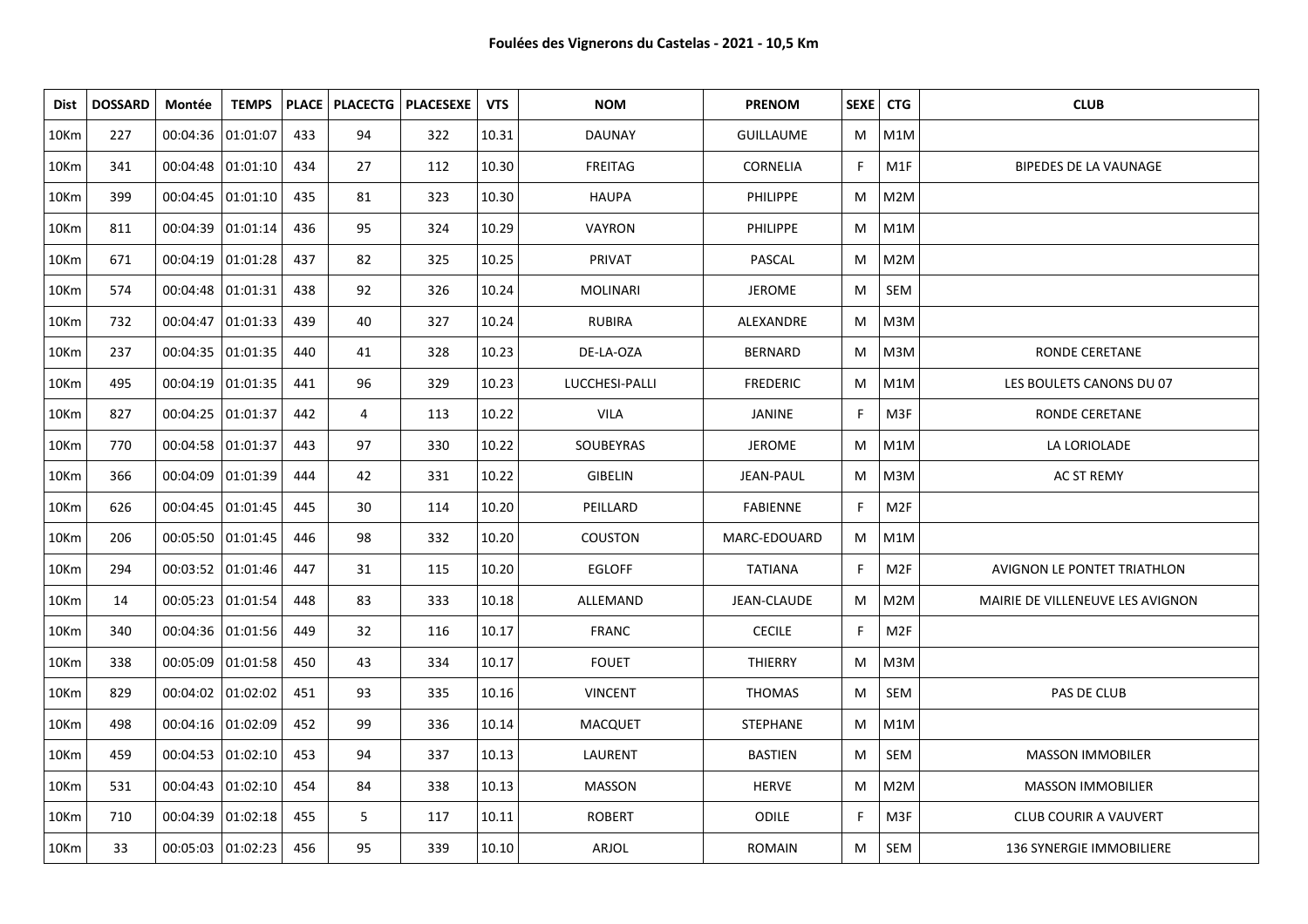| Dist | <b>DOSSARD</b> | Montée              | <b>TEMPS</b> |     |                | PLACE   PLACECTG   PLACESEXE | <b>VTS</b> | <b>NOM</b>      | <b>PRENOM</b>    | SEXE   CTG   |            | <b>CLUB</b>                        |
|------|----------------|---------------------|--------------|-----|----------------|------------------------------|------------|-----------------|------------------|--------------|------------|------------------------------------|
| 10Km | 660            | 00:04:27            | 01:02:29     | 457 | 44             | 340                          | 10.08      | <b>PONS</b>     | JEAN-LUC         | M            | M3M        |                                    |
| 10Km | 756            | 00:04:51 01:02:36   |              | 458 | 85             | 341                          | 10.06      | <b>SELLES</b>   | <b>ERIC</b>      | M            | M2M        |                                    |
| 10Km | 8              | 00:04:32 01:02:39   |              | 459 | 86             | 342                          | 10.06      | ALBERGE         | <b>OLIVIER</b>   | M            | M2M        |                                    |
| 10Km | 178            | 00:04:24 01:02:39   |              | 460 | 45             | 343                          | 10.06      | <b>CHAUVET</b>  | PIERRE           | M            | M3M        | <b>TARAHUMARA TEAM</b>             |
| 10Km | 299            | 00:04:35 01:02:41   |              | 461 | 28             | 118                          | 10.05      | <b>ESTEVE</b>   | <b>FABIENNE</b>  | F.           | M1F        | <b>TARAHUMARA TEAM</b>             |
| 10Km | 850            | 00:04:37   01:02:42 |              | 462 | 29             | 119                          | 10.05      | <b>ZENOBI</b>   | SABRINA          | F            | M1F        | <b>TARAHUMARA TEAM</b>             |
| 10Km | 764            | 00:04:43   01:02:43 |              | 463 | 46             | 344                          | 10.05      | <b>SIGNORET</b> | <b>GERARD</b>    | M            | M3M        | <b>BASKETS FUMANTES</b>            |
| 10Km | 162            | 00:04:52 01:02:45   |              | 464 | 100            | 345                          | 10.04      | CAVALIERE       | JEAN-FRANCOIS    | M            | M1M        |                                    |
| 10Km | 70             | 00:04:42   01:02:45 |              | 465 | 49             | 120                          | 10.04      | <b>BENTITO</b>  | <b>AUDREY</b>    | E            | SEF        | <b>COURIR A SAUSSET</b>            |
| 10Km | 695            | 00:04:32 01:02:47   |              | 466 | 101            | 346                          | 10.03      | <b>REGOURD</b>  | <b>GUILLAUME</b> | M            | M1M        |                                    |
| 10Km | 356            | 00:05:03  01:02:47  |              | 467 | 6              | 121                          | 10.03      | <b>GAUTHIER</b> | VERONIQUE        | F            | M3F        | <b>TARAHUMARA TEAM</b>             |
| 10Km | 791            | 00:04:41   01:02:48 |              | 468 | 87             | 347                          | 10.03      | <b>TIMOFTI</b>  | <b>MICHEL</b>    | M            | M2M        | <b>SMA</b>                         |
| 10Km | 99             | 00:04:43 01:02:52   |              | 469 | $\overline{7}$ | 122                          | 10.02      | <b>BOILEAU</b>  | <b>PATRICIA</b>  | $\mathsf{F}$ | M3F        | <b>COURIR A VAUVERT</b>            |
| 10Km | 262            | 00:04:42   01:02:52 |              | 470 | 102            | 348                          | 10.02      | <b>DETRAZ</b>   | JULIEN           | M            | M1M        | ROCHEFORT SPORT ATHLETISME         |
| 10Km | 652            | 00:05:05 01:02:53   |              | 471 | 30             | 123                          | 10.02      | <b>PICOT</b>    | <b>DELPHINE</b>  | F            | M1F        |                                    |
| 10Km | 52             | 00:04:57   01:02:54 |              | 472 | 96             | 349                          | 10.02      | <b>BASTY</b>    | <b>NICOLAS</b>   | M            | SEM        |                                    |
| 10Km | 490            | 00:04:44   01:02:56 |              | 473 | 88             | 350                          | 10.01      | LOPEZ           | <b>FRANK</b>     | M            | M2M        |                                    |
| 10Km | 334            | 00:04:57 01:02:59   |              | 474 | 89             | 351                          | 10.00      | <b>FORGEROT</b> | <b>PHILIPPE</b>  | M            | M2M        | <b>CYCLOSERROIS</b>                |
| 10Km | 560            | 00:04:47   01:03:02 |              | 475 | 8              | 124                          | 9.99       | <b>METTON</b>   | CARLINE          | F            | M3F        | <b>AC ST REMY</b>                  |
| 10Km | 422            | 00:04:45   01:03:05 |              | 476 | 47             | 352                          | 9.99       | <b>ISER</b>     | <b>RENE</b>      | M            | M3M        | LES BOULETS CANONS DU 07           |
| 10Km | 291            | 00:04:58 01:03:08   |              | 477 | 103            | 353                          | 9.98       | <b>DUTHOIT</b>  | PIERRE-BERNARD   | M            | M1M        | 84130/AVIGNON LE PONTET ATHLETISME |
| 10Km | 729            | 00:03:22 01:03:09   |              | 478 | 50             | 125                          | 9.98       | <b>ROZERON</b>  | <b>DENIS</b>     | F            | <b>SEF</b> | <b>CEUX D ANTIBES</b>              |
| 10Km | 592            | 00:04:56 01:03:13   |              | 479 | 48             | 354                          | 9.97       | <b>NEMROD</b>   | <b>DENIS</b>     | M            | M3M        | AS CAVAILLON                       |
| 10Km | 403            | 00:04:42 01:03:19   |              | 480 | 31             | 126                          | 9.95       | <b>HERAL</b>    | <b>SOPHIE</b>    | F            | M1F        | SANOFI                             |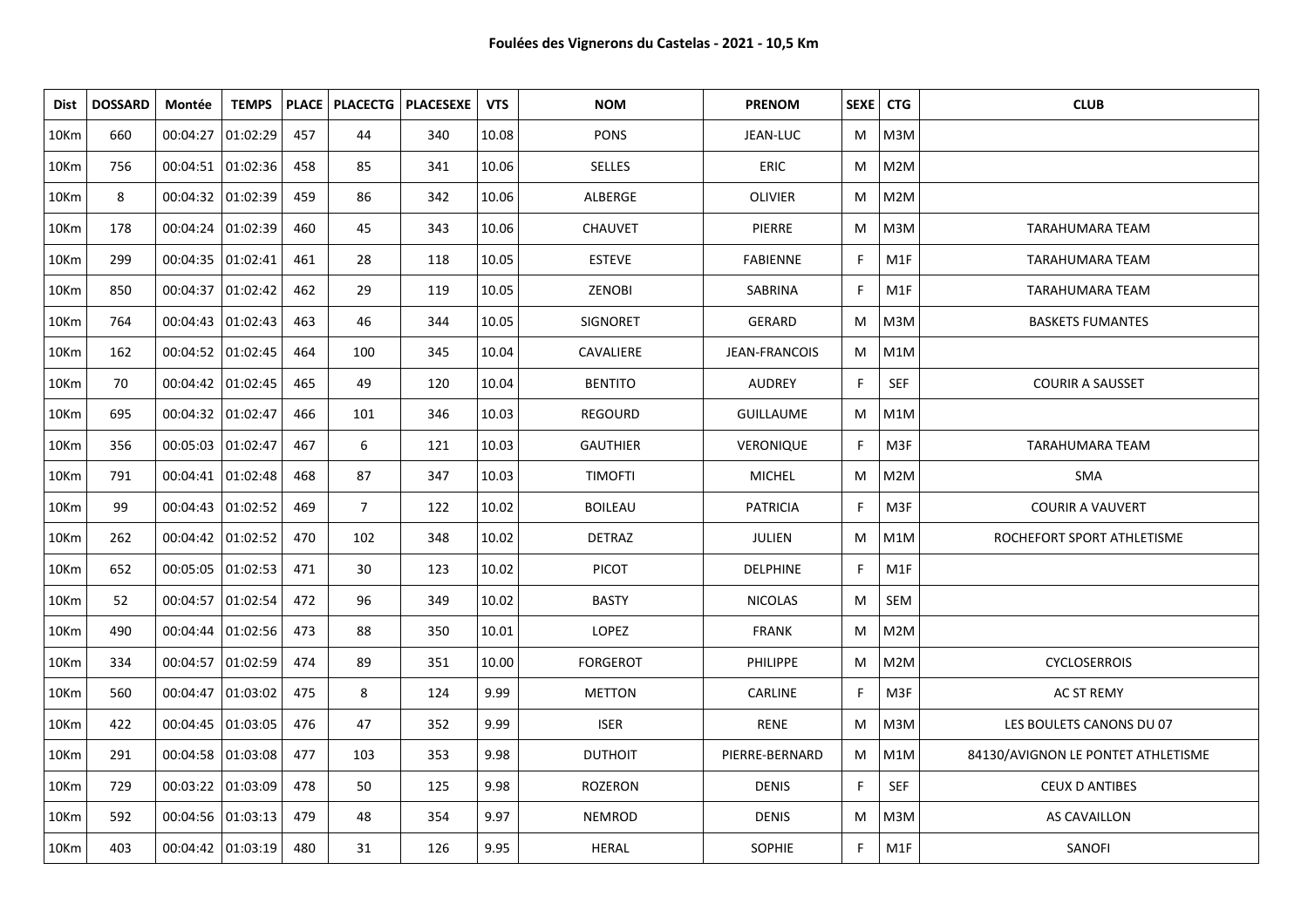| Dist    | <b>DOSSARD</b> | Montée              | <b>TEMPS</b>        |     |     | PLACE   PLACECTG   PLACESEXE | <b>VTS</b> | <b>NOM</b>       | <b>PRENOM</b>   | SEXE   CTG |                 | <b>CLUB</b>                 |
|---------|----------------|---------------------|---------------------|-----|-----|------------------------------|------------|------------------|-----------------|------------|-----------------|-----------------------------|
| 10Km    | 479            | 00:04:42   01:03:21 |                     | 481 | 32  | 127                          | 9.94       | LEPAGE           | <b>CELINE</b>   | F.         | M1F             |                             |
| 10Km    | 398            | 00:04:42 01:03:21   |                     | 482 | 104 | 355                          | 9.94       | HERAL            | <b>GREGORY</b>  | M          | M1M             |                             |
| 10Km    | 19             | 00:04:51 01:03:22   |                     | 483 | 33  | 128                          | 9.94       | AMAURY           | <b>NADIA</b>    | F.         | M <sub>2F</sub> | LA FOULEE ROMAINE           |
| 10Km    | 524            | 00:04:44   01:03:27 |                     | 484 | 90  | 356                          | 9.93       | <b>MARTINEZ</b>  | <b>YVES</b>     | M          | M2M             | RUNNING CLUB BELLEGARDE     |
| 10Km    | 53             |                     | 00:04:55 01:03:28   | 485 | 105 | 357                          | 9.93       | <b>BATARD</b>    | LAURENT         | M          | M1M             | ASVA VILLENEUVE LES AVIGNON |
| 10Km    | 566            | 00:03:28 01:03:32   |                     | 486 | 106 | 358                          | 9.92       | <b>MILHERES</b>  | LAURENT         | M          | M1M             | RUNNIG TEAM SAINT LAURENT   |
| 10Km    | 843            | 00:04:49  01:03:34  |                     | 487 | 9   | 129                          | 9.91       | ZAIM             | <b>BARTHA</b>   | F.         | M3F             | CAP MELGUEIL                |
| 10Km    | 586            |                     | 00:04:56   01:03:35 | 488 | 33  | 130                          | 9.91       | <b>MUCCI</b>     | SANDRINE        | F          | M1F             | SANOFI                      |
| 10Km    | 95             |                     | 00:04:57 01:03:39   | 489 | 34  | 131                          | 9.90       | <b>BLANC</b>     | VALERIE         | F.         | M <sub>2F</sub> | <b>AC ST REMY</b>           |
| 10Km    | 840            |                     | $00:04:48$ 01:03:40 | 490 | 51  | 132                          | 9.90       | YASSIN           | <b>FATIMA</b>   | F.         | SEF             |                             |
| 10Km    | 21             |                     | 00:03:45   01:03:40 | 491 | 107 | 359                          | 9.90       | AMPRIMO          | <b>BRUNO</b>    | M          | M1M             | RUNNIG TEAM SAINT LAURENT   |
| 10Km    | 418            |                     | 00:04:28 01:03:42   | 492 | 10  | 133                          | 9.89       | <b>HOUPIEZ</b>   | <b>JOSIANE</b>  | F.         | M3F             |                             |
| 10Km    | 501            |                     | 00:04:46   01:03:50 | 493 | 52  | 134                          | 9.87       | MAILLARD         | <b>JULIE</b>    | F.         | <b>SEF</b>      |                             |
| 10Km    | 471            | 00:03:20 01:03:52   |                     | 494 | 108 | 360                          | 9.86       | LEBON            | <b>TIMOTHEE</b> | M          | M1M             | ASVA VILLENEUVE LES AVIGNON |
| 10Km    | 64             | 00:04:31 01:03:54   |                     | 495 | 34  | 135                          | 9.86       | <b>BEGUIN</b>    | SANDRA          | F.         | M1F             | ASVA VILLENEUVE LES AVIGNON |
| 10Km    | 337            | 00:03:41   01:03:54 |                     | 496 | 35  | 136                          | 9.86       | <b>FORTES</b>    | <b>DELPHINE</b> | F.         | M1F             | <b>ECLA LAUDUN</b>          |
| 10Km    | 553            | 00:05:10 01:03:54   |                     | 497 | 36  | 137                          | 9.86       | MEJEAN           | <b>ESTELLE</b>  | F.         | M1F             | ECLA LAUDUN                 |
| 10Km    | 50             | 00:04:02  01:03:54  |                     | 498 | 53  | 138                          | 9.86       | <b>BARROT</b>    | <b>DELPHINE</b> | F.         | <b>SEF</b>      | <b>ECLA LAUDUN</b>          |
| 10Km    | 175            |                     | 00:05:03 01:03:56   | 499 | 109 | 361                          | 9.85       | <b>CHAUCHIS</b>  | JULIEN          | M          | M1M             |                             |
| 10Km    | 731            | 00:05:14   01:03:57 |                     | 500 | 35  | 139                          | 9.85       | <b>RUBIO</b>     | LAURENCE        | F.         | M <sub>2F</sub> | AC ST REMY                  |
| 10Km    | 456            | 00:04:41   01:04:02 |                     | 501 | 49  | 362                          | 9.84       | LARROUYAT        | <b>HENRI</b>    | M          | M3M             |                             |
| 10Km    | 140            | 00:04:28   01:04:04 |                     | 502 | 91  | 363                          | 9.83       | <b>BUDET</b>     | <b>JEROME</b>   | M          | M2M             |                             |
| 10Km    | 58             |                     | 00:04:58 01:04:06   | 503 | 110 | 364                          | 9.83       | <b>BEAUCHAUD</b> | <b>LUDOVIC</b>  | M          | M1M             | SAPEURS POMPIERS ORANGE     |
| $10$ Km | 301            | 00:04:54   01:04:07 |                     | 504 | 54  | 140                          | 9.83       | <b>EYER</b>      | MIHAELA         | F.         | <b>SEF</b>      |                             |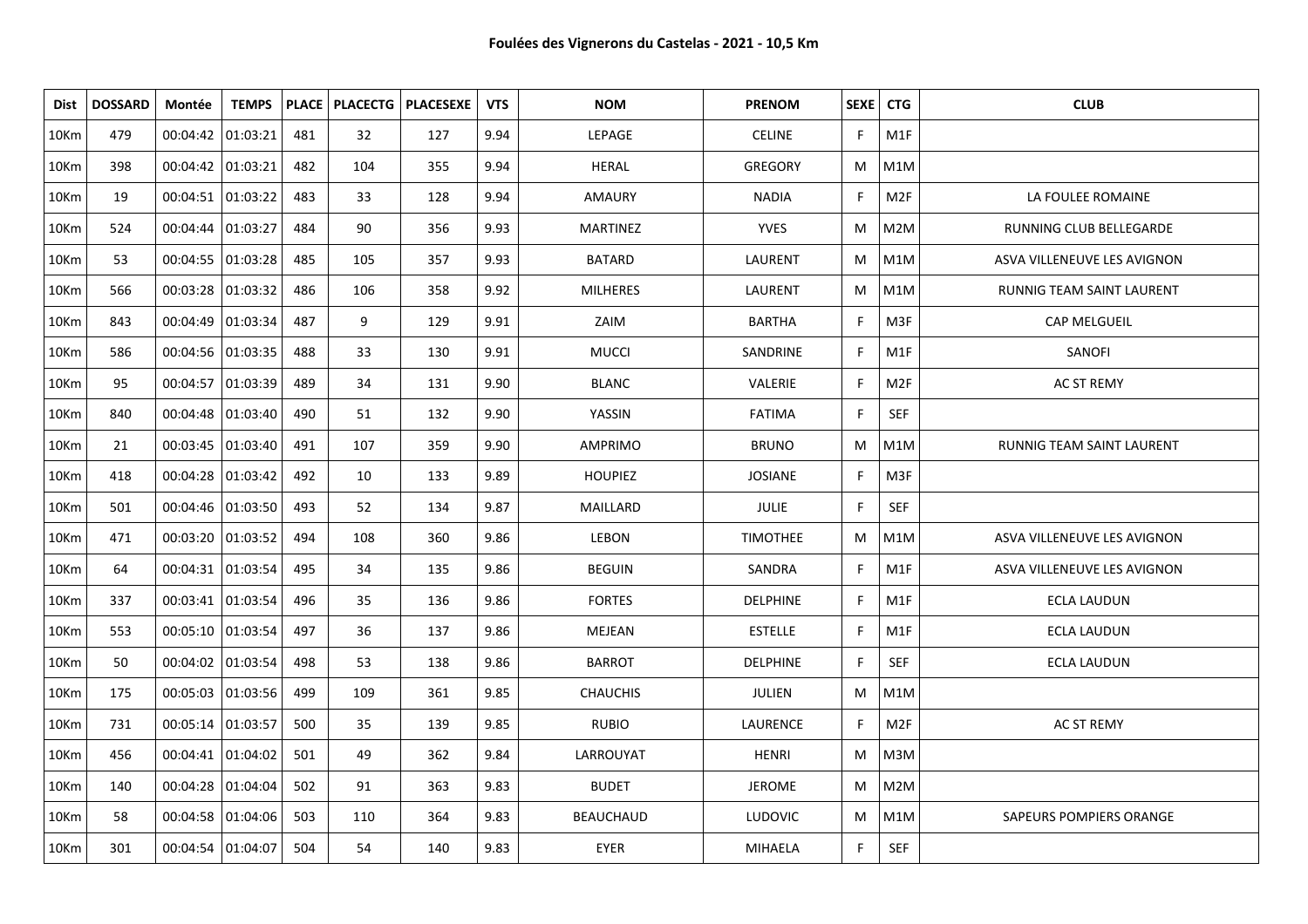| Dist             | <b>DOSSARD</b> | Montée              | <b>TEMPS</b> |     |              | PLACE   PLACECTG   PLACESEXE | <b>VTS</b> | <b>NOM</b>       | <b>PRENOM</b>    | SEXE   CTG   |                 | <b>CLUB</b>                             |
|------------------|----------------|---------------------|--------------|-----|--------------|------------------------------|------------|------------------|------------------|--------------|-----------------|-----------------------------------------|
| 10Km             | 31             | 00:04:40 01:04:08   |              | 505 | 37           | 141                          | 9.82       | <b>ANTUNES</b>   | <b>KATHY</b>     | F.           | M1F             | <b>ASVA</b>                             |
| 10Km             | 642            | 00:05:05  01:04:09  |              | 506 | 92           | 365                          | 9.82       | <b>PETIT</b>     | <b>ERIC</b>      | M            | M2M             | ASVA VILLENEUVE LES AVIGNON             |
| 10Km             | 25             | 00:05:04   01:04:10 |              | 507 | 55           | 142                          | 9.82       | ANDRE            | <b>BERENGERE</b> | F            | SEF             |                                         |
| 10 <sub>Km</sub> | 118            | 00:04:53 01:04:11   |              | 508 | 36           | 143                          | 9.82       | <b>BOUFASA</b>   | <b>NAIMA</b>     | F            | M2F             | AC ST REMY                              |
| 10Km             | 365            | 00:06:02 01:04:11   |              | 509 | 50           | 366                          | 9.82       | GHERASELGOUM     | ABDEL            | M            | M3M             | <b>SC CHATEAURENARD</b>                 |
| 10 <sub>Km</sub> | 541            | 00:05:12 01:04:14   |              | 510 | 93           | 367                          | 9.81       | MATTEACCIOLI     | JEAN             | M            | M2M             |                                         |
| 10Km             | 634            | 00:04:30 01:04:22   |              | 511 | 38           | 144                          | 9.79       | PERRET           | <b>CATHERINE</b> | F            | M1F             | ASVA VILLENEUVE-LES-AVIGNON             |
| 10Km             | 801            | 00:04:23  01:04:25  |              | 512 | $\mathbf{1}$ | 145                          | 9.78       | <b>TOUSSAINT</b> | <b>TILIA</b>     | F            | <b>JUF</b>      |                                         |
| 10Km             | 797            | 00:05:04 01:04:25   |              | 513 | 56           | 146                          | 9.78       | <b>TOUSSAINT</b> | <b>FANNY</b>     | $\mathsf{F}$ | SEF             |                                         |
| 10Km             | 777            | 00:04:54 01:04:26   |              | 514 | 97           | 368                          | 9.78       | <b>STRAGIER</b>  | JEAN-CHARLES     | M            | SEM             |                                         |
| 10Km             | 310            | 00:04:47   01:04:29 |              | 515 | 5            | 369                          | 9.77       | <b>FAUCHER</b>   | <b>FLORIAN</b>   | M            | CAM             |                                         |
| 10Km             | 329            | 00:04:34   01:04:34 |              | 516 | 111          | 370                          | 9.76       | <b>FLEURET</b>   | <b>DAMIEN</b>    | M            | M1M             | <b>RONDE CERETANE</b>                   |
| 10Km             | 192            | 00:04:07 01:04:35   |              | 517 | 57           | 147                          | 9.75       | <b>CLEMENT</b>   | <b>MARINE</b>    | F            | <b>SEF</b>      | <b>COURIR A SAINT-VICTOR</b>            |
| 10Km             | 536            | 00:03:29 01:04:39   |              | 518 | 98           | 371                          | 9.74       | <b>MASSON</b>    | <b>MARTIN</b>    | M            | SEM             | <b>MASSON IMMOBILIER</b>                |
| 10Km             | 728            | 00:04:25 01:04:42   |              | 519 | 58           | 148                          | 9.74       | <b>ROZERON</b>   | <b>CECILE</b>    | $\mathsf{F}$ | SEF             |                                         |
| 10Km             | 431            | 00:04:04   01:04:48 |              | 520 | 59           | 149                          | 9.72       | <b>JOURDAN</b>   | <b>AURELIE</b>   | F            | <b>SEF</b>      |                                         |
| 10 <sub>Km</sub> | 747            | 00:04:53  01:04:58  |              | 521 | 37           | 150                          | 9.70       | SARRO            | VALERIE          | F            | M <sub>2F</sub> | ASSOCIATION LA GAMBADE ROCHEFORTAISE    |
| 10Km             | 576            | 00:03:51   01:05:03 |              | 522 | 39           | 151                          | 9.68       | <b>MONNAERT</b>  | ANNE-SOPHIE      | F            | M1F             | ASSOCIATION COURIR EN GARRIGUE-POULX 30 |
| 10Km             | 818            | 00:04:37            | 01:05:05     | 523 | 38           | 152                          | 9.68       | <b>VERNHES</b>   | <b>CECILE</b>    | F            | M <sub>2F</sub> | <b>CAP MELGUEIL</b>                     |
| 10Km             | 450            | 00:04:38 01:05:06   |              | 524 | 39           | 153                          | 9.68       | LALIS            | CAROLLE          | F            | M <sub>2F</sub> | CAP MELGUEIL                            |
| 10Km             | 597            | 00:04:30   01:05:12 |              | 525 | 99           | 372                          | 9.66       | <b>NOBLET</b>    | <b>BERTRAND</b>  | M            | SEM             |                                         |
| 10Km             | 26             | 00:04:30 01:05:14   |              | 526 | 51           | 373                          | 9.66       | ANDRE            | <b>FRANCOIS</b>  | М            | M3M             |                                         |
| 10Km             | 382            | 00:05:08  01:05:17  |              | 527 | 60           | 154                          | 9.65       | <b>GOUBERT</b>   | <b>STEPHANIE</b> | F            | <b>SEF</b>      |                                         |
| 10Km             | 788            | 00:05:01   01:05:19 |              | 528 | 61           | 155                          | 9.65       | <b>TIBOLLA</b>   | LAURY            | F            | <b>SEF</b>      |                                         |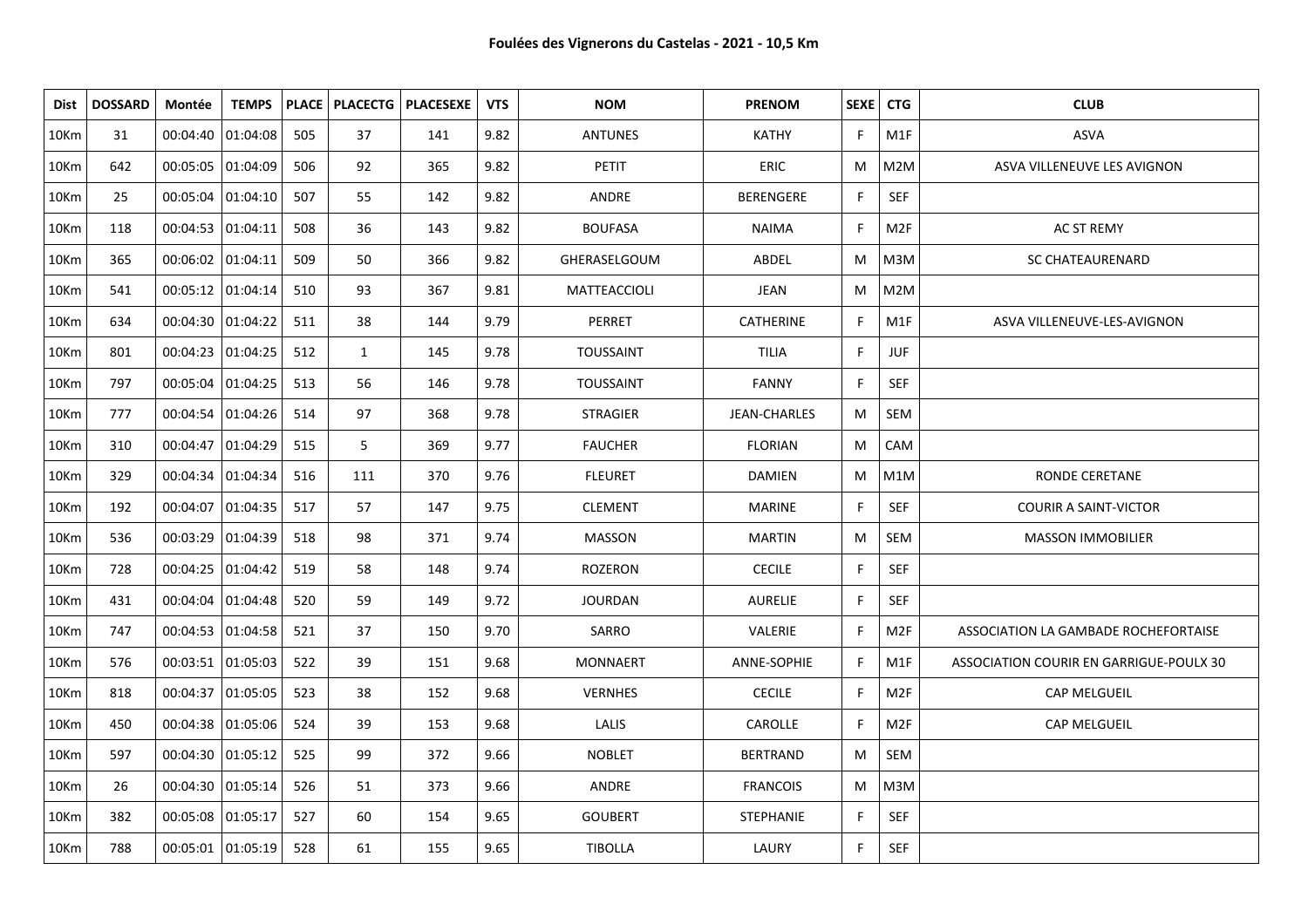| <b>Dist</b>      | <b>DOSSARD</b> | Montée              | <b>TEMPS</b> |     |     | <b>PLACE   PLACECTG   PLACESEXE</b> | <b>VTS</b> | <b>NOM</b>          | <b>PRENOM</b>        | SEXE         | <b>CTG</b>      | <b>CLUB</b>                  |
|------------------|----------------|---------------------|--------------|-----|-----|-------------------------------------|------------|---------------------|----------------------|--------------|-----------------|------------------------------|
| 10Km             | 806            | 00:05:07 01:05:21   |              | 529 | 40  | 156                                 | 9.64       | <b>TROMEL</b>       | <b>KAREN</b>         | F            | M1F             | ASVA VILLENEUVE LES AVIGNON  |
| 10Km             | 313            | 00:04:47   01:05:27 |              | 530 | 52  | 374                                 | 9.63       | <b>FAVRE</b>        | <b>THIERRY</b>       | M            | M3M             | <b>COURIR A VAUVERT</b>      |
| 10Km             | 277            | 00:03:15 01:05:27   |              | 531 | 100 | 375                                 | 9.63       | <b>DUBAS</b>        | <b>JONATHAN</b>      | M            | SEM             | <b>CROSSFIT CASTEU</b>       |
| 10Km             | 712            | 00:04:38  01:05:28  |              | 532 | 62  | 157                                 | 9.62       | <b>ROMBI</b>        | <b>EMILIE</b>        | F            | <b>SEF</b>      |                              |
| 10Km             | 593            | 00:05:14   01:05:34 |              | 533 | 11  | 158                                 | 9.61       | NEMROD-BONNAL       | MARIE-THERESE        | $\mathsf{F}$ | M3F             | <b>AS CAVAILLON</b>          |
| 10Km             | 411            | 00:04:26 01:05:35   |              | 534 | 53  | 376                                 | 9.61       | <b>HIRON</b>        | <b>GUY</b>           | M            | M3M             |                              |
| 10Km             | 364            | 00:04:49  01:05:36  |              | 535 | 63  | 159                                 | 9.60       | <b>GEYNET</b>       | <b>MANON</b>         | $\mathsf{F}$ | SEF             | <b>CROSSFIT CASTEU</b>       |
| 10Km             | 835            | 00:04:00 01:05:43   |              | 536 | 64  | 160                                 | 9.59       | <b>WAYA</b>         | <b>JOHANNA</b>       | F            | <b>SEF</b>      |                              |
| 10Km             | 618            | 00:04:55 01:05:45   |              | 537 | 40  | 161                                 | 9.58       | PASCAL              | <b>DJAMILA</b>       | F            | M <sub>2F</sub> | <b>JOG'IN NATURE TAVEL</b>   |
| 10Km             | 631            | 00:04:47   01:05:47 |              | 538 | 41  | 162                                 | 9.58       | PEREZ               | <b>MURIEL</b>        | F            | M1F             | <b>CLUB COURIR A VAUVERT</b> |
| 10Km             | 39             | 00:04:24 01:05:48   |              | 539 | 112 | 377                                 | 9.57       | AZAIS               | <b>DENIS</b>         | M            | M1M             | <b>ELECTRON LIBRE</b>        |
| 10Km             | 190            | 00:05:14   01:05:49 |              | 540 | 113 | 378                                 | 9.57       | CLAIREFOND          | <b>ROBIN</b>         | M            | M1M             |                              |
| 10Km             | 438            | 00:04:29 01:05:53   |              | 541 | 94  | 379                                 | 9.56       | <b>JUBIER</b>       | <b>JEAN-FRANCOIS</b> | M            | M2M             |                              |
| 10Km             | 362            | 00:04:34 01:05:53   |              | 542 | 101 | 380                                 | 9.56       | GERARD              | AURELIEN             | M            | SEM             |                              |
| 10Km             | 252            | 00:02:13 01:05:55   |              | 543 | 102 | 381                                 | 9.56       | <b>DELOUTE</b>      | BENJAMIN             | M            | SEM             | AURE LE BEAU GOSSE           |
| 10Km             | 48             | 00:04:46   01:05:56 |              | 544 | 114 | 382                                 | 9.56       | <b>BARBIER</b>      | PIERRE-YVES          | M            | M1M             |                              |
| 10Km             | 410            | 00:04:40 01:05:59   |              | 545 | 115 | 383                                 | 9.55       | HEURTAUX            | SIMON                | M            | M1M             |                              |
| 10Km             | 390            | 00:05:10 01:06:13   |              | 546 | 41  | 163                                 | 9.51       | <b>GUENET-ATTIA</b> | <b>FREDERIQUE</b>    | F            | M <sub>2F</sub> | SANOFI                       |
| 10Km             | 224            | 00:04:22 01:06:16   |              | 547 | 103 | 384                                 | 9.51       | DANIEL              | <b>THEO</b>          | M            | SEM             |                              |
| 10Km             | 317            | 00:04:51   01:06:18 |              | 548 | 116 | 385                                 | 9.50       | <b>FENET</b>        | <b>CHRISTIAN</b>     | M            | M1M             |                              |
| 10Km             | 656            | 00:04:51   01:06:18 |              | 549 | 65  | 164                                 | 9.50       | PIERREBENOIT        | <b>CHRISTELLE</b>    | F            | SEF             |                              |
| 10 <sub>Km</sub> | 647            | 00:05:02   01:06:18 |              | 550 | 42  | 165                                 | 9.50       | PEYRE               | ANNIE                | F.           | M2F             | SAINT MARTIN ATHLETISME      |
| 10Km             | 790            | 00:05:02 01:06:21   |              | 551 | 43  | 166                                 | 9.50       | <b>TIMOFTI</b>      | CAROLE               | F            | M <sub>2F</sub> | SMA                          |
| 10 <sub>Km</sub> | 133            | 00:03:35   01:06:26 |              | 552 | 104 | 386                                 | 9.48       | <b>BRICHLER</b>     | ARNAUD               | M            | SEM             | <b>BA 125</b>                |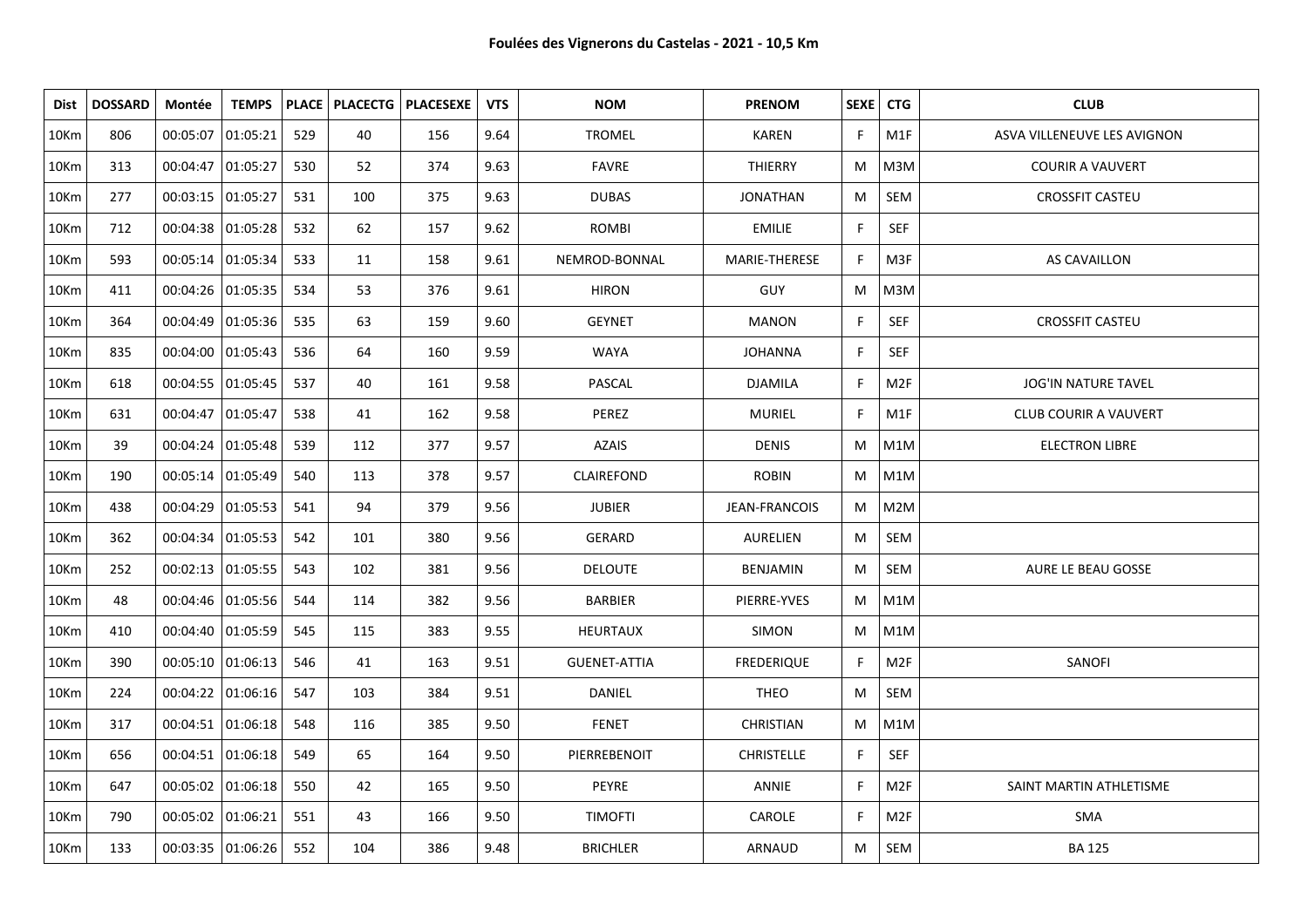| Dist | <b>DOSSARD</b> | Montée              | <b>TEMPS</b> |     |                | PLACE   PLACECTG   PLACESEXE | <b>VTS</b> | <b>NOM</b>      | <b>PRENOM</b>       | SEXE   CTG |                 | <b>CLUB</b>                      |
|------|----------------|---------------------|--------------|-----|----------------|------------------------------|------------|-----------------|---------------------|------------|-----------------|----------------------------------|
| 10Km | 350            | 00:05:09 01:06:34   |              | 553 | 44             | 167                          | 9.46       | GANNE           | <b>ISABELLE</b>     | F.         | M <sub>2F</sub> | <b>COURIR A VAUVERT</b>          |
| 10Km | 532            | 00:05:13  01:06:37  |              | 554 | 105            | 387                          | 9.46       | <b>MASSON</b>   | <b>HUGO</b>         | M          | <b>SEM</b>      | <b>MASSON IMMOBILIER</b>         |
| 10Km | 687            | 00:05:05 01:06:37   |              | 555 | 45             | 168                          | 9.46       | <b>REBOUL</b>   | CAROLINE            | F          | M <sub>2F</sub> | ALPT AVIGNON LE PONTET TRIATHLON |
| 10Km | 545            | 00:02:51   01:06:39 |              | 556 | 106            | 388                          | 9.45       | MECHINEAU       | ARNAUD              | M          | SEM             |                                  |
| 10Km | 546            | 00:04:42   01:06:43 |              | 557 | 66             | 169                          | 9.44       | MECHINEAU       | EMMANUELLE          | F.         | SEF             |                                  |
| 10Km | 107            | 00:04:31 01:06:43   |              | 558 | 42             | 170                          | 9.44       | <b>BORDERON</b> | ARMELLE             | F          | M1F             |                                  |
| 10Km | 573            | 00:05:37   01:06:45 |              | 559 | 46             | 171                          | 9.44       | <b>MOLINA</b>   | SYVLIE              | F.         | M <sub>2F</sub> | ASVA                             |
| 10Km | 740            | 00:05:08  01:06:46  |              | 560 | 12             | 172                          | 9.44       | SAMIER          | SCHERAZADE          | F          | M3F             | ASVA VILLENEUVE LES AVIGNON      |
| 10Km | 773            | 00:05:02 01:06:51   |              | 561 | 67             | 173                          | 9.42       | SOZET           | OLIVIA              | F          | <b>SEF</b>      |                                  |
| 10Km | 112            | 00:05:14   01:06:52 |              | 562 | 3              | 174                          | 9.42       | <b>BOSQUIER</b> | <b>MIREILLE</b>     | F          | M4F             | LES BIPEDES DE LA VAUNAGE        |
| 10Km | 577            | 00:04:51 01:06:55   |              | 563 | 107            | 389                          | 9.41       | <b>MOREAU</b>   | <b>ANTHONY</b>      | M          | SEM             | LES AVIOS                        |
| 10Km | 161            | 00:04:46 01:06:56   |              | 564 | $\overline{2}$ | 390                          | 9.41       | CAVA            | EDDY                | M          | JUM             |                                  |
| 10Km | 311            | 00:04:50 01:06:58   |              | 565 | 95             | 391                          | 9.41       | <b>FAURE</b>    | <b>PHILIPPE</b>     | M          | M2M             |                                  |
| 10Km | 476            | 00:05:15 01:07:03   |              | 566 | 10             | 392                          | 9.40       | LEJEUNE         | JEAN                | M          | M4M             | FC BARBENTANE                    |
| 10Km | 836            | 00:05:01   01:07:05 |              | 567 | 47             | 175                          | 9.39       | <b>WAGNER</b>   | <b>MICHAELA</b>     | F.         | M <sub>2F</sub> | <b>TARAHUMARA TEAM</b>           |
| 10Km | 510            | 00:05:27 01:07:06   |              | 568 | 108            | 393                          | 9.39       | MARGAILLAN      | JEREMY              | M          | SEM             |                                  |
| 10Km | 204            | 00:05:06 01:07:10   |              | 569 | 96             | 394                          | 9.38       | COULLOMB        | <b>BENJAMIN</b>     | M          | M2M             |                                  |
| 10Km | 381            | 00:04:48 01:07:16   |              | 570 | 117            | 395                          | 9.37       | GOSSE           | SEBASTIEN           | M          | M1M             |                                  |
| 10Km | 826            | $00:04:47$ 01:07:18 |              | 571 | 43             | 176                          | 9.36       | VILLON          | LAETITIA            | F          | M1F             |                                  |
| 10Km | 137            | 00:05:40 01:07:20   |              | 572 | 44             | 177                          | 9.36       | <b>BROYARD</b>  | <b>CELINE</b>       | F.         | M1F             |                                  |
| 10Km | 302            | 00:05:00 01:07:22   |              | 573 | 97             | 396                          | 9.35       | EYER            | <b>PHILIPPE</b>     | M          | M2M             |                                  |
| 10Km | 370            | 00:04:48   01:07:23 |              | 574 | 68             | 178                          | 9.35       | GILTON-BOTT     | <b>LUCIE</b>        | F.         | SEF             |                                  |
| 10Km | 115            | 00:02:58 01:07:24   |              | 575 | 109            | 397                          | 9.35       | <b>BOTT</b>     | <b>JEAN-CHARLES</b> | M          | SEM             |                                  |
| 10Km | 641            | 00:05:14   01:07:25 |              | 576 | 45             | 179                          | 9.34       | PERRIN          | <b>TUYET</b>        | F.         | M1F             |                                  |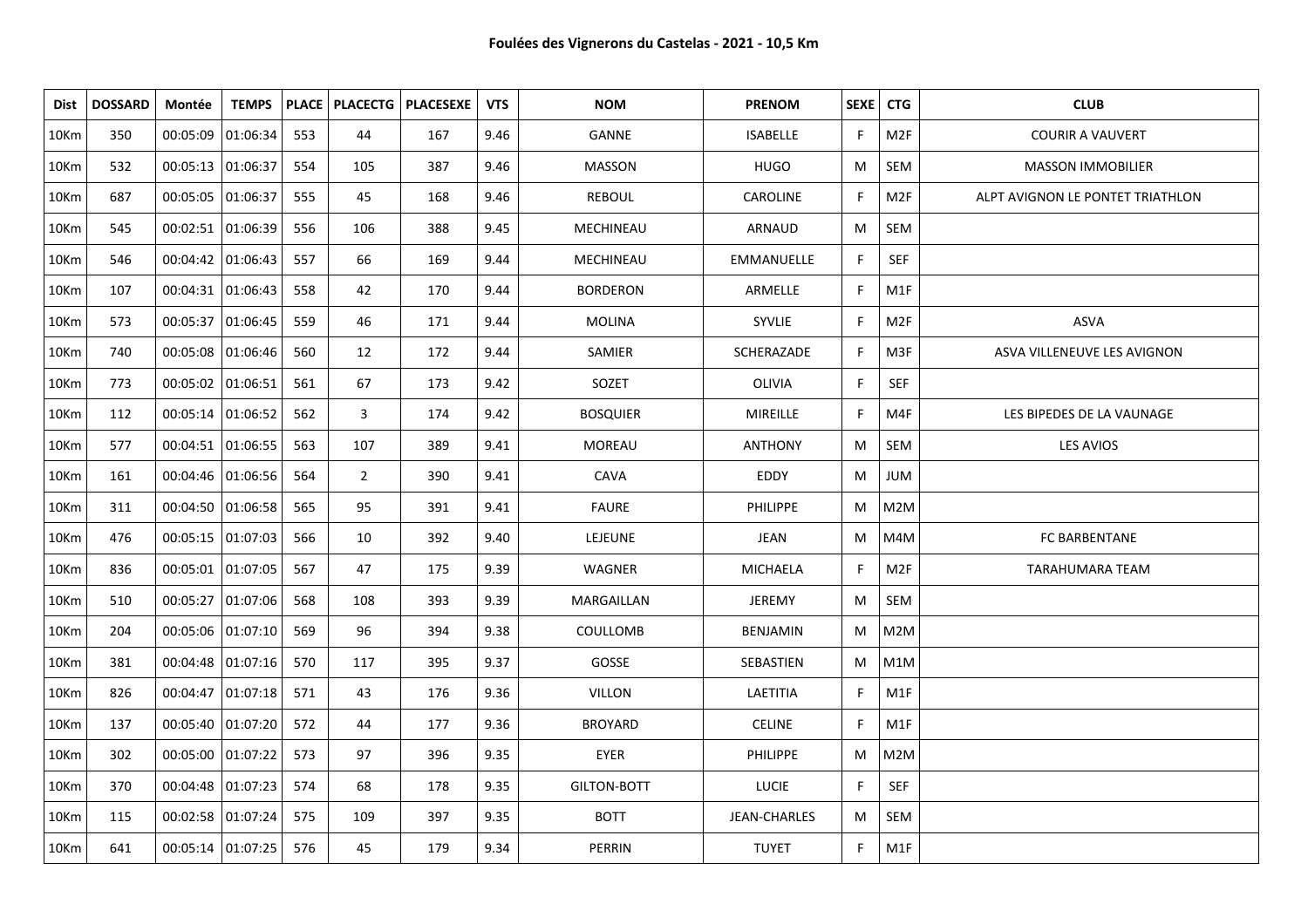| Dist | <b>DOSSARD</b> | Montée              | <b>TEMPS</b> |     |                | PLACE   PLACECTG   PLACESEXE | <b>VTS</b> | <b>NOM</b>       | <b>PRENOM</b>     | SEXE   CTG |                 | <b>CLUB</b>                  |
|------|----------------|---------------------|--------------|-----|----------------|------------------------------|------------|------------------|-------------------|------------|-----------------|------------------------------|
| 10Km | 367            | 00:04:42 01:07:39   |              | 577 | 118            | 398                          | 9.31       | GIBELIN          | MICHAEL           | M          | M1M             |                              |
| 10Km | 253            | 00:05:04 01:07:43   |              | 578 | 3              | 399                          | 9.30       | <b>DEMAIN</b>    | <b>THOMAS</b>     | M          | JUM             | ARLES                        |
| 10Km | 771            | 00:04:24 01:07:45   |              | 579 | 69             | 180                          | 9.30       | SOULIER          | <b>CLAIRE</b>     | F.         | SEF             |                              |
| 10Km | 434            | 00:04:47 01:07:46   |              | 580 | 98             | 400                          | 9.30       | JOUVE            | <b>FABIEN</b>     | M          | M2M             | <b>RSA</b>                   |
| 10Km | 306            | 00:05:22 01:07:49   |              | 581 | 46             | 181                          | 9.29       | <b>FAIRLAMB</b>  | <b>KATHRYN</b>    | F.         | M1F             | <b>GAMBADE ROCHEFORTAISE</b> |
| 10Km | 181            | 00:05:22 01:07:50   |              | 582 | 47             | 182                          | 9.29       | CHEPIED          | SONIA             | F          | M1F             |                              |
| 10Km | 664            | 00:03:56 01:07:50   |              | 583 | 110            | 401                          | 9.29       | POUPEL           | SULLIVAN          | M          | SEM             | LES AVIOS                    |
| 10Km | 849            | 00:05:03 01:07:56   |              | 584 | 11             | 402                          | 9.27       | LE-LUHERNE       | <b>MICHEL</b>     | M          | M4M             |                              |
| 10Km | 81             | 00:05:30 01:08:09   |              | 585 | 54             | 403                          | 9.24       | <b>BERTHET</b>   | <b>PATRICK</b>    | M          | M3M             |                              |
| 10Km | 199            | 00:05:07 01:08:11   |              | 586 | 12             | 404                          | 9.24       | COMBES           | SERGE             | M          | M4M             |                              |
| 10Km | 807            | 00:05:04 01:08:12   |              | 587 | 13             | 183                          | 9.24       | <b>TRON</b>      | <b>ELIANE</b>     | F.         | M3F             |                              |
| 10Km | 813            | 00:04:57 01:08:12   |              | 588 | 55             | 405                          | 9.24       | VEDEL            | <b>OLIVIER</b>    | M          | M3M             |                              |
| 10Km | 694            | 00:05:15 01:08:16   |              | 589 | 48             | 184                          | 9.23       | REINA            | <b>VIRGINIE</b>   | F          | M <sub>2F</sub> | <b>RSA</b>                   |
| 10Km | 755            | 00:04:48 01:08:16   |              | 590 | 56             | 406                          | 9.23       | SEINTURIER       | PASCAL            | M          | M3M             |                              |
| 10Km | 155            | 00:05:13 01:08:34   |              | 591 | 49             | 185                          | 9.19       | COUPOUX          | SANDRINE          | F.         | M2F             | ASVA VILLENEUVE LES AVIGNON  |
| 10Km | 197            | 00:05:15 01:08:34   |              | 592 | 57             | 407                          | 9.19       | <b>COLOMBIER</b> | <b>MICHEL</b>     | M          | M3M             | <b>COLOMBIER</b>             |
| 10Km | 819            | 00:04:43   01:08:35 |              | 593 | 48             | 186                          | 9.19       | VERHAEGHE        | <b>JULIE</b>      | F.         | M1F             |                              |
| 10Km | 141            | 00:03:45 01:08:38   |              | 594 | 111            | 408                          | 9.18       | <b>BUISSON</b>   | ALEXANDRE         | M          | SEM             |                              |
| 10Km | 9              | 00:05:32 01:08:49   |              | 595 | 49             | 187                          | 9.15       | <b>ALCALDE</b>   | <b>CELINE</b>     | F.         | M1F             |                              |
| 10Km | 122            | 00:05:31 01:08:50   |              | 596 | 119            | 409                          | 9.15       | <b>BOURAS</b>    | <b>RAFIK</b>      | M          | M1M             | ALCALDE/BOURAS               |
| 10Km | 502            | 00:05:31 01:08:52   |              | 597 | 14             | 188                          | 9.15       | MAJOUREL         | <b>BERNADETTE</b> | F.         | M3F             |                              |
| 10Km | 670            | 00:04:57 01:09:10   |              | 598 | $\overline{2}$ | 410                          | 9.11       | <b>PRINCIC</b>   | <b>FRANCK</b>     | M          | M5M             | TEAM VENISE PROVENCALE       |
| 10Km | 158            | 00:05:11 01:09:20   |              | 599 | 50             | 189                          | 9.09       | CASTAN           | MARIANNE          | F.         | M1F             |                              |
| 10Km | 247            | 00:05:34 01:09:21   |              | 600 | 58             | 411                          | 9.08       | DELFAURE         | <b>FRANCOIS</b>   | M          | M3M             |                              |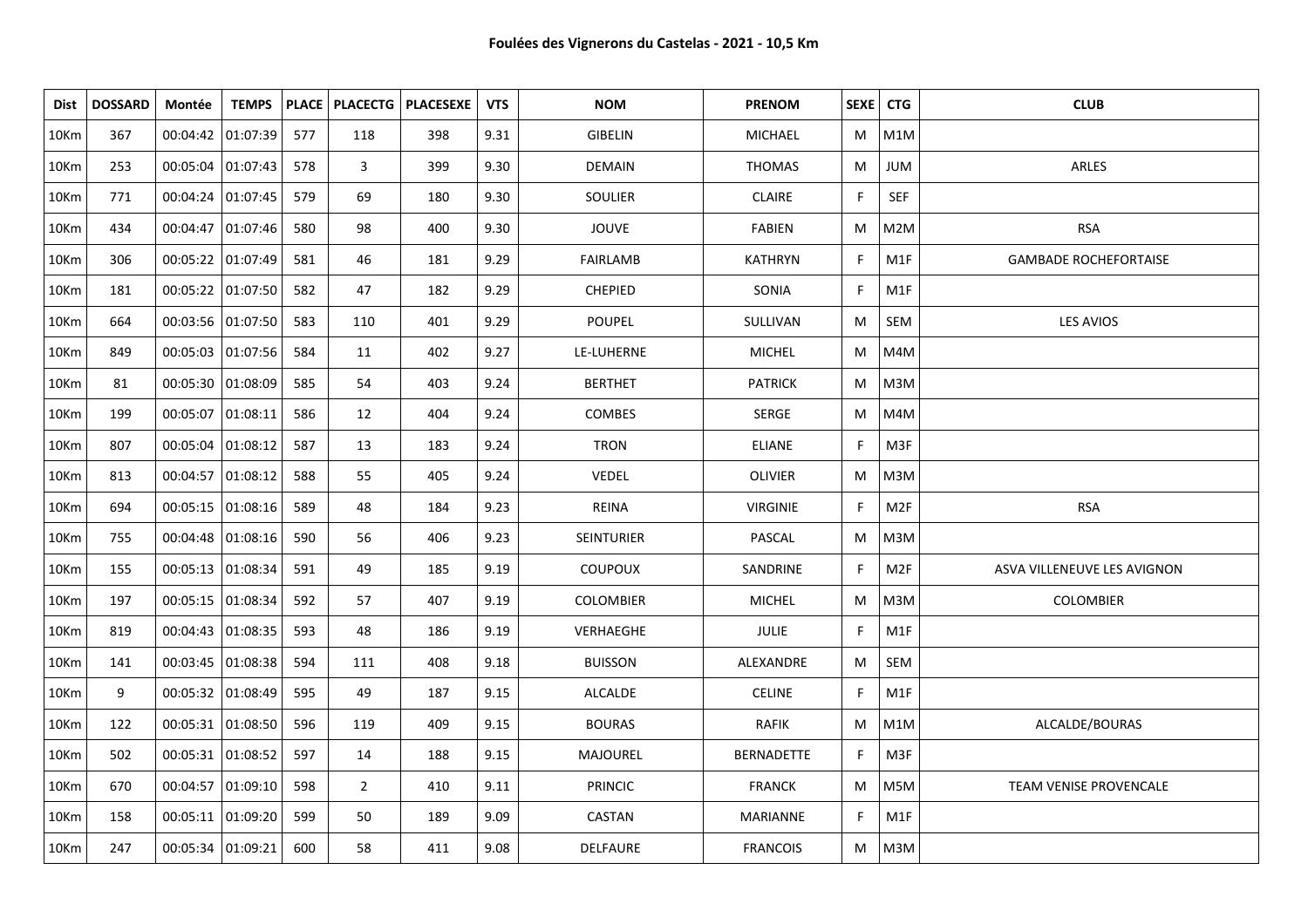| Dist    | <b>DOSSARD</b> | Montée              | <b>TEMPS</b>        |     |     | PLACE   PLACECTG   PLACESEXE | <b>VTS</b> | <b>NOM</b>        | <b>PRENOM</b>     |    | SEXE   CTG      | <b>CLUB</b>                   |
|---------|----------------|---------------------|---------------------|-----|-----|------------------------------|------------|-------------------|-------------------|----|-----------------|-------------------------------|
| 10Km    | 475            | 00:03:56 01:09:31   |                     | 601 | 112 | 412                          | 9.06       | <b>LEFRANCOIS</b> | <b>JEROME</b>     | M  | SEM             |                               |
| 10Km    | 170            | 00:05:32 01:09:32   |                     | 602 | 4   | 190                          | 9.06       | <b>CHARLES</b>    | <b>SYLVIE</b>     | F. | M4F             | <b>FOULEES PELISSANNAISES</b> |
| 10Km    | 830            | 00:03:38 01:09:32   |                     | 603 | 113 | 413                          | 9.06       | <b>VIRETTO</b>    | REMI              | M  | SEM             |                               |
| 10Km    | 570            | 00:07:10 01:09:34   |                     | 604 | 114 | 414                          | 9.06       | <b>MODESTO</b>    | <b>NICOLAS</b>    | M  | SEM             |                               |
| 10Km    | 312            | 00:03:47 01:09:41   |                     | 605 | 70  | 191                          | 9.04       | <b>FAVRE</b>      | <b>SEVERINE</b>   | F. | SEF             |                               |
| 10Km    | 309            | 00:03:47   01:09:42 |                     | 606 | 71  | 192                          | 9.04       | FARAJ             | <b>NOURA</b>      | F. | SEF             |                               |
| 10Km    | 327            | 00:05:23  01:09:44  |                     | 607 | 99  | 415                          | 9.03       | FLANDRIN          | <b>FREDERIC</b>   | M  | M2M             |                               |
| 10Km    | 505            |                     | 00:04:31   01:09:45 | 608 | 72  | 193                          | 9.03       | MANARANCHE        | <b>MANON</b>      | F. | SEF             |                               |
| 10Km    | 650            | 00:04:19 01:09:47   |                     | 609 | 120 | 416                          | 9.03       | <b>PIANA</b>      | JULIEN            | M  | M1M             |                               |
| 10Km    | 506            |                     | 00:04:31   01:09:48 | 610 | 51  | 194                          | 9.03       | <b>MANARANCHE</b> | <b>SOPHIE</b>     | F. | M1F             | ASVA VILLENEUVE LES AVIGNON   |
| 10Km    | 759            |                     | 00:04:55  01:09:52  | 611 | 121 | 417                          | 9.02       | SERRANO           | <b>JEROME</b>     | M  | M1M             |                               |
| 10Km    | 511            | 00:05:18  01:09:54  |                     | 612 | 59  | 418                          | 9.01       | <b>MARTIN</b>     | <b>ALAIN</b>      | M  | M3M             |                               |
| 10Km    | 233            |                     | 00:04:44 01:09:56   | 613 | 60  | 419                          | 9.01       | DE-BESOMBES       | <b>CHRISTOPHE</b> | M  | M3M             |                               |
| 10Km    | 332            |                     | 00:05:04   01:09:58 | 614 | 115 | 420                          | 9.00       | <b>FONTANA</b>    | <b>BASTIEN</b>    | M  | SEM             |                               |
| 10Km    | 173            | 00:05:03   01:09:59 |                     | 615 | 50  | 195                          | 9.00       | <b>CHARRAS</b>    | CATHERINE         | F. | M <sub>2F</sub> |                               |
| 10Km    | 580            |                     | 00:04:33  01:10:03  | 616 | 100 | 421                          | 8.99       | MOSCA             | <b>BERNARD</b>    | M  | M2M             | CAP MELGUEIL                  |
| 10Km    | 153            | 00:05:07  01:10:04  |                     | 617 | 61  | 422                          | 8.99       | CARTIER-MILLON    | <b>MICHEL</b>     | M  | M3M             |                               |
| 10Km    | 561            | 00:04:33  01:10:04  |                     | 618 | 62  | 423                          | 8.99       | <b>MEUNIER</b>    | <b>FABRICE</b>    | М  | M3M             | CAP MELGUEIL                  |
| 10Km    | 564            | 00:05:19  01:10:07  |                     | 619 | 116 | 424                          | 8.99       | <b>MILAZZO</b>    | JULIEN            | M  | SEM             |                               |
| 10Km    | 598            | 00:05:32   01:10:23 |                     | 620 | 122 | 425                          | 8.95       | <b>NORMAND</b>    | <b>NICOLAS</b>    | M  | M1M             | AS BEDARRIDES TENNIS          |
| 10Km    | 535            | 00:05:38 01:10:24   |                     | 621 | 51  | 196                          | 8.95       | MASSON            | MARIE-ANGE        | F. | M <sub>2F</sub> | <b>MASSON IMMOBILIER</b>      |
| 10Km    | 723            |                     | 00:05:37   01:10:25 | 622 | 101 | 426                          | 8.95       | <b>ROUVIERE</b>   | SEBASTIEN         | М  | M2M             | <b>MASSON IMMOBILIER</b>      |
| 10Km    | 721            | 00:05:39 01:10:26   |                     | 623 | 15  | 197                          | 8.94       | <b>ROUVIERE</b>   | <b>PATRICIA</b>   | F. | M3F             | <b>MASSON IMMOBILIER</b>      |
| $10$ Km | 393            |                     | 00:05:37 01:10:33   | 624 | 63  | 427                          | 8.93       | <b>GUIGUE</b>     | <b>JACQUES</b>    | M  | M3M             | <b>MASSON IMMOBILIER</b>      |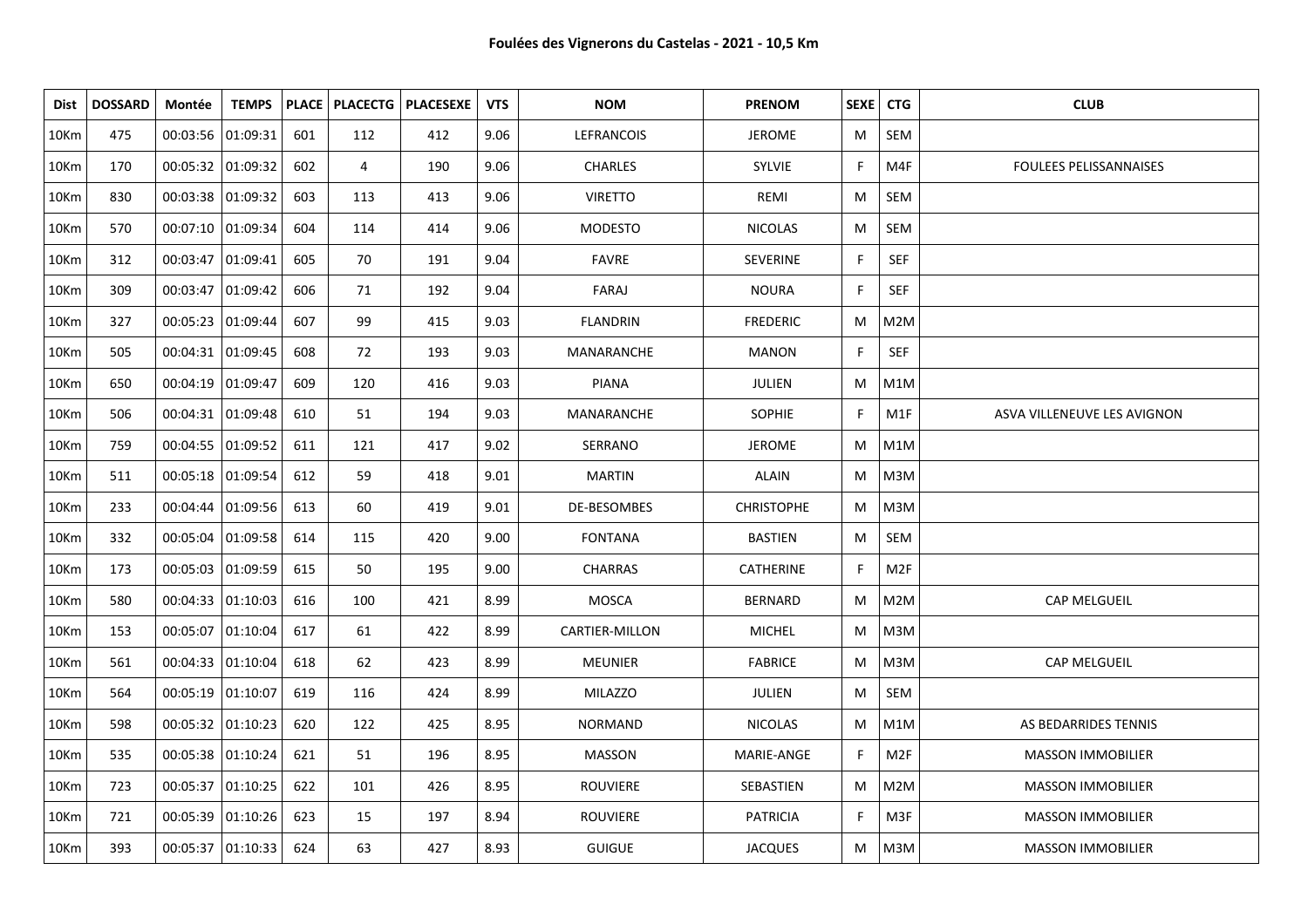| Dist | <b>DOSSARD</b> | Montée              | <b>TEMPS</b>       |     |     | PLACE   PLACECTG   PLACESEXE | <b>VTS</b> | <b>NOM</b>       | <b>PRENOM</b>    |    | SEXE   CTG      | <b>CLUB</b>                   |
|------|----------------|---------------------|--------------------|-----|-----|------------------------------|------------|------------------|------------------|----|-----------------|-------------------------------|
| 10Km | 675            | 00:05:33 01:10:36   |                    | 625 | 102 | 428                          | 8.92       | <b>PUECH</b>     | <b>PATRICE</b>   | M  | M2M             |                               |
| 10Km | 795            | 00:04:53 01:10:39   |                    | 626 | 64  | 429                          | 8.92       | <b>TOUPET</b>    | JEAN             | M  | M3M             |                               |
| 10Km | 469            | 00:05:42 01:10:40   |                    | 627 | 103 | 430                          | 8.92       | LE-GUEN          | <b>LUDOVIC</b>   | M  | M2M             |                               |
| 10Km | 765            | 00:04:37   01:10:43 |                    | 628 | 117 | 431                          | 8.91       | SILIVERI         | ADRIEN           | M  | SEM             | <b>LES AVIOS</b>              |
| 10Km | 261            | 00:04:51   01:10:47 |                    | 629 | 52  | 198                          | 8.90       | <b>DESTHOMAS</b> | <b>VIRGINIE</b>  | F. | M1F             | <b>ARLES ATHETISME</b>        |
| 10Km | 633            | 00:04:59  01:10:48  |                    | 630 | 52  | 199                          | 8.90       | PERNY            | <b>CATHERINE</b> | F. | M2F             |                               |
| 10Km | 697            | 00:05:33 01:10:58   |                    | 631 | 53  | 200                          | 8.88       | RENARD           | MIREILLE         | F. | M <sub>2F</sub> | LA FOULEE ROMAINE             |
| 10Km | 821            | 00:04:46 01:11:15   |                    | 632 | 73  | 201                          | 8.84       | VIDAL            | <b>FANNY</b>     | F. | <b>SEF</b>      |                               |
| 10Km | 685            | 00:04:45 01:11:19   |                    | 633 | 74  | 202                          | 8.83       | RAYSSAC          | <b>EMILIE</b>    | F. | <b>SEF</b>      | 136 SYNERGIE IMMOBILIERE      |
| 10Km | 461            | 00:05:21 01:11:30   |                    | 634 | 53  | 203                          | 8.81       | LE               | LAETITIA         | F  | M1F             | AIX-NUTRITION                 |
| 10Km | 796            | 00:05:07 01:11:30   |                    | 635 | 65  | 432                          | 8.81       | <b>TOURNAIRE</b> | <b>BRUNO</b>     | M  | M3M             |                               |
| 10Km | 358            | 00:05:06 01:11:31   |                    | 636 | 123 | 433                          | 8.81       | GAUZY            | <b>FREDERIC</b>  | M  | M1M             |                               |
| 10Km | 587            |                     | 00:04:57 01:11:36  | 637 | 54  | 204                          | 8.80       | MUONGHANE        | <b>ANNE</b>      | F. | M1F             |                               |
| 10Km | 176            | 00:05:16 01:11:37   |                    | 638 | 75  | 205                          | 8.80       | <b>CHAUVET</b>   | <b>CELIA</b>     | F. | <b>SEF</b>      | <b>TARAHUMARA TEAM</b>        |
| 10Km | 245            | 00:05:26 01:11:38   |                    | 639 | 16  | 206                          | 8.79       | <b>DELAPORTE</b> | LYDIE            | F. | M3F             | ASSOCIATION LA FOULEE ROMAINE |
| 10Km | 34             | 00:04:39 01:11:39   |                    | 640 | 17  | 207                          | 8.79       | ARNOLD           | <b>BRIGITTE</b>  | F. | M3F             |                               |
| 10Km | 47             | 00:05:38 01:11:40   |                    | 641 | 55  | 208                          | 8.79       | <b>BARBIER</b>   | <b>AUDREY</b>    | F. | M1F             |                               |
| 10Km | 662            | 00:03:30 01:11:46   |                    | 642 | 104 | 434                          | 8.78       | PONTHIEU         | OLIVIER          | M  | M2M             |                               |
| 10Km | 520            | 00:05:07  01:11:47  |                    | 643 | 54  | 209                          | 8.78       | <b>MARTINEZ</b>  | ANNE             | F. | M <sub>2F</sub> | RUNNING CLUB BELLEGARDE       |
| 10Km | 226            | 00:05:15   01:11:48 |                    | 644 | 55  | 210                          | 8.77       | <b>DAUBORD</b>   | <b>FRANCOISE</b> | F. | M <sub>2F</sub> |                               |
| 10Km | 144            | 00:05:06 01:11:58   |                    | 645 | 76  | 211                          | 8.75       | CAILLE           | MATHILDE         | F. | SEF             |                               |
| 10Km | 484            |                     | 00:05:09 01:11:58  | 646 | 56  | 212                          | 8.75       | <b>LEDOUX</b>    | LAURENCE         | F. | M <sub>2F</sub> | AC ST REMY                    |
| 10Km | 65             |                     | 00:04:55  01:11:58 | 647 | 105 | 435                          | 8.75       | <b>BELIN</b>     | <b>CHARLES</b>   | M  | M2M             |                               |
| 10Km | 373            | 00:05:38 01:12:02   |                    | 648 | 18  | 213                          | 8.75       | <b>GIVRY</b>     | <b>PATRICIA</b>  | F. | M3F             |                               |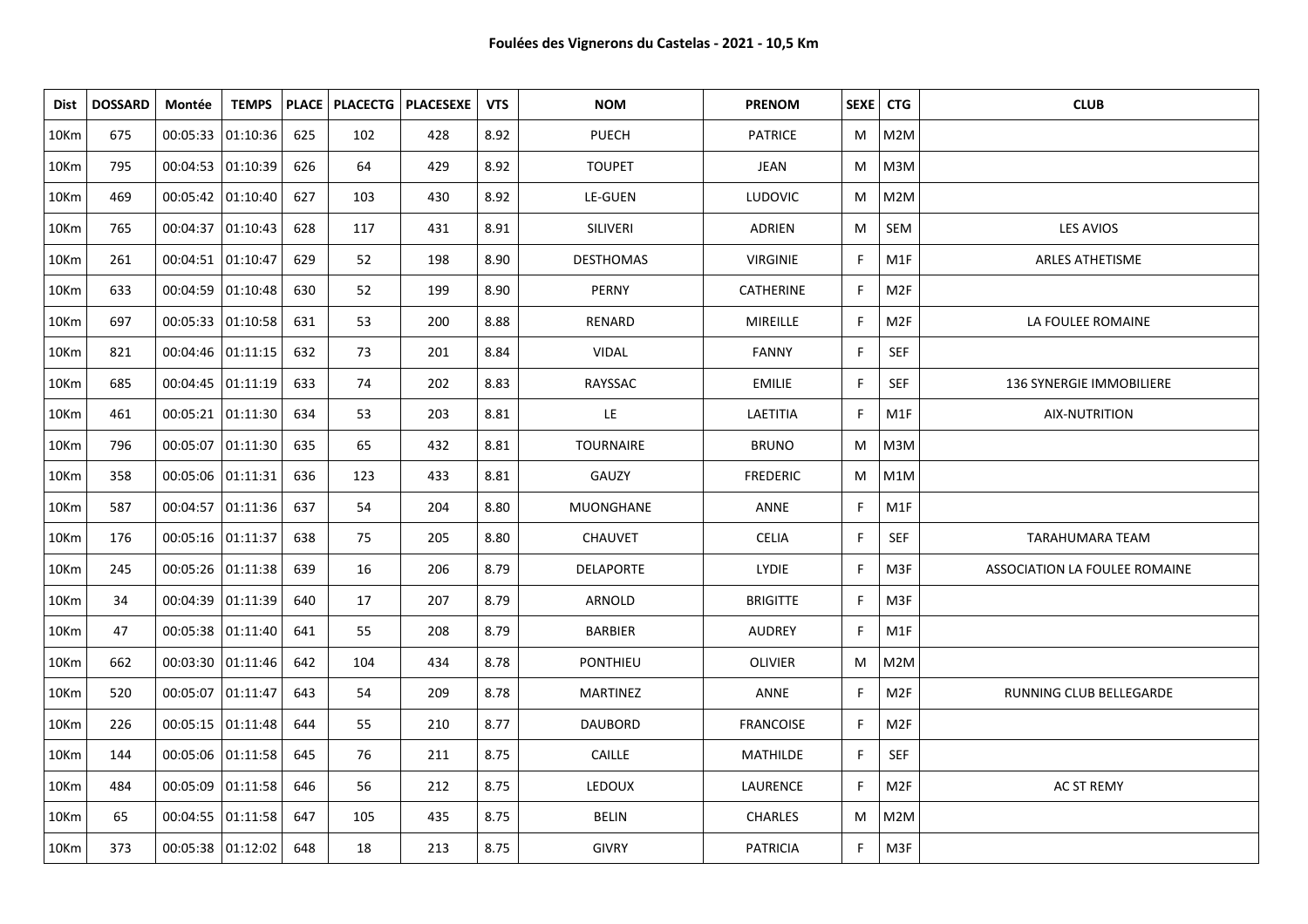| Dist    | <b>DOSSARD</b> | Montée              | <b>TEMPS</b>        |     |                | PLACE   PLACECTG   PLACESEXE | <b>VTS</b> | <b>NOM</b>         | <b>PRENOM</b>    | SEXE   CTG   |                 | <b>CLUB</b>                  |
|---------|----------------|---------------------|---------------------|-----|----------------|------------------------------|------------|--------------------|------------------|--------------|-----------------|------------------------------|
| 10Km    | 152            | 00:04:56 01:12:03   |                     | 649 | 56             | 214                          | 8.74       | CARRIER            | <b>HELENE</b>    | F            | M1F             |                              |
| 10Km    | 363            | 00:05:43  01:12:09  |                     | 650 | 57             | 215                          | 8.73       | <b>GERARD</b>      | VERONIQUE        | $\mathsf{F}$ | M1F             | ROCHEFORT SPORT ATHLETISME   |
| 10Km    | 379            | 00:05:54 01:12:10   |                     | 651 | 57             | 216                          | 8.73       | GONZALEZ           | ANNE-MARIE       | F            | M2F             |                              |
| 10Km    | 22             | 00:05:01  01:12:14  |                     | 652 | 66             | 436                          | 8.72       | ANCEAUX            | <b>CLAUDE</b>    | M            | M3M             | <b>COMBES ET CRETES</b>      |
| 10Km    | 235            | 00:04:54 01:12:18   |                     | 653 | 106            | 437                          | 8.71       | <b>DE-CHIVRE</b>   | <b>HUGUES</b>    | М            | M2M             |                              |
| 10Km    | 86             | 00:04:54 01:12:25   |                     | 654 | 67             | 438                          | 8.70       | <b>BIACHE</b>      | <b>PATRICK</b>   | M            | M3M             |                              |
| 10Km    | 218            |                     | 00:05:17 01:12:39   | 655 | 13             | 439                          | 8.67       | <b>D-HARBOULLE</b> | <b>JACQUES</b>   | M            | M4M             | <b>COURIR A VAUVERT</b>      |
| 10Km    | 371            | 00:05:16 01:12:39   |                     | 656 | 68             | 440                          | 8.67       | <b>GINESTOUX</b>   | MARC             | M            | M3M             | VIOLS LE FORT                |
| 10Km    | 75             |                     | 00:05:25 01:12:43   | 657 | 58             | 217                          | 8.66       | <b>BERRUS</b>      | CORALIE          | F            | M2F             | <b>COURIR A VAUVERT</b>      |
| 10Km    | 259            |                     | 00:04:52   01:12:46 | 658 | 59             | 218                          | 8.66       | DEPARDIEU          | <b>ISABELLE</b>  | F            | M2F             | <b>GYMNASTIQUE DE SAZE</b>   |
| 10Km    | 76             |                     | 00:05:41   01:12:46 | 659 | 107            | 441                          | 8.66       | <b>BERRUS</b>      | <b>ERIC</b>      | M            | M2M             | <b>CLUB COURIR A VAUVERT</b> |
| 10Km    | 282            |                     | 00:05:30 01:12:58   | 660 | 14             | 442                          | 8.63       | <b>DUFFAUD</b>     | <b>BERNARD</b>   | M            | M4M             |                              |
| 10Km    | 789            |                     | 00:05:07   01:12:59 | 661 | 19             | 219                          | 8.63       | TICHADOU           | <b>NICOLE</b>    | F.           | M3F             | RONDE CERETANE               |
| 10Km    | 281            |                     | 00:05:39 01:12:59   | 662 | 77             | 220                          | 8.63       | <b>DUFFAUD</b>     | MAGALI           | $\mathsf{F}$ | <b>SEF</b>      |                              |
| 10Km    | 195            |                     | 00:05:35   01:13:08 | 663 | 60             | 221                          | 8.61       | COLARD             | NATHALIE         | F            | M2F             |                              |
| 10Km    | 583            |                     | 00:05:24   01:13:16 | 664 | 61             | 222                          | 8.60       | <b>MOURIER</b>     | <b>MURIEL</b>    | F            | M <sub>2F</sub> | <b>BOULETS CANONS DU07</b>   |
| 10Km    | 808            |                     | 00:05:28 01:13:18   | 665 | 69             | 443                          | 8.59       | VAN-BRANTEGHEM     | <b>GILLES</b>    | M            | M3M             |                              |
| 10Km    | 38             |                     | 00:05:14   01:13:20 | 666 | 15             | 444                          | 8.59       | <b>AUGUSTIN</b>    | <b>ALAIN</b>     | M            | M4M             |                              |
| 10Km    | 147            |                     | 01:13:38            | 667 | 118            | 445                          | 8.56       | CANTE              | TOM              | M            | SEM             |                              |
| 10Km    | 800            | 00:05:43   01:13:47 |                     | 668 | 108            | 446                          | 8.54       | <b>TOUSSAINT</b>   | <b>PHILIPPE</b>  | M            | M2M             |                              |
| 10Km    | 451            | 00:05:15 01:13:49   |                     | 669 | 62             | 223                          | 8.53       | LAMBERT            | <b>CATHERINE</b> | F            | M2F             | MTC ORANGE                   |
| 10Km    | 690            | 00:05:12   01:13:52 |                     | 670 | $\overline{4}$ | 224                          | 8.53       | <b>REGNIER</b>     | JADE             | F            | <b>ESF</b>      |                              |
| 10Km    | 134            | 00:04:23 01:14:05   |                     | 671 | 70             | 447                          | 8.50       | <b>BRON</b>        | JEAN-MICHEL      | M            | M3M             | AS RANDONNEURS RUY MONTCEAU  |
| $10$ Km | 230            | 00:04:57   01:14:22 |                     | 672 | 20             | 225                          | 8.47       | <b>DAVID</b>       | <b>ISABELLE</b>  | F            | M3F             | A VOS BASKETS ISTRES         |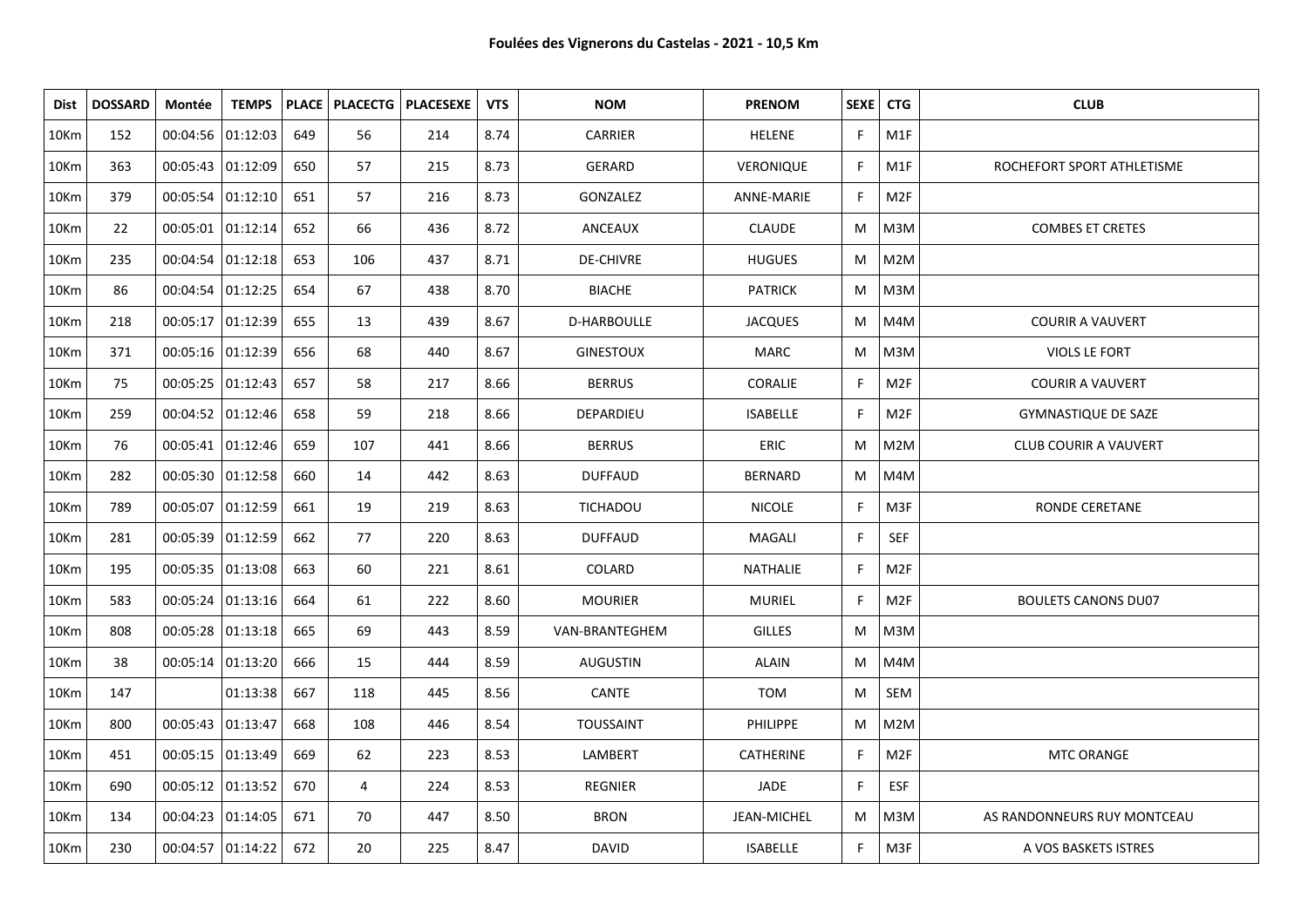| Dist | <b>DOSSARD</b> | Montée              | <b>TEMPS</b>        |     |     | PLACE   PLACECTG   PLACESEXE | <b>VTS</b> | <b>NOM</b>         | <b>PRENOM</b>      | SEXE <sup>1</sup> | <b>CTG</b>       | <b>CLUB</b>                             |
|------|----------------|---------------------|---------------------|-----|-----|------------------------------|------------|--------------------|--------------------|-------------------|------------------|-----------------------------------------|
| 10Km | 534            | 00:05:52 01:14:23   |                     | 673 | 119 | 448                          | 8.47       | <b>MASSON</b>      | <b>JEAN-MICHEL</b> | M                 | SEM              | <b>MASSON IMMOBILIER</b>                |
| 10Km | 396            | 00:05:43 01:14:26   |                     | 674 | 21  | 226                          | 8.46       | <b>GUIRAND</b>     | <b>CHRISTINE</b>   | F.                | M3F              | <b>ELECTRON LIBRE</b>                   |
| 10Km | 63             |                     | 00:05:31 01:15:00   | 675 | 78  | 227                          | 8.40       | <b>BEGUIN</b>      | <b>MARION</b>      | F.                | <b>SEF</b>       |                                         |
| 10Km | 635            | 00:05:14   01:15:58 |                     | 676 | 120 | 449                          | 8.29       | PERRIER            | <b>CYRIL</b>       | M                 | SEM              |                                         |
| 10Km | 584            | 00:05:49 01:16:01   |                     | 677 | 63  | 228                          | 8.29       | <b>MOUTON</b>      | EMMANUELLE         | F.                | M <sub>2F</sub>  |                                         |
| 10Km | 41             | 00:05:25   01:16:32 |                     | 678 | 71  | 450                          | 8.23       | BACHEVALIER        | <b>REMY</b>        | M                 | M3M              | LA GAMBADE ROCHEFORTAISE                |
| 10Km | 40             | 00:05:22   01:16:35 |                     | 679 | 121 | 451                          | 8.23       | <b>BACHEVALIER</b> | <b>HUGO</b>        | М                 | SEM              |                                         |
| 10Km | 460            | 00:04:49 01:16:37   |                     | 680 | 79  | 229                          | 8.22       | LAVIE              | <b>FLORENCE</b>    | F                 | <b>SEF</b>       | <b>COURIR A VAUVERT</b>                 |
| 10Km | 651            | 00:04:50 01:16:38   |                     | 681 | 122 | 452                          | 8.22       | <b>PICARD</b>      | <b>AURELIEN</b>    | M                 | SEM              |                                         |
| 10Km | 234            | 00:05:54 01:16:47   |                     | 682 | 72  | 453                          | 8.20       | DE-BOISSEZON       | <b>OLIVIER</b>     | M                 | M3M              |                                         |
| 10Km | 42             |                     | 00:05:27 01:16:50   | 683 | 124 | 454                          | 8.20       | <b>BACHEY</b>      | ARNAUD             | M                 | M1M              |                                         |
| 10Km | 485            | 00:05:44 01:17:00   |                     | 684 | 4   | 455                          | 8.18       | LEBRUN-DOS-SANTOS  | ALEXANDRE          | M                 | ESM              |                                         |
| 10Km | 606            | 00:05:22 01:17:03   |                     | 685 | 64  | 230                          | 8.18       | OVTCHINNIKOV       | SVETLANA           | F.                | M <sub>2F</sub>  |                                         |
| 10Km | 243            | 00:05:49 01:17:05   |                     | 686 | 65  | 231                          | 8.17       | DELAGRANGE         | NATHALIE           | F.                | M <sub>2F</sub>  |                                         |
| 10Km | 772            | 00:05:16 01:17:05   |                     | 687 | 73  | 456                          | 8.17       | SOULIER            | JEAN-CLAUDE        | M                 | M3M              | <b>ISTRES</b>                           |
| 10Km | 614            |                     | 00:05:47 01:17:08   | 688 | 80  | 232                          | 8.17       | <b>PANCRAZI</b>    | ANGELE             | F.                | SEF              | <b>RAS</b>                              |
| 10Km | 449            |                     | 00:05:22 01:17:20   | 689 | 109 | 457                          | 8.15       | LAINE              | <b>PIERRICK</b>    | M                 | M2M              | CASA                                    |
| 10Km | 242            | 00:05:59 01:17:31   |                     | 690 | 58  | 233                          | 8.13       | DEL-FABRO          | <b>JESSIE</b>      | F.                | M1F              | LE VIGNERON                             |
| 10Km | 219            | 00:06:19 01:17:32   |                     | 691 | 81  | 234                          | 8.13       | <b>DACHER</b>      | <b>ELODIE</b>      | F.                | SEF              |                                         |
| 10Km | 414            | 00:04:07 01:17:34   |                     | 692 | 125 | 458                          | 8.12       | HOAREAU            | <b>ROMAIN</b>      | M                 | M1M              |                                         |
| 10Km | 780            | 00:06:19 01:17:35   |                     | 693 | 126 | 459                          | 8.12       | <b>STULEMEIJER</b> | <b>CASPER</b>      | M                 | M1M              |                                         |
| 10Km | 590            |                     | 00:06:20   01:17:36 | 694 | 82  | 235                          | 8.12       | NEGREL             | <b>CHLOE</b>       | F.                | <b>SEF</b>       |                                         |
| 10Km | 335            |                     | 00:03:28 01:17:40   | 695 | 83  | 236                          | 8.11       | <b>FORT</b>        | <b>CAROLINE</b>    | F.                | <b>SEF</b>       | <b>COURIR EN GARRIGUES</b>              |
| 10Km | 581            | 00:06:16   01:17:42 |                     | 696 | 59  | 237                          | 8.11       | <b>MOUREY</b>      | <b>CELINE</b>      | F.                | M <sub>1</sub> F | ASSOCIATION COURIR EN GARRIGUE-POULX 30 |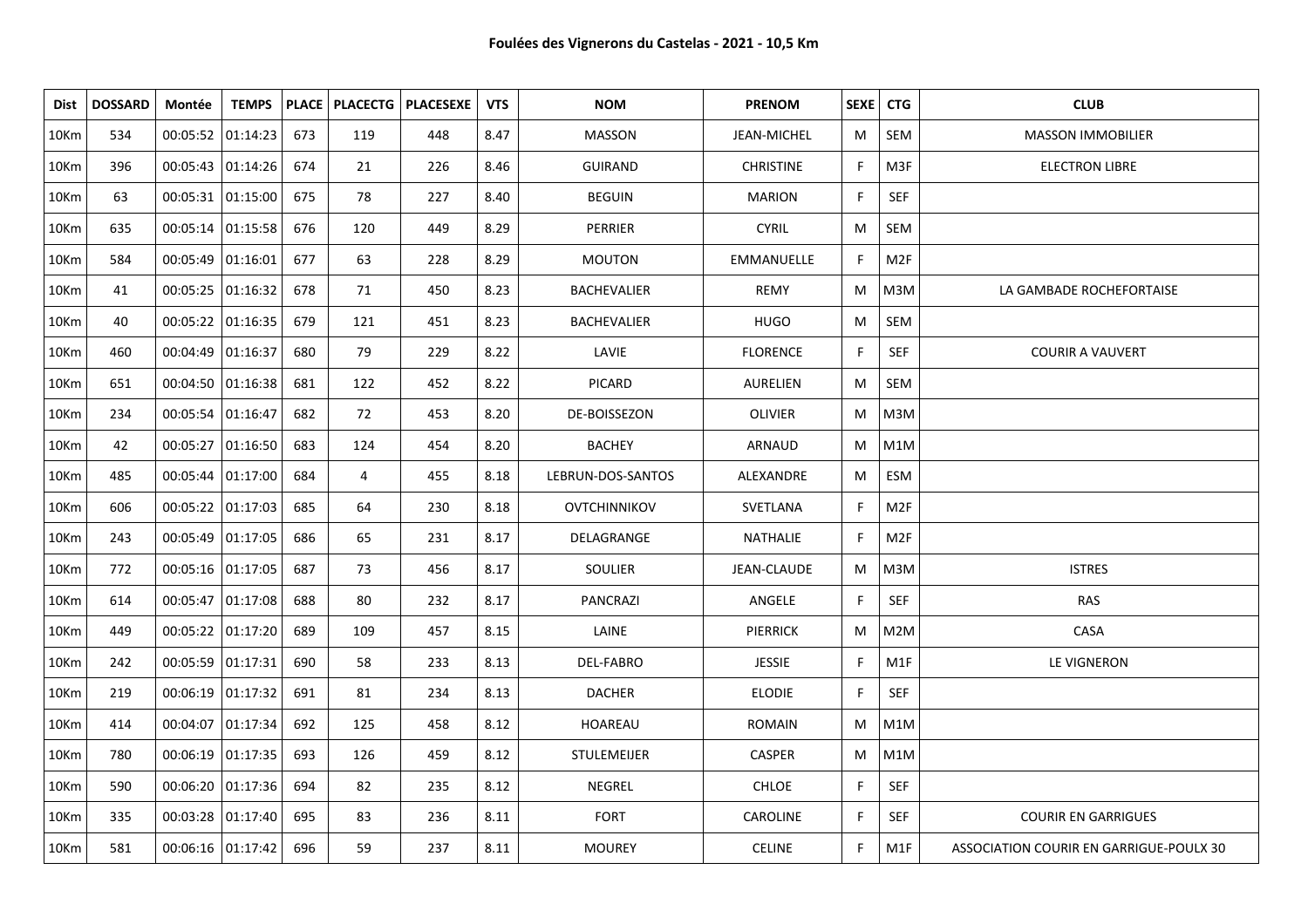| <b>Dist</b> | <b>DOSSARD</b> | Montée              | <b>TEMPS</b>            |     | <b>PLACE   PLACECTG  </b> | <b>PLACESEXE</b> | <b>VTS</b> | <b>NOM</b>       | <b>PRENOM</b>     | SEXE   CTG |                 | <b>CLUB</b>                          |
|-------------|----------------|---------------------|-------------------------|-----|---------------------------|------------------|------------|------------------|-------------------|------------|-----------------|--------------------------------------|
| 10Km        | 716            |                     | 00:04:52 01:17:45       | 697 | 127                       | 460              | 8.10       | <b>ROUCAUTE</b>  | <b>ROMAIN</b>     | M          | M1M             |                                      |
| 10Km        | 185            |                     | 00:04:52 01:17:45       | 698 | 123                       | 461              | 8.10       | <b>CHEVALIER</b> | LAURENT           | M          | SEM             |                                      |
| 10Km        | 500            | 00:06:06 01:17:51   |                         | 699 | 22                        | 238              | 8.09       | <b>MAILHES</b>   | SOLANGE           | F.         | M3F             |                                      |
| 10Km        | 758            |                     | $00:04:17$ 01:17:53     | 700 | 124                       | 462              | 8.09       | <b>SENET</b>     | <b>CHRISTOPHE</b> | М          | SEM             |                                      |
| 10Km        | 443            | 00:04:18 01:17:54   |                         | 701 | 125                       | 463              | 8.09       | KOENIGSBERG      | <b>EMMANUEL</b>   | M          | SEM             | LES AVIOS                            |
| 10Km        | 165            |                     | $00:05:15$   01:18:12   | 702 | 126                       | 464              | 8.06       | ROMAIRE          | <b>JULIEN</b>     | M          | SEM             |                                      |
| 10Km        | 395            | 00:06:04   01:18:31 |                         | 703 | 74                        | 465              | 8.02       | EME              | <b>ALAIN</b>      | M          | M3M             | LA FOULEE DES 7 RIVIERES BEDARRIDES  |
| 10Km        | 409            |                     | 00:05:58 01:18:32       | 704 | 84                        | 239              | 8.02       | <b>HEUBY</b>     | <b>AUDREY</b>     | F.         | <b>SEF</b>      | LA FOULEE DES 7 RIVIERES BEDARRIDES  |
| 10Km        | 735            | 00:05:58 01:18:35   |                         | 705 | 128                       | 466              | 8.02       | SAILLANT         | <b>FABRICE</b>    | M          | M1M             | LA FOULEE DES 7 RIVIERES. BEDARRIDES |
| 10Km        | 169            |                     | 00:05:57 01:18:35       | 706 | 60                        | 240              | 8.02       | <b>CHANTE</b>    | CARINE            | F.         | M1F             | LA FOULEE DES 7 RIVIERES             |
| 10Km        | 599            | $00:04:39$ 01:18:53 |                         | 707 | 110                       | 467              | 7.99       | <b>NOSSENTY</b>  | SEBASTIEN         | M          | M2M             | CAP MELGUEIL                         |
| 10Km        | 817            |                     | 00:03:48 01:18:55       | 708 | 111                       | 468              | 7.98       | <b>VERNHES</b>   | <b>MARC</b>       | M          | M2M             | CAP MELGUEIL                         |
| 10Km        | 467            |                     | 00:03:06 01:18:58       | 709 | 127                       | 469              | 7.98       | LE-FAOU          | <b>OLIVIER</b>    | M          | SEM             |                                      |
| 10Km        | 609            |                     | 00:03:48 01:18:59       | 710 | 128                       | 470              | 7.98       | PADRAO           | <b>DIDIER</b>     | M          | SEM             | AVIGNON                              |
| 10Km        | 275            |                     | 00:04:27 01:19:02       | 711 | 129                       | 471              | 7.97       | DOS-SANTOS       | <b>MIKE</b>       | M          | SEM             |                                      |
| 10Km        | 688            | 00:03:19 01:19:06   |                         | 712 | 130                       | 472              | 7.96       | <b>REDON</b>     | <b>ADRIEN</b>     | M          | SEM             |                                      |
| 10Km        | 478            |                     | 00:03:19 01:19:07       | 713 | 131                       | 473              | 7.96       | LEMAIN           | <b>MAXIME</b>     | M          | SEM             |                                      |
| 10Km        | 359            |                     | $00:04:05$   $01:19:10$ | 714 | 6                         | 474              | 7.96       | <b>GAVAZZI</b>   | <b>ROMAIN</b>     | M          | CAM             | <b>JUDO CLUB ROCHEFORTAIS</b>        |
| 10Km        | 150            | 00:04:13 01:19:51   |                         | 715 | 4                         | 475              | 7.89       | CARRARA          | PIERRE            | М          | <b>JUM</b>      | <b>JUDO CLUB ROCHEFORTAIS</b>        |
| 10Km        | 54             |                     | 00:05:54   01:20:55     | 716 | 75                        | 476              | 7.79       | <b>BAUCOUR</b>   | <b>CHRISTIAN</b>  | M          | M3M             |                                      |
| 10Km        | 552            |                     | 00:05:53   01:20:58     | 717 | 76                        | 477              | 7.78       | MEI              | <b>CHRISTIAN</b>  | M          | M3M             |                                      |
| 10Km        | 852            |                     | 00:05:50   01:21:06     | 718 | 61                        | 241              | 7.77       | <b>MARTIN</b>    | SANDRINE          | F.         | M1F             |                                      |
| 10Km        | 254            |                     | 00:06:21 01:21:09       | 719 | 66                        | 242              | 7.76       | <b>DELUGE</b>    | <b>MYRIAM</b>     | F          | M <sub>2F</sub> |                                      |
| 10Km        | 704            |                     | 00:05:49   01:21:43     | 720 | 67                        | 243              | 7.71       | RICHARD          | MARIE-FRANCE      | F.         | M <sub>2F</sub> | RICHARD MARIE-FRANCE                 |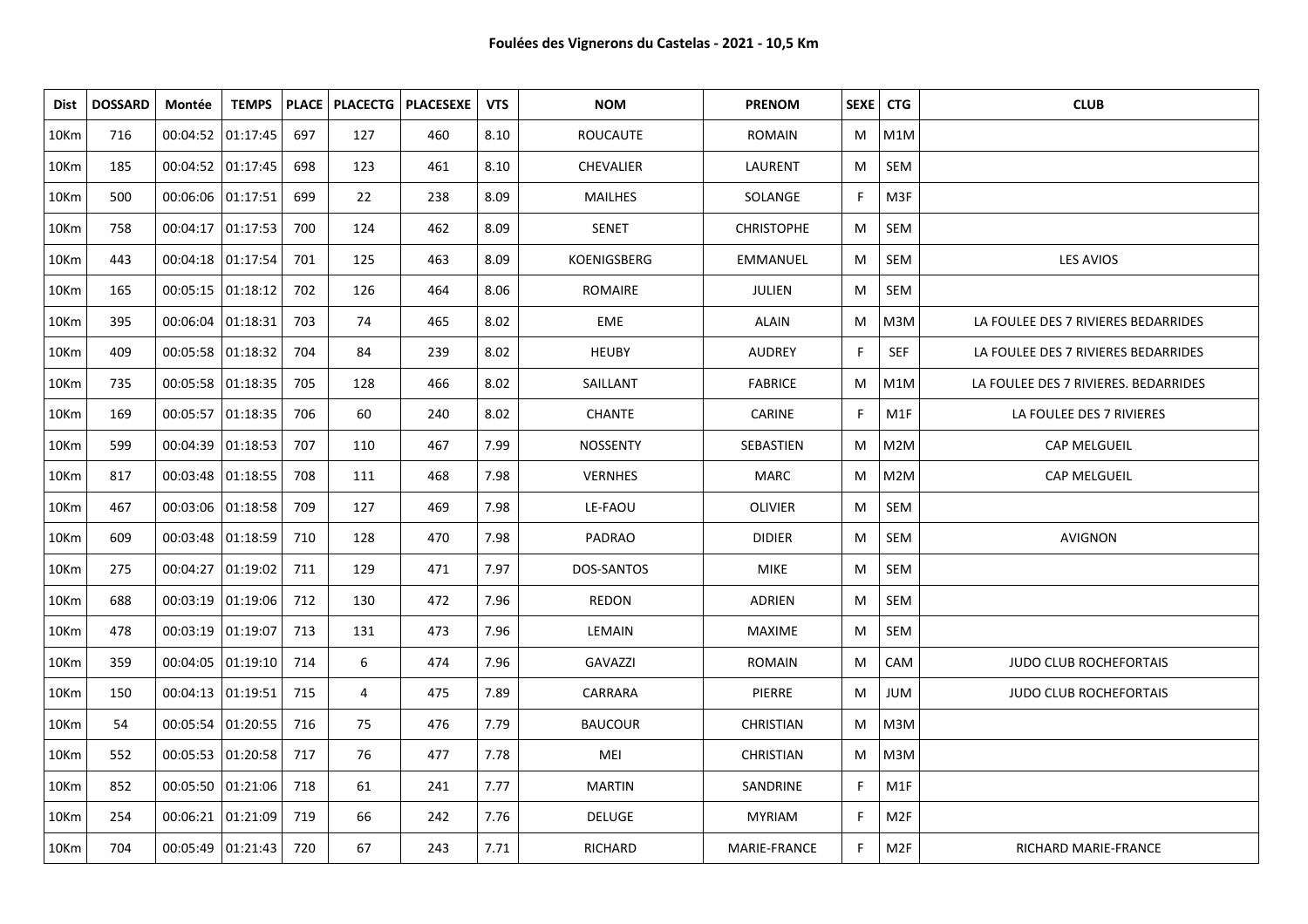| Dist | <b>DOSSARD</b> | Montée              | <b>TEMPS</b> |     |     | PLACE   PLACECTG   PLACESEXE | <b>VTS</b> | <b>NOM</b>        | <b>PRENOM</b>    | SEXE   CTG |                  | <b>CLUB</b>             |
|------|----------------|---------------------|--------------|-----|-----|------------------------------|------------|-------------------|------------------|------------|------------------|-------------------------|
| 10Km | 677            | 00:05:50 01:21:45   |              | 721 | 68  | 244                          | 7.71       | PUMO              | ELLEN            | F          | M <sub>2F</sub>  |                         |
| 10Km | 331            | 00:06:23 01:22:03   |              | 722 | 69  | 245                          | 7.68       | <b>FONTAINE</b>   | CATHERINE        | F.         | M <sub>2F</sub>  | <b>MCNIMES</b>          |
| 10Km | 841            | $00:06:10$ 01:22:58 |              | 723 | 5   | 246                          | 7.59       | ZACHALSKY         | <b>CHLOE</b>     | F.         | <b>ESF</b>       |                         |
| 10Km | 487            |                     | 01:24:20     | 724 | 16  | 478                          | 7.47       | LIBERSART-JACQUES | LIBERSART        | M          | M4M              | AVIGNON                 |
| 10Km | 420            | 00:06:36 01:24:57   |              | 725 | 70  | 247                          | 7.42       | <b>IMBERT</b>     | <b>ELISABETH</b> | F.         | M <sub>2F</sub>  | <b>COURIR A VAUVERT</b> |
| 10Km | 589            | 00:03:57 01:25:24   |              | 726 | 132 | 479                          | 7.38       | <b>MUSICHINI</b>  | <b>MARIO</b>     | М          | SEM              | <b>RAS</b>              |
| 10Km | 776            | 00:05:53 01:25:34   |              | 727 | 85  | 248                          | 7.36       | <b>STOBIAC</b>    | SHERLEY          | F.         | SEF              | <b>COURIR A VAUVERT</b> |
| 10Km | 525            | 00:05:05 01:26:13   |              | 728 | 86  | 249                          | 7.31       | <b>MARTIN</b>     | AURELIE          | F.         | SEF              |                         |
| 10Km | 139            | 00:04:50 01:26:50   |              | 729 | 87  | 250                          | 7.26       | <b>BRUNET</b>     | <b>MARIE</b>     | F.         | SEF              |                         |
| 10Km | 288            | 00:04:55 01:26:52   |              | 730 | 88  | 251                          | 7.25       | <b>DUPRE</b>      | <b>LISA</b>      | F          | SEF              |                         |
| 10Km | 114            | 00:06:15 01:27:19   |              | 731 | 17  | 480                          | 7.22       | <b>BOTELLA</b>    | <b>FRANCOIS</b>  | M          | M4M              | <b>MCN NIMES</b>        |
| 10Km | 428            |                     | 01:27:20     | 732 | 23  | 252                          | 7.21       | <b>JONQUET</b>    | LISYA            | F.         | M3F              | MACADAM CLUB NIMOIS     |
| 10Km | 517            | $00:07:10$ 01:27:26 |              | 733 | 77  | 481                          | 7.21       | <b>MARTIN</b>     | <b>MICHEL</b>    | M          | M3M              |                         |
| 10Km | 384            | 00:06:31   01:27:47 |              | 734 | 112 | 482                          | 7.18       | GRAND             | JEAN-YVES        | M          | M2M              |                         |
| 10Km | 686            | 00:05:37 01:27:48   |              | 735 | 129 | 483                          | 7.18       | REBATTU           | LAURENT          | M          | M1M              | <b>PRCI</b>             |
| 10Km | 507            | 00:05:45 01:27:51   |              | 736 | 133 | 484                          | 7.17       | <b>MANNINO</b>    | JEREMY           | M          | SEM              | <b>PRCI</b>             |
| 10Km | 435            | 00:05:37 01:27:52   |              | 737 | 113 | 485                          | 7.17       | <b>JUAN</b>       | <b>WILLIAMS</b>  | M          | M2M              | <b>PRCI</b>             |
| 10Km | 582            | 00:05:07 01:29:02   |              | 738 | 134 | 486                          | 7.08       | <b>MOUREY</b>     | <b>QUENTIN</b>   | M          | SEM              | TEAM POULX TRAIL        |
| 10Km | 336            | 00:05:06 01:29:04   |              | 739 | 135 | 487                          | 7.07       | <b>FORT</b>       | <b>THOMAS</b>    | M          | SEM              |                         |
| 10Km | 588            | 00:05:18 01:29:05   |              | 740 | 130 | 488                          | 7.07       | MUONGHANE         | VAN-SON          | M          | M1M              |                         |
| 10Km | 526            | 00:04:53 01:29:11   |              | 741 | 131 | 489                          | 7.06       | <b>MARY</b>       | <b>LIONEL</b>    | M          | M1M              |                         |
| 10Km | 527            | 00:04:55 01:29:13   |              | 742 | 132 | 490                          | 7.06       | MARY              | <b>THOMAS</b>    | M          | M <sub>1</sub> M | LA FOULEE MEYNOISE      |
| 10Km | 783            | 00:04:58 01:29:16   |              | 743 | 62  | 253                          | 7.06       | THIBAULT          | <b>MAELISS</b>   | F.         | M1F              | LA FOULEE MEYNOISE      |
| 10Km | 786            | 00:05:29   01:29:16 |              | 744 | 89  | 254                          | 7.06       | <b>THOMET</b>     | LORIANE          | F.         | SEF              |                         |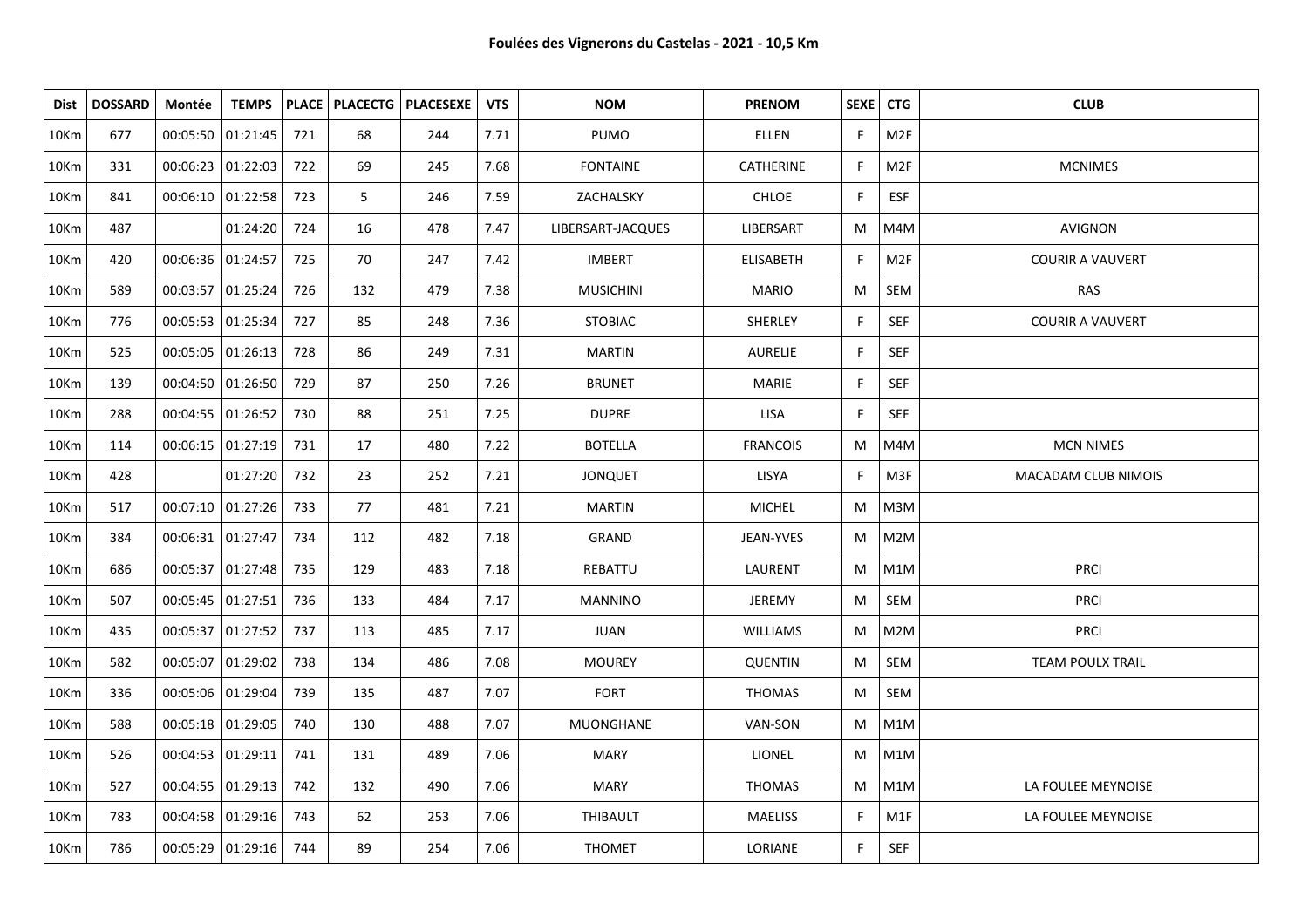| Dist | <b>DOSSARD</b> | Montée              | <b>TEMPS</b>        |     |              | PLACE   PLACECTG   PLACESEXE | <b>VTS</b> | <b>NOM</b>       | <b>PRENOM</b>     | SEXE | <b>CTG</b> | <b>CLUB</b>                   |
|------|----------------|---------------------|---------------------|-----|--------------|------------------------------|------------|------------------|-------------------|------|------------|-------------------------------|
| 10Km | 293            | 00:05:24   01:29:29 |                     | 745 | 136          | 491                          | 7.04       | <b>DUVERGER</b>  | ADRIEN            | M    | SEM        | <b>JUDO CLUB ROCHEFORTAIS</b> |
| 10Km | 739            | 00:03:17 01:29:31   |                     | 746 | 137          | 492                          | 7.04       | SALOME           | LOIC              | М    | SEM        | <b>JUDO CLUB ROCHEFORTAIS</b> |
| 10Km | 610            |                     | 01:29:32            | 747 | 138          | 493                          | 7.04       | PALADAN          | <b>KENTIN</b>     | M    | SEM        | <b>JUDO CLUB ROCHEFORTAIS</b> |
| 10Km | 680            | 00:03:29 01:29:32   |                     | 748 | 139          | 494                          | 7.04       | RAMIS            | <b>ROBIN</b>      | M    | SEM        | <b>AUCUN</b>                  |
| 10Km | 627            | 00:04:19 01:29:32   |                     | 749 | 114          | 495                          | 7.04       | PELLET           | JEAN-LOUIS        | M    | M2M        |                               |
| 10Km | 168            | 00:05:46   01:29:33 |                     | 750 | 115          | 496                          | 7.04       | CHALANQUI        | <b>FRANCK</b>     | M    | M2M        | <b>JUDO CLUB ROCHEFORTAIS</b> |
| 10Km | 558            | 00:05:25   01:29:34 |                     | 751 | 140          | 497                          | 7.03       | <b>MERZOUGUI</b> | LAURENT           | M    | SEM        |                               |
| 10Km | 683            | 00:05:30 01:29:35   |                     | 752 | 141          | 498                          | 7.03       | RAQI             | <b>BESNIK</b>     | M    | SEM        |                               |
| 10Km | 628            | 00:05:30 01:29:35   |                     | 753 | 142          | 499                          | 7.03       | PELLET           | JULIEN            | M    | SEM        | <b>JUDO CLUB ROCHEFORTAIS</b> |
| 10Km | 646            | 00:05:20 01:29:36   |                     | 754 | 143          | 500                          | 7.03       | <b>MAIREY</b>    | VALENTIN          | M    | SEM        |                               |
| 10Km | 672            | 00:07:11 01:30:31   |                     | 755 | 144          | 501                          | 6.96       | PRONGUE          | <b>ANTOINE</b>    | M    | SEM        |                               |
| 10Km | 60             | 00:04:34 01:30:50   |                     | 756 | 145          | 502                          | 6.94       | <b>BECLE</b>     | <b>DENIS</b>      | М    | SEM        |                               |
| 10Km | 752            | 00:06:09 01:30:50   |                     | 757 | 116          | 503                          | 6.94       | <b>SCHEFFLER</b> | <b>CHRISTOPHE</b> | M    | M2M        |                               |
| 10Km | 59             | 00:06:05 01:30:50   |                     | 758 | 117          | 504                          | 6.94       | <b>BECLE</b>     | <b>BRUNO</b>      | M    | M2M        |                               |
| 10Km | 62             | 00:04:34 01:30:50   |                     | 759 | 133          | 505                          | 6.94       | <b>BECLE</b>     | VALENTIN          | M    | M1M        |                               |
| 10Km | 61             |                     | 00:05:33  01:30:50  | 760 | 90           | 255                          | 6.94       | <b>BECLE</b>     | JULIE             | F.   | <b>SEF</b> |                               |
| 10Km | 753            | 00:04:25 01:30:51   |                     | 761 | 146          | 506                          | 6.93       | <b>SCHEFFLER</b> | MARTIAL           | M    | SEM        |                               |
| 10Km | 707            |                     | 00:05:43 01:31:58   | 762 | 118          | 507                          | 6.85       | RIPETTI          | STEPHANE          | M    | M2M        |                               |
| 10Km | 167            | 00:05:41 01:31:59   |                     | 763 | 91           | 256                          | 6.85       | <b>CHABAS</b>    | <b>ELODIE</b>     | F.   | SEF        |                               |
| 10Km | 377            | 00:07:38 01:33:49   |                     | 764 | $\mathbf{1}$ | 257                          | 6.72       | GONDE            | THERESE           | F.   | M5F        |                               |
| 10Km | 68             | 00:05:39 01:36:39   |                     | 765 | 147          | 508                          | 6.52       | <b>BENMAAMAR</b> | <b>ANTHONY</b>    | M    | SEM        | AG RUNNING FOURNES            |
| 10Km | 248            |                     | 00:05:16   01:36:40 | 766 | 148          | 509                          | 6.52       | <b>DELFOLIE</b>  | <b>BENJAMIN</b>   | M    | SEM        |                               |
| 10Km | 717            | 00:05:20 01:36:43   |                     | 767 | 149          | 510                          | 6.51       | <b>ROULET</b>    | REMI              | M    | SEM        | AGRUNNING                     |
| 10Km | 757            |                     | 00:05:46   01:36:46 | 768 | 150          | 511                          | 6.51       | <b>SENCIER</b>   | <b>FLORIAN</b>    | M    | SEM        | RACING CLUB ROCHEFORT DU GARD |